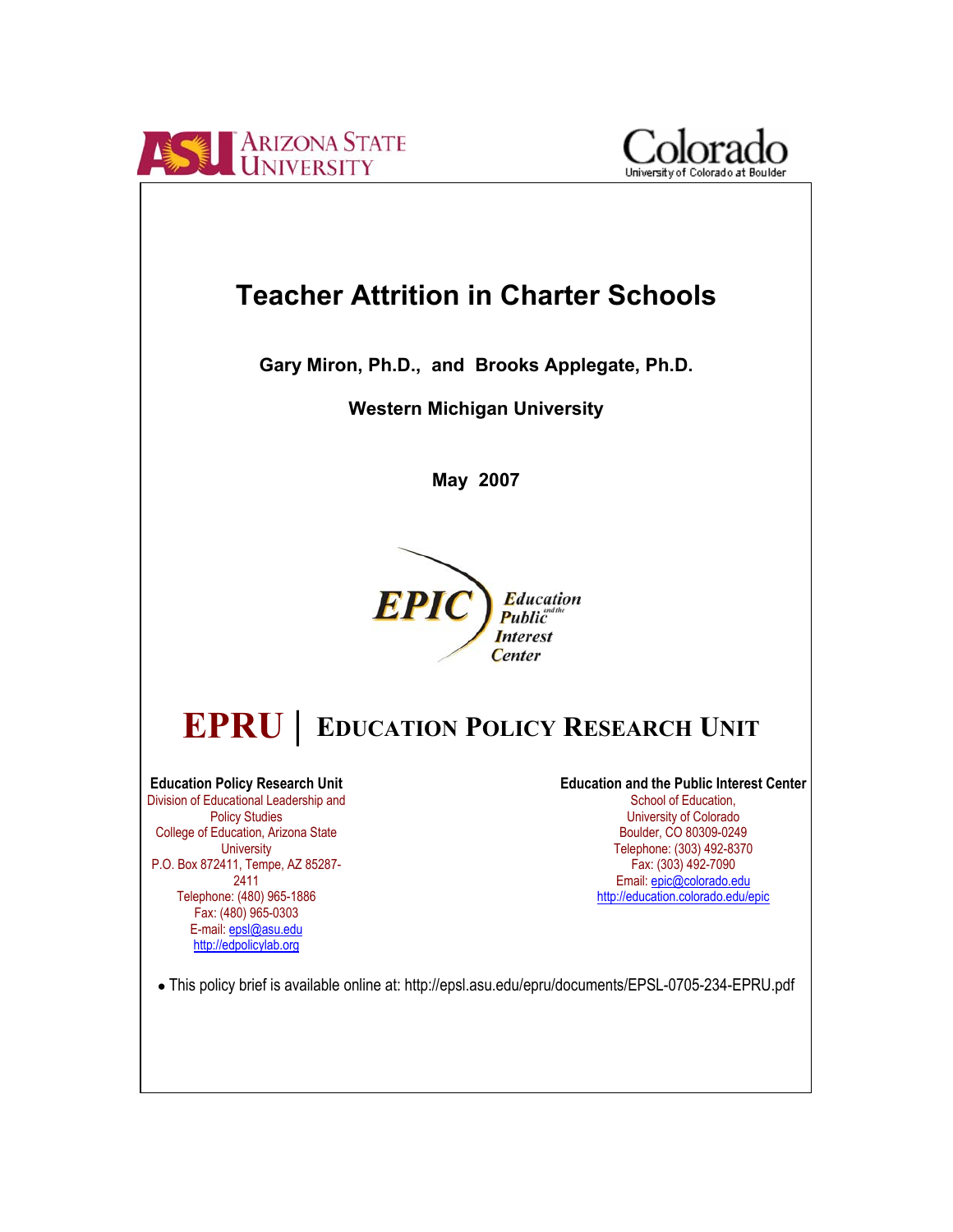This research was made possible by funding from the Great Lakes Center for Education Research and Practice.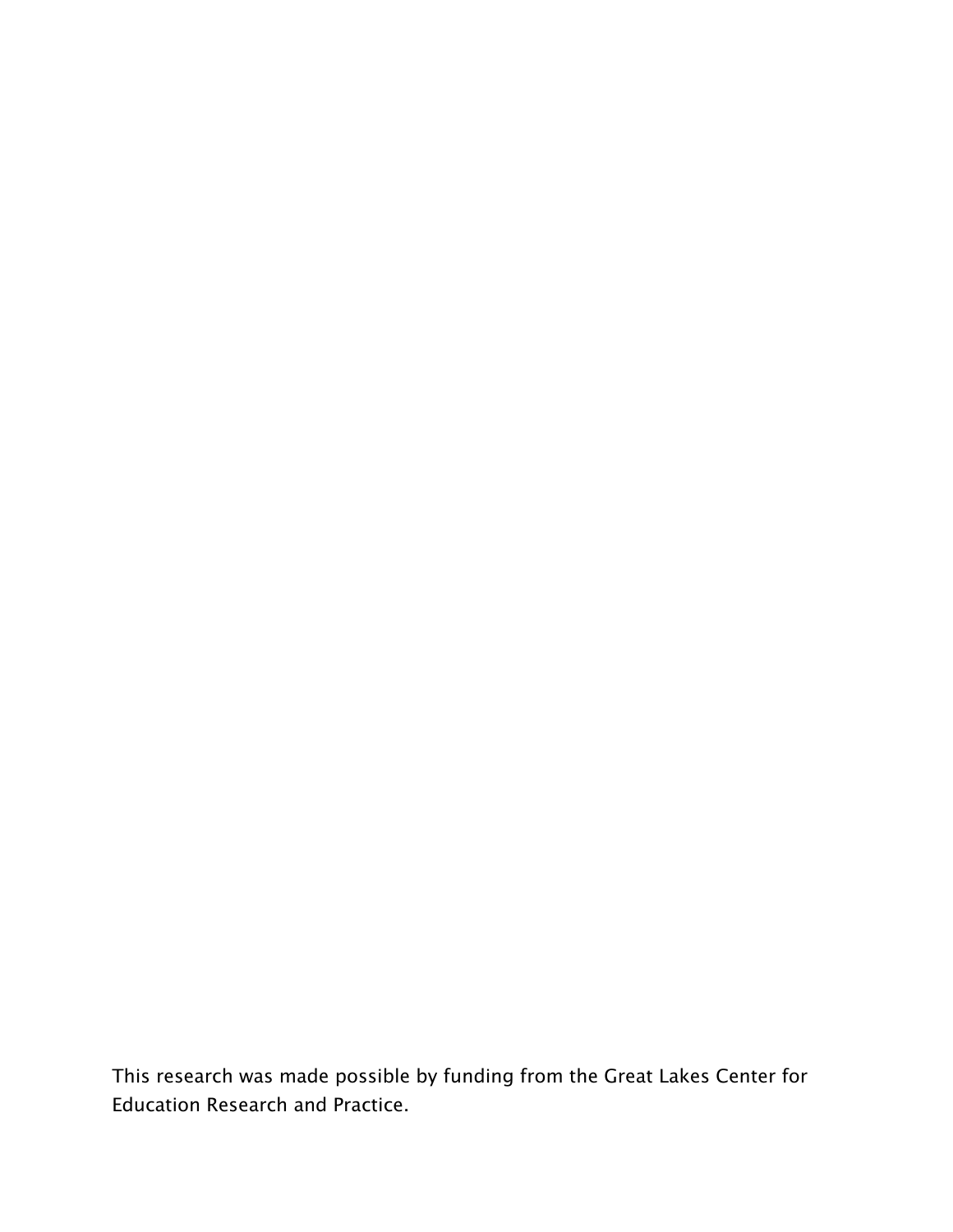# **Teacher Attrition in Charter Schools<sup>1</sup>**

Gary Miron and Brooks Applegate, Western Michigan University

# *Executive Summary*

While several studies have examined teachers' reasons for seeking employment in charter schools, few have asked why teachers are leaving them. This study of teacher attrition takes up that question, analyzing existing data from teacher surveys administered during state evaluations. Survey results were compared and re-analyzed based on teachers' decisions to leave or to stay in their charter schools the year following the survey. This analysis yielded substantive information about the characteristics of teachers who leave charter schools and about teachers' relative satisfaction with various elements of their experience.

The study examined many factors, or predictors, related to teacher attrition. Major findings include the following:

- The single background characteristic that strongly predicted teacher attrition was age: younger teachers in charter schools are more likely to leave than older teachers. No significant attrition differences appeared between males and females or for African-American teachers.
- Another strong predictor was grade level taught, with attrition rates being highest in the upper grades, especially grades 6, 7, 10, and 11. Special education teachers were only slightly more likely to leave charter schools than regular education teachers.
- Among teacher qualification variables, the best predictors were "years" of experience" and "years at current school." Teachers with limited experience were significantly more likely to leave their charter schools. (It is presumed that many of these inexperienced teachers moved to teaching jobs in other schools.).
- Certification was also significant. Attrition was higher for noncertified teachers and for teachers who were teaching outside their certification areas; this situation may be related to the No Child Left Behind act's pressure for ensuring teaching staff meet its definition of "highly qualified."

1

<sup>&</sup>lt;sup>1</sup> The authors would like to acknowledge the following colleagues and research assistants at The Evaluation Center who help in recoding teacher data, reviewing literature, creating indices, and making edits to the manuscript: Anne Cullen, Justin Witkowski, Fran Trevisan, Chris Coryn, and Sally Veeder.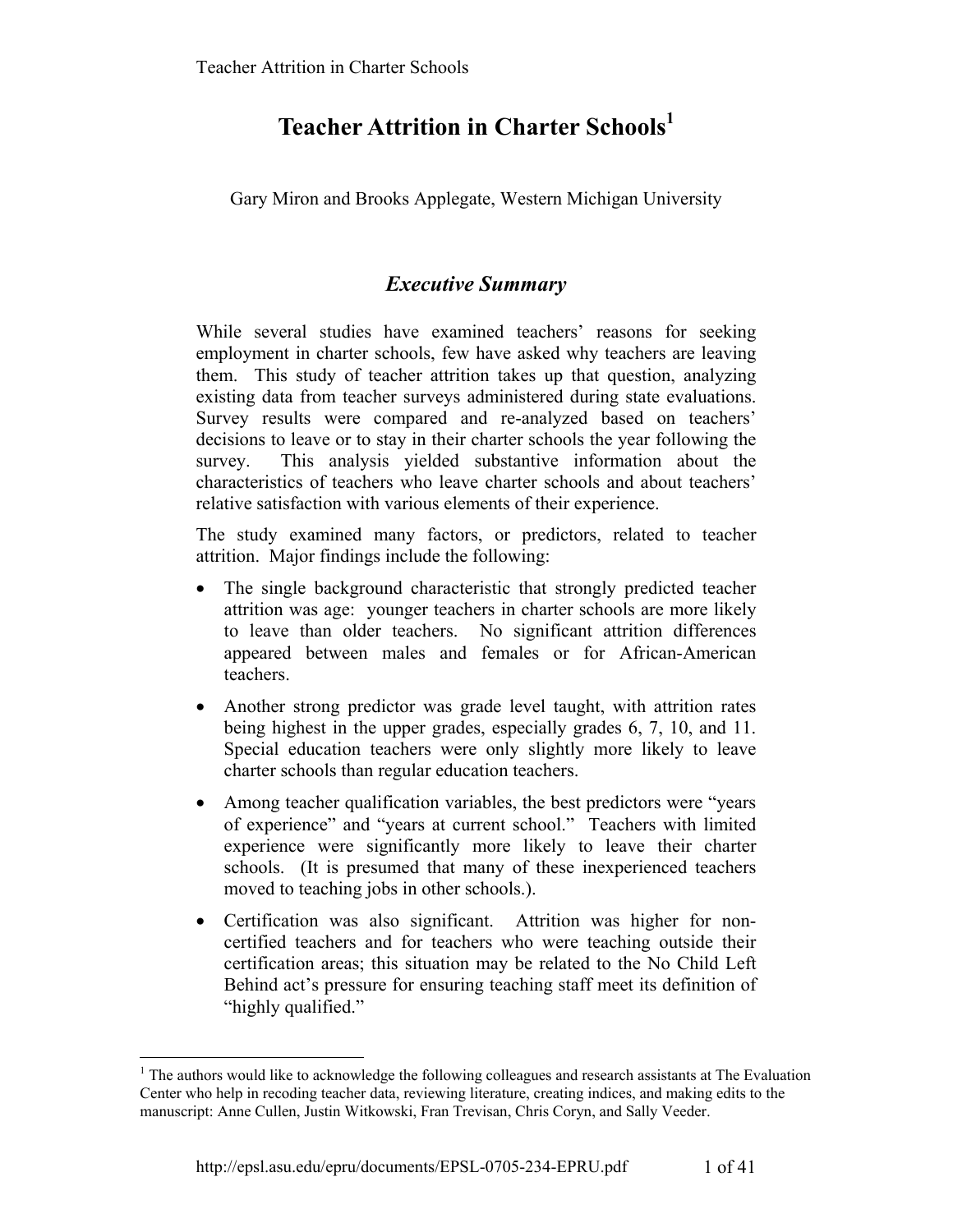- Teachers with higher levels of formal education were more likely to stay, although this factor wasn't strongly predictive when controls for other variables were applied.
- Other strong and significant factors included teachers' relative satisfaction/dissatisfaction with the school's: 1) mission, 2) perceived ability to attain the mission, and 3) administration and governance. Generally, teachers who left were also routinely less satisfied with: curriculum and instruction; resources and facilities; and salary and benefits. It appeared that teachers who were not satisfied were leaving or were being asked to leave.

Some would argue that a certain amount of attrition is positive in that it corrects a mismatch between teacher and school. Overall, attrition rates in charter schools are generally between 20 and 25 percent; for new teachers, however, the attrition rate is close to 40 percent annually. Such extensive attrition cannot be characterized as desirable. High attrition consumes resources of schools that must regularly provide pre- and in-service training to new teachers; it impedes schools' efforts to build professional learning communities and positive and stable school cultures; and. it is likely to undermine the legitimacy of the schools in the eyes of parents.

Therefore, it is recommended that those who support charter schools focus efforts on reducing teacher attrition, especially the excessively high turnover of new young teachers, in charter schools. Specific suggestions include the following:

- Discrepancies between teachers' expectations for charter schools and those schools' realities should be identified, and strategies for narrowing the gaps should be designed and implemented.
- Efforts should be made to strengthen teachers' sense of security as much as possible.
- Efforts should be made to increase teachers' satisfaction with working conditions, salaries, benefits, administration, and governance.

Although the responses from sampled teachers were generally positive regarding their charter school, this study revealed that research on satisfaction often excludes data collection from teachers who are leaving or who have left charter schools. The large numbers of teachers who are "voting with their feet" suggest substantive frustration with working conditions and dissatisfaction with salaries, benefits, administration, and governance. Finally, the erosion of the teaching force each year indicates that many charter schools are going to have an especially hard time building professional learning communities that can make a difference in the education of children. Therefore, the high attrition rates for teachers in charter schools constitute one of the greatest obstacles that will need to be overcome if the charter school reform is to deliver as promised.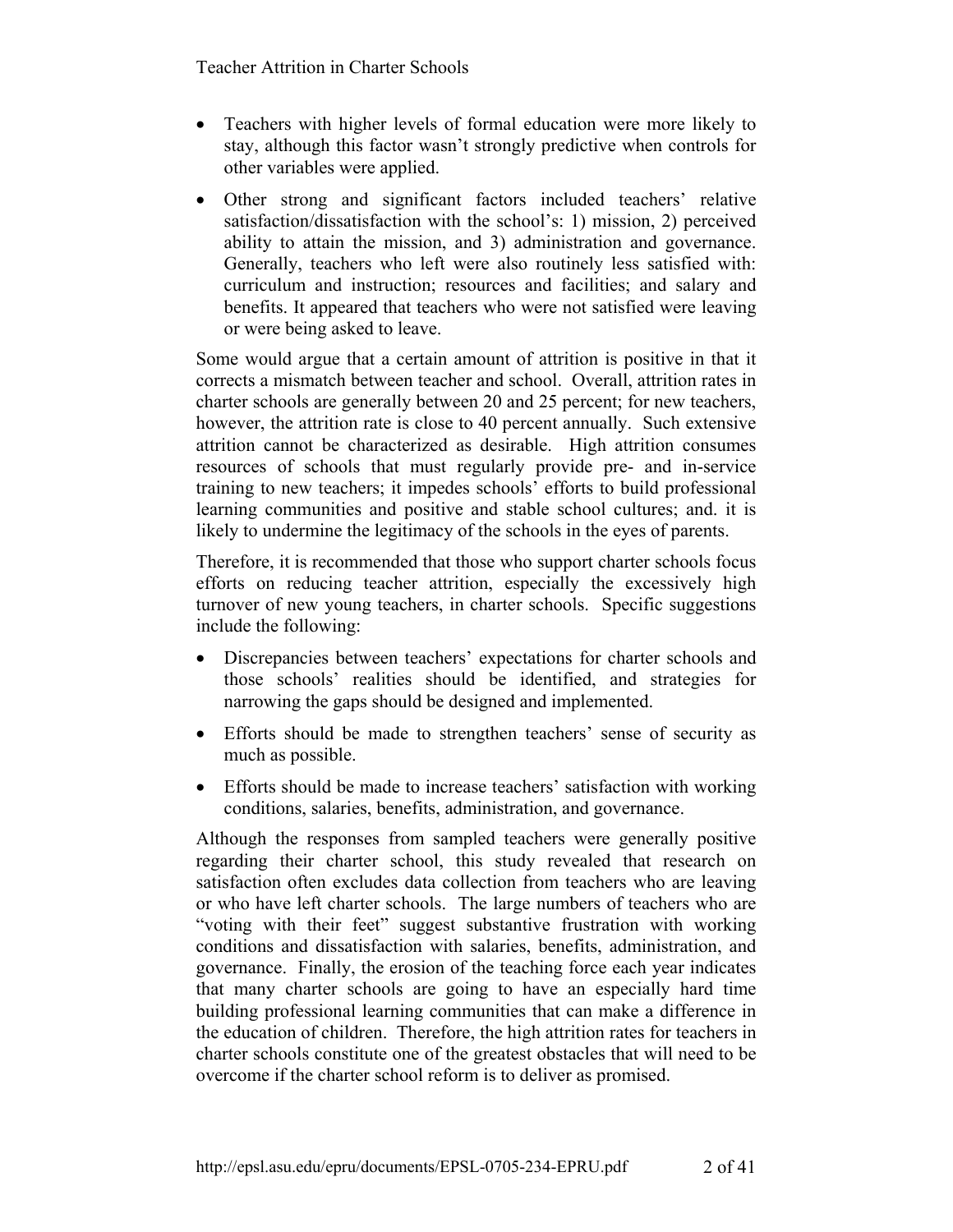Gary Miron and Brooks Applegate Western Michigan University

# *Introduction*

There are considerable performance differences among charter schools, both among and within states.<sup>1</sup> One factor increasingly viewed as important to charter school success is the quality and stability of the teaching force. The knowledge base regarding teachers in charter schools is still limited, however.

In addition to providing families with more choices, charter schools were intended to provide teachers with new opportunities. Teachers can help start a new charter school, or they can choose to work in one that allows them freedom to teach as they think best. While several studies have examined why teachers choose to work in charter schools, few have asked why teachers might later choose to leave them. The research on teacher attrition may be scant in part because it is difficult for researchers and evaluators to conduct follow up investigations once a teacher has left a charter school. In our own research on charter school reforms, $2$  efforts to contact teachers who had left charter schools were complicated by charter school administrators' unwillingness to share information regarding staff who were dismissed or who were dissatisfied and left. To overcome this barrier, this study has used an innovative and non-intrusive approach to determine the characteristics of teachers who leave charter schools and their likely reasons for leaving.

# **The Charter Ideal and Teachers**

The charter concept assumes that a good match between teachers' beliefs and interests and schools' educational missions will minimize time spent managing value conflicts among personnel and maximize time spent implementing effective educational strategies. Providing teachers with school choice might also promote shared professional culture and greater professional autonomy, which research suggests ultimately improve student achievement.<sup>3</sup> Moreover, charter proponents often argue that by providing a better match between teachers' preferences and schools, charter schools encourage teachers to innovate. Teachers' satisfaction with facilities, autonomy, and opportunities for professional development are all relevant to innovation. Indeed, literature on organizational innovation suggests that people innovate when they have sufficient resources, appropriate incentives, and professional autonomy.<sup>4</sup>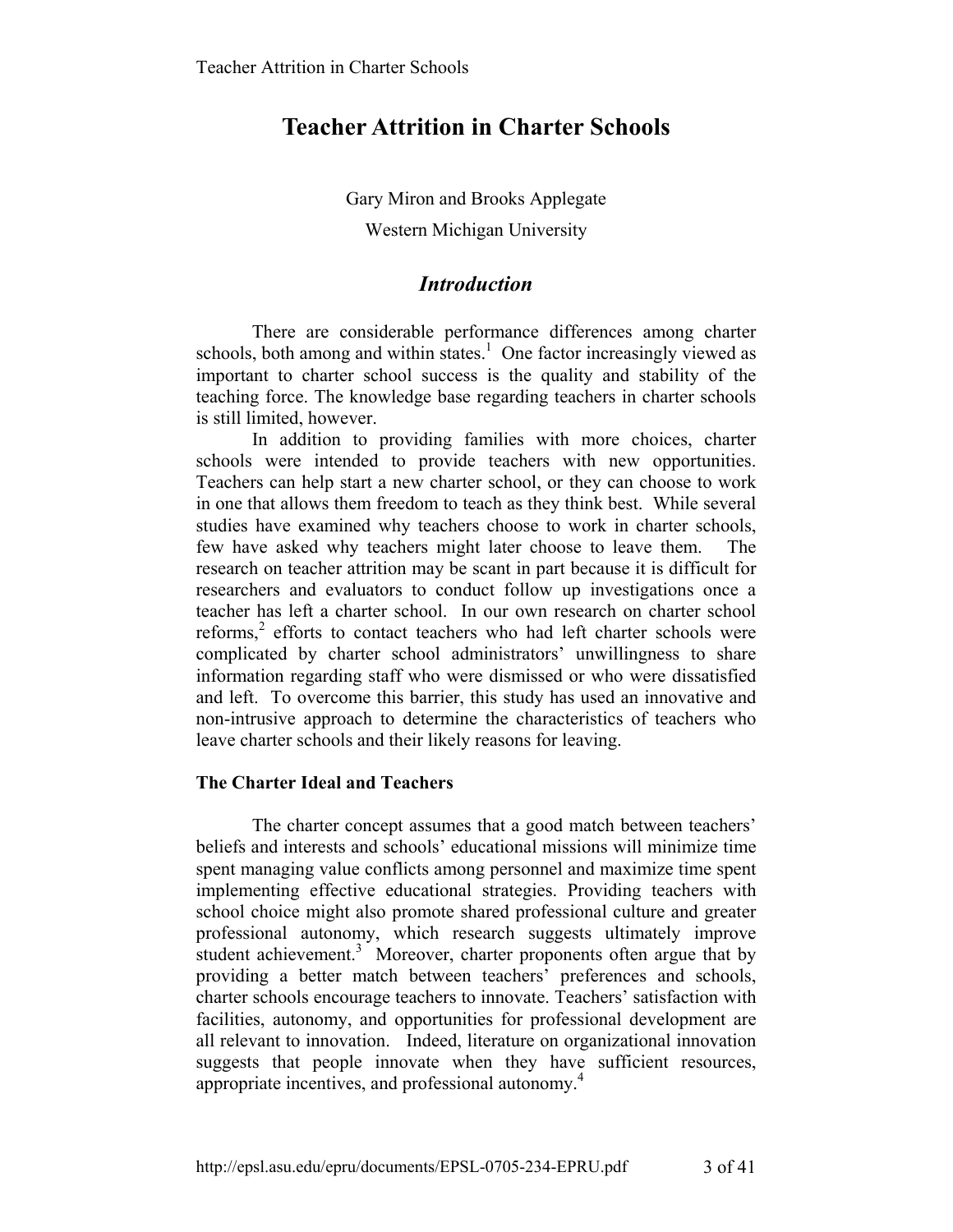Just as school choice for families can lead to segregation, however, choice for teachers might also have a darker side. Critics have argued that the system described above leads to charter schools populated by teachers with inferior training and experience.

### **Attrition Rates in Charter Schools**

In considering attrition rates, it is important to note that statistics may include teachers who simply move from one school or one state to another, for reasons that may have little to do with the school being left. While rates are therefore not an exact measurement, they can nevertheless reveal trends and differences worth thinking about. In traditional public schools, attrition rates among teachers typically range from 11 to 14 percent.<sup>5</sup> Teacher attrition rates for charter schools are, however, significantly higher. Overall, the range in the states we have studied varies from 15-40 percent, with a 20 to 25 percent range being most common. These are particularly troubling trends not only because the rates are excessively high, but also because they decline only minimally over time. Like all averages, these state averages mask vast differences among individual schools: some schools experience little attrition, while others lose large portions of their teachers and staff year after year.

#### **Objectives of the Study**

The overall goal of the study was to identify and describe the factors related to teacher attrition in charter schools. Specific objectives included to:

- Identify characteristics of teachers who leave charter schools, and compare these with teachers that remain.
- Compare and contrast relative qualifications of teachers who stay in charter schools with those who leave.
- Compare the reasons of teachers who leave and of teachers who stay for initially choosing to work in a charter school.
- Compare levels of satisfaction among teachers who stay and those who leave relative to the: (1) mission of the school, (2) curriculum and instruction, (3) resources and facilities, (4) salary and benefits, and (5) opportunities for professional development.
- Describe and discuss policy implications of the findings as well as possible strategies to improve charter schools' ability to recruit and retain qualified teachers.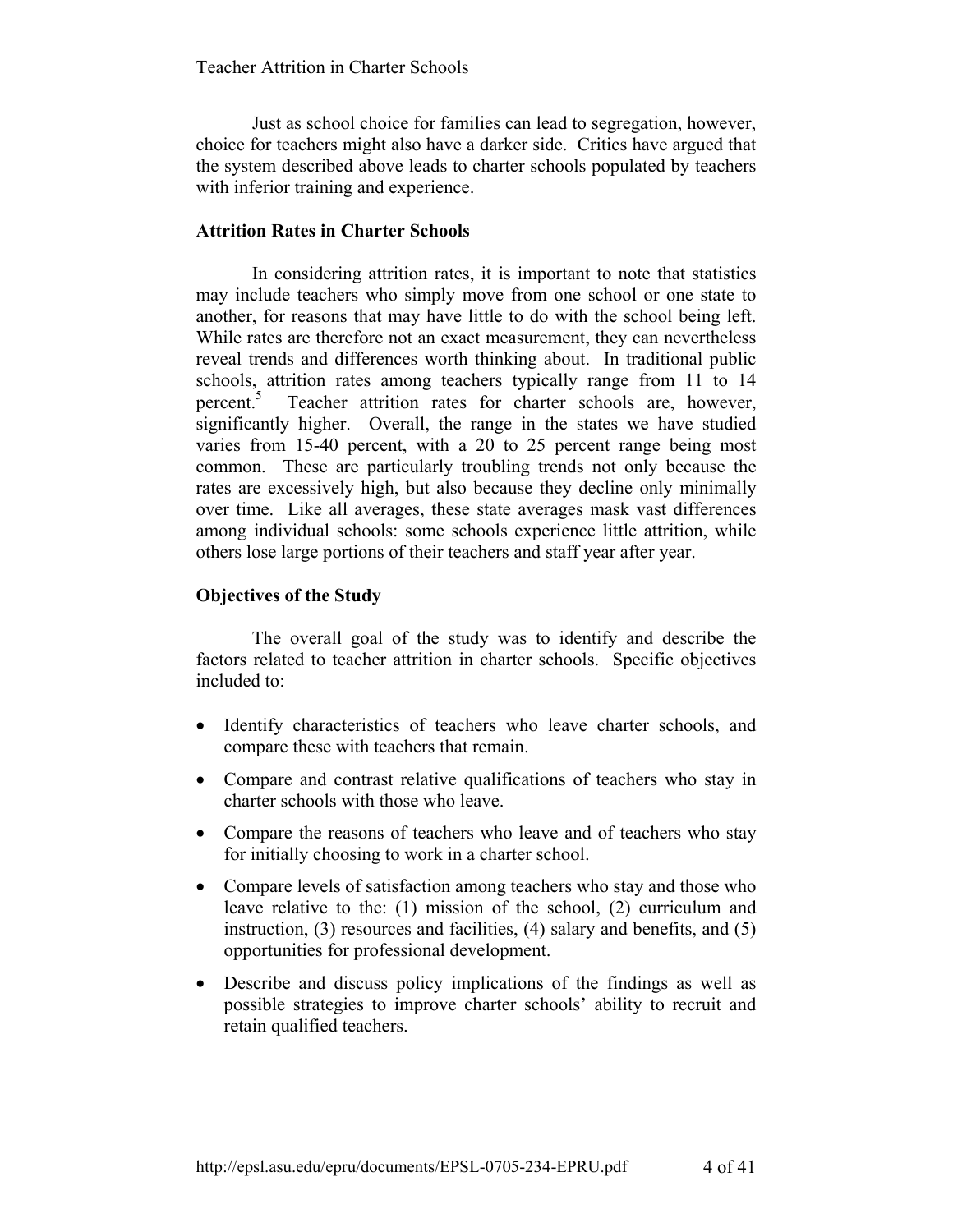# *Methods and Data Sources*

The Evaluation Center at Western Michigan University conducted nine contracted evaluations of charter school reforms in six different states between 1997 and 2006. This study is based on survey data from these state evaluations. Across all six states, a total of 6,064 completed teacher/staff surveys were collected. The response rates varied by year and state, but generally ranged from 75 percent to 92 percent; these exceptionally high rates resulted from extensive follow-up of teachers who did not initially complete surveys.

Schools cooperated by helping the researchers develop annual lists of teachers, staff and key administrators to be surveyed; those identified had all been employed more than half time. Individual survey packets were distributed, each including a cover letter, postage-paid return envelope, and a survey coded to represent particular schools and teachers. The unique ID codes, which made the survey process confidential but not anonymous, made it possible to track individual teachers during the survey process and from year to year as well as to follow up with teachers who did not return the survey. Also, the coding allowed us to track changes over time among teachers who remained in the schools. Thus, surveys provided extensive information on teacher staffing patterns and perceptions in the schools studied.

#### **Measuring Teacher Attrition**

Initially, we developed state reports based on charter school administrators' estimates of teacher attrition, which proved inaccurate. When it became evident administrators were severely underestimating the scope of the problem, we began comparing annual lists of staff to determine which teachers and staff had left individual schools. This comparison allowed us to accurately determine attrition in individual schools. The resulting new data on "stayers" and "leavers" is the base of this report.

#### **Narrowing the Focus of the Study**

Table 1 contains the number of staff surveys collected by state and year; Michigan was excluded because charter schools were surveyed only once, which meant that we could not determine which teachers stayed or left the year after the survey. Data for this study was restricted to one year in order to avoid over-representing teachers who remained in individual schools long term; that is, each teacher's experience is represented only once in this analysis, rather than over and over again as it would be if we aggregated data over multiple years. The largest sample with comparison data for each state was selected; these appear in bold and with underlines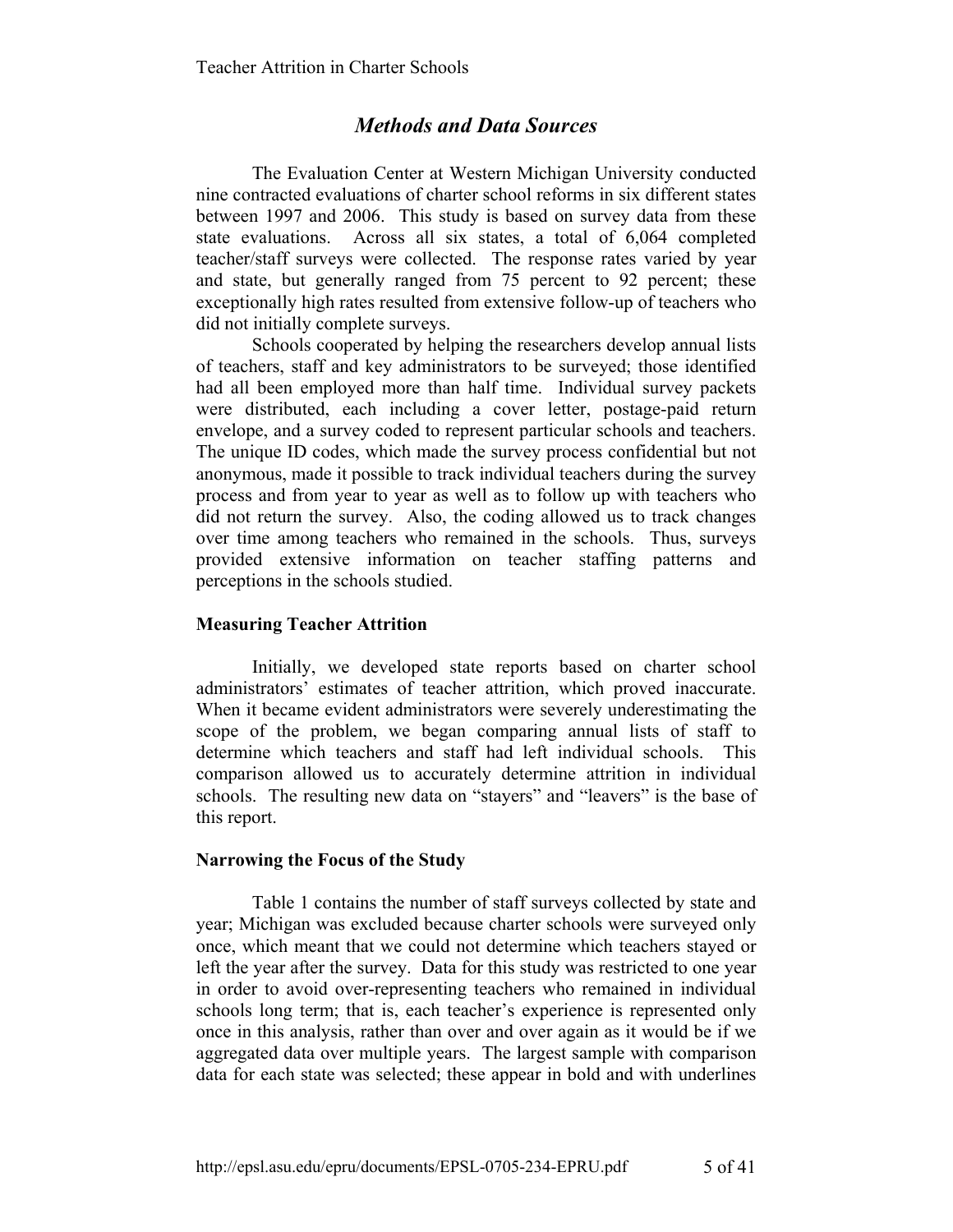in Table 1 below. $6$  The experiences of 2,532 teachers and staff are represented in the resulting sample.

# **Table 1. Total Number of Teachers and Staff Surveyed in State Evaluations Conducted by The Evaluation Center**

|         | $\sim$ $\sim$ $\sim$ $\sim$ $\sim$ $\sim$ $\sim$ $\sim$<br><b>Michigan</b> | The Evaluation Center<br><b>Connecticut</b> | Pennsylvania | <b>Illinois</b> | <b>Ohio</b> | <b>Delaware</b> |
|---------|----------------------------------------------------------------------------|---------------------------------------------|--------------|-----------------|-------------|-----------------|
| 1997-98 | 728                                                                        | 136                                         |              |                 |             |                 |
| 1998-99 |                                                                            | 110                                         | 447          |                 |             |                 |
| 1999-00 |                                                                            | 285                                         | 536          | <u>122</u>      |             |                 |
| 2000-01 |                                                                            |                                             |              | 135             | 46          |                 |
| 2001-02 |                                                                            | 188                                         | 1,706        | 214             | 61          |                 |
| 2002-03 |                                                                            |                                             | 142          |                 | 80          |                 |
| 2003-04 |                                                                            |                                             |              |                 |             | 375             |
| 2004-05 |                                                                            |                                             |              |                 |             | <u>358</u>      |
| 2005-06 |                                                                            |                                             |              |                 |             | 377             |
| Total   | 728                                                                        | 719                                         | 2,831        | 471             | 187         | 1,110           |

For the selected sample years: 100 percent of charter schools in Connecticut and Delaware participated in the survey; in Pennsylvania, 73 out of 76 charter schools participated; in Ohio, 4 Cleveland charter schools participated; and in Illinois, 11 of 19 charter schools participated.

Surveys were completed by a diverse array of staff, including teachers, special education teachers, teaching assistants, and key administrators (see Figure 1). Attrition rates were highest among teaching assistants or paraprofessionals  $(36.4\%)$ , and lowest for key administrators  $(22\%)$ .



 **Figure 1. Attrition Rates by Categories of Staff** 

For this analysis of teacher attrition, the sample was further narrowed to include responses only from classroom teachers or special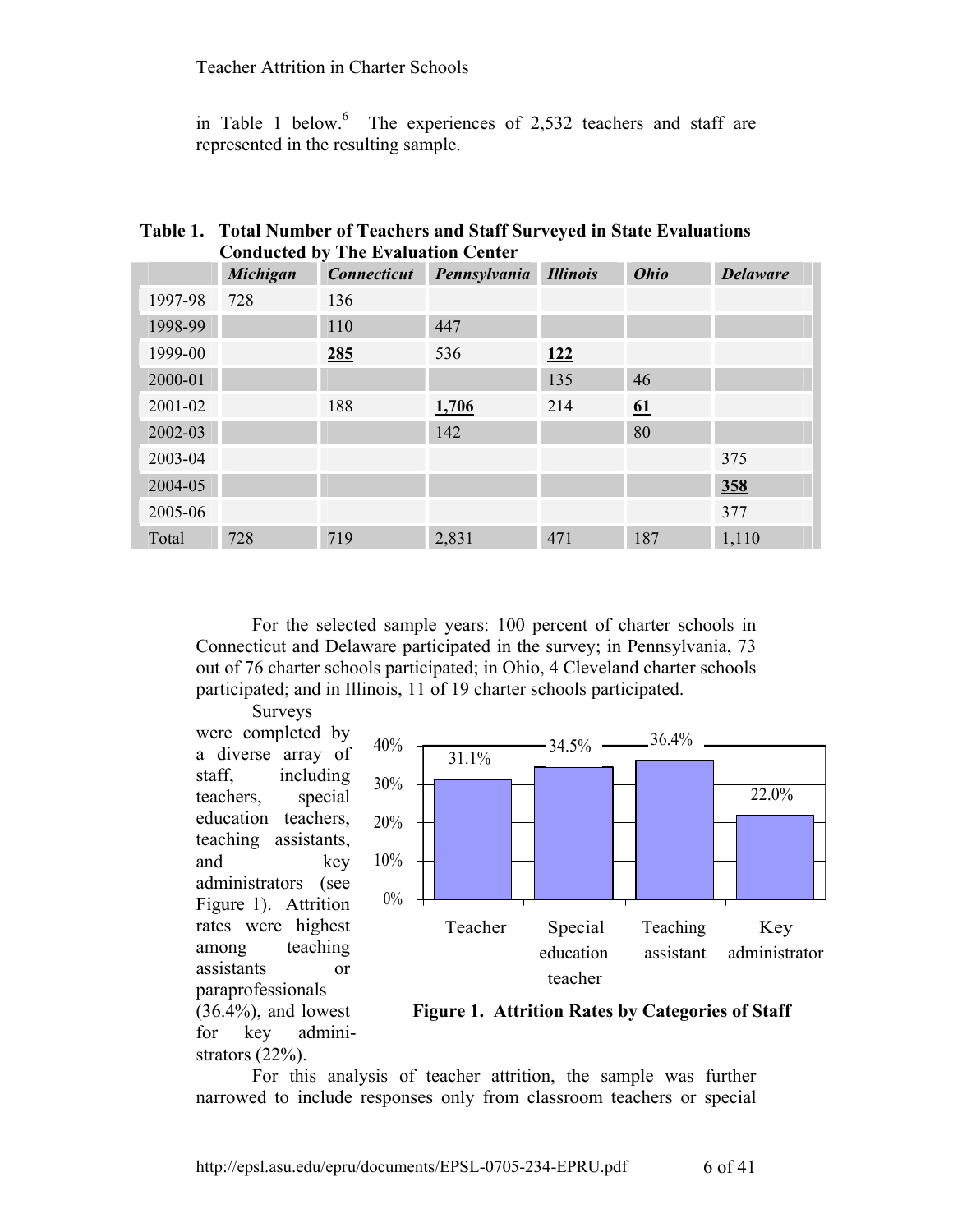education teachers (see Table 2 ), which resulted in a pool of 1,764 teachers. This group was used for subsequent analyses in this report, unless otherwise noted. Given this large number of teachers, and given the high response rates achieved in the state evaluations, we are confident that the data provided a good picture of classroom teachers in charter schools.

| Table 2. Classroom Teachers Who Left or Stayed at the Charter School |
|----------------------------------------------------------------------|
| in the Year Following the Survey                                     |

|                                                            | Connecticut | Pennsylvania Illinois Ohio |       |                | Delawar<br>$\epsilon$ | Total |
|------------------------------------------------------------|-------------|----------------------------|-------|----------------|-----------------------|-------|
| Teachers who left year<br>after survey was<br>administered | 68          | 357                        | 36    | 14             | 78                    | 553   |
| Teachers who remained                                      | 96          | 847                        | 48    | 24             | 196                   | 1,211 |
| Total number of teachers                                   | 164         | 1,204                      | 84    | 38             | 274                   | 1,764 |
| Percent attrition                                          | 41.5%       | 29.7%                      | 42.9% | 36.8%          | 28.5%                 | 31.3% |
| Number of schools<br>represented                           | 16          | 73                         | 11    | $\overline{4}$ | 13                    | 117   |

Overall, the attrition rate averaged 31.3 percent. Rates fluctuated considerably from year to year within each state, however, with Connecticut and Illinois experiencing the highest attrition rates for the year analyzed here. More typically, annual attrition rates in these two states were approximately 25 percent.

For the purpose of this study, we have used a more limited definition of teacher attrition than is typical of the research literature. Specifically, a "stayer" is defined as a teacher who had worked at a charter school for at least a year before completing our survey and who returned to the school the next year. A "leaver" is simply any teacher who left the school in the year after completing the survey. These two definitions exclude a group of teachers who were in their first year at the charter school when they completed the survey but returned the next year. As a result, 433 teachers were classified as neither "stayers" or "leavers." Data for this group does, however, appear in the tables in Appendix A in order to demonstrate how similar these teachers are to those who have already chosen to leave their charter schools.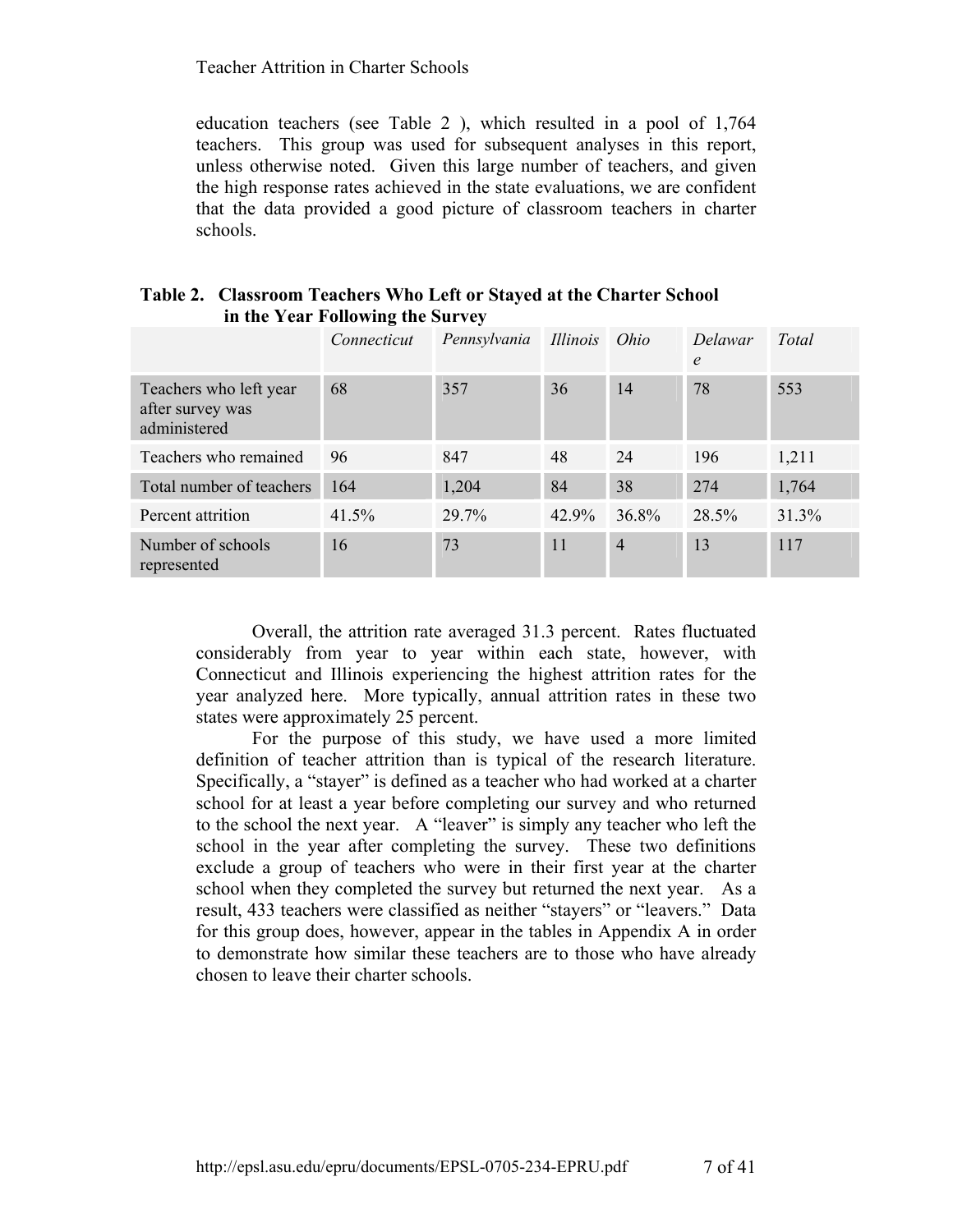This similarity is important factor, since there is especially high attrition among charter school teachers in their first year (see Figure 2). Strong similarity

between first year teachers and "leavers" suggests that an attrition trend is likely to continue in the subsequent year. Because "stayers" all have been at their schools for two or more years, they provide a



 **Number of Years at Current Charter School**

more consistent sample for analysis.

#### **Limitations of the Study**

An important limitation of our data and analyses is that we focused only on teachers who leave charter schools. Given the nature and design of this study, we cannot determine whether or how many of these teachers might be leaving not simply their charter schools, but the profession of teaching.<sup>7</sup>

Also, findings from this study should be generalized cautiously, since a number of key charter school states (Arizona, California, Florida and Texas, for example) were not included.

# *Attrition and Background Characteristics of Teachers*

#### **Gender**

In terms of gender, 71.4 percent of the teachers were female and 28.6 percent were male. This is not surprising, because female teachers and staff are still the majority in charter schools, just as they are in other public schools. Attrition rates were only slightly higher for male teachers (32.9%) than for female teachers (31.2%). Other studies not specific to charter schools have yielded the opposite results. One<sup>8</sup> found that women experience higher attrition rates; another $\degree$  found that white male teachers in traditional public schools had a 5 percent lower adjusted rate of attrition than female teachers. A third found that males remained in their teaching positions longer than females when teaching salaries increased relative to potential earnings outside the public school system.<sup>10</sup>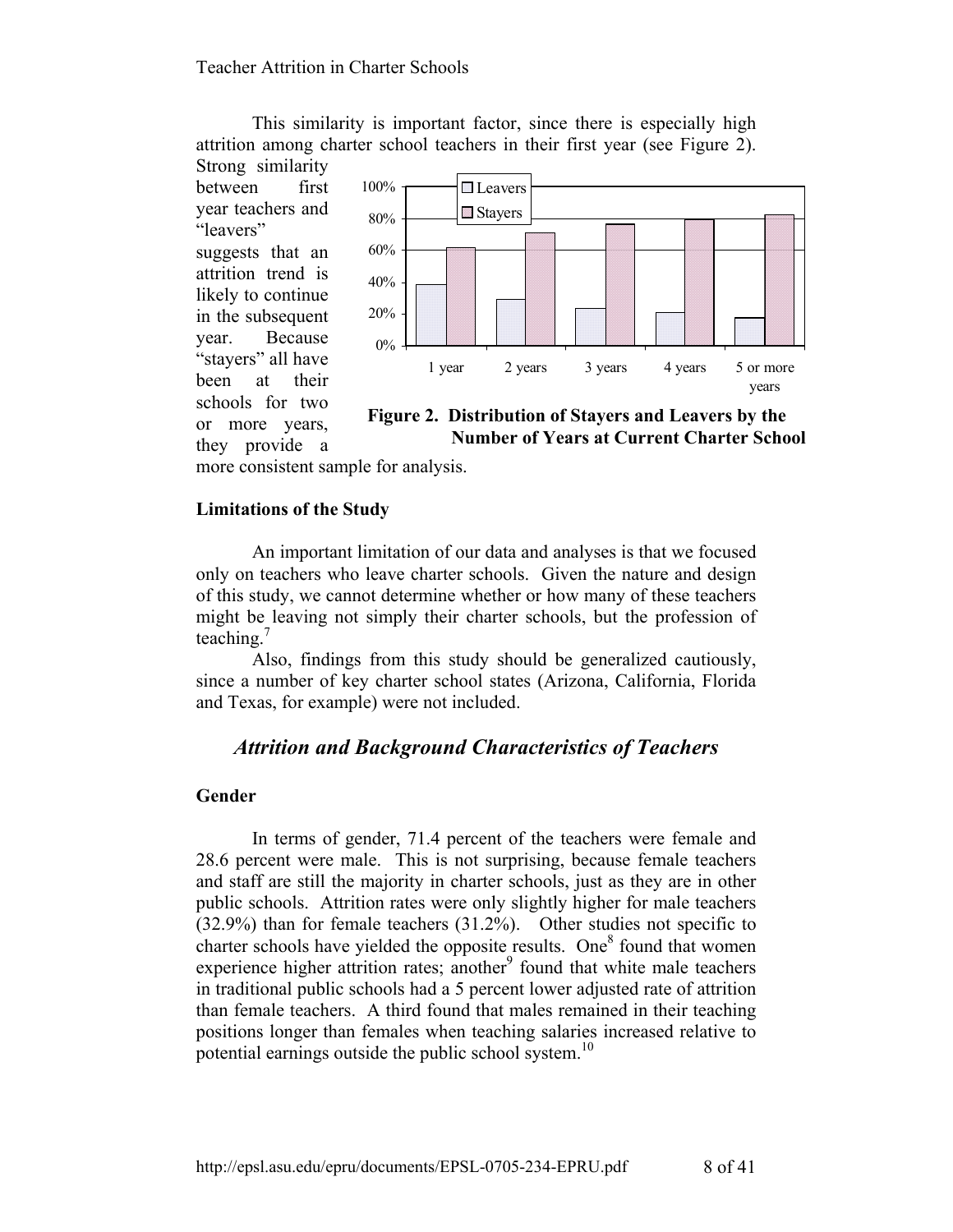### **Race/Ethnicity**

Data indicated that 74.4 percent of teachers surveyed were white, 20 percent African American, 3.8 percent Hispanic, 1.4 percent Asian or Pacific



year after the survey was administered. African-American teachers have the highest attrition rates at 37.4 percent, perhaps at least in part because these teachers are more concentrated in urban schools where attrition rates are typically higher than in non-urban schools. Ingersoll in 2001 found that minority teachers were less likely than white teachers to quit teaching.<sup>11</sup> Kirby et al.<sup>12</sup> found in 1999 that Hispanic teachers had the lowest early attrition rates. Table 3 presents the distribution of teachers who left or stayed by ethic group.

#### **Table 3. Distribution of Stayers and Leavers by Race/Ethnicity**

|                   | White | African<br>American | Hispanic | Asian or<br>Pacific<br><b>Islander</b> | <i>Native</i><br>American Indian | Total |
|-------------------|-------|---------------------|----------|----------------------------------------|----------------------------------|-------|
| Leavers $(N=551)$ | 71.3% | 23.8%               | $3.4\%$  | $1.1\%$                                | $.4\%$                           | 100%  |
| Stayers $(N=750)$ | 75.8% | $20.1\%$            | $2.6\%$  | $1.0\%$                                | $.6\%$                           | 100%  |

**Note:** The difference between leavers and stayers at school with more than a year was statistically significant  $(Z=-1.742, p=0.082)$ . Our test of significance is the Mann-Whitney U which is a nonparametric equivalent to the t-test. This two-independent sample test procedure compares two groups of cases on one variable (i.e., teacher attrition).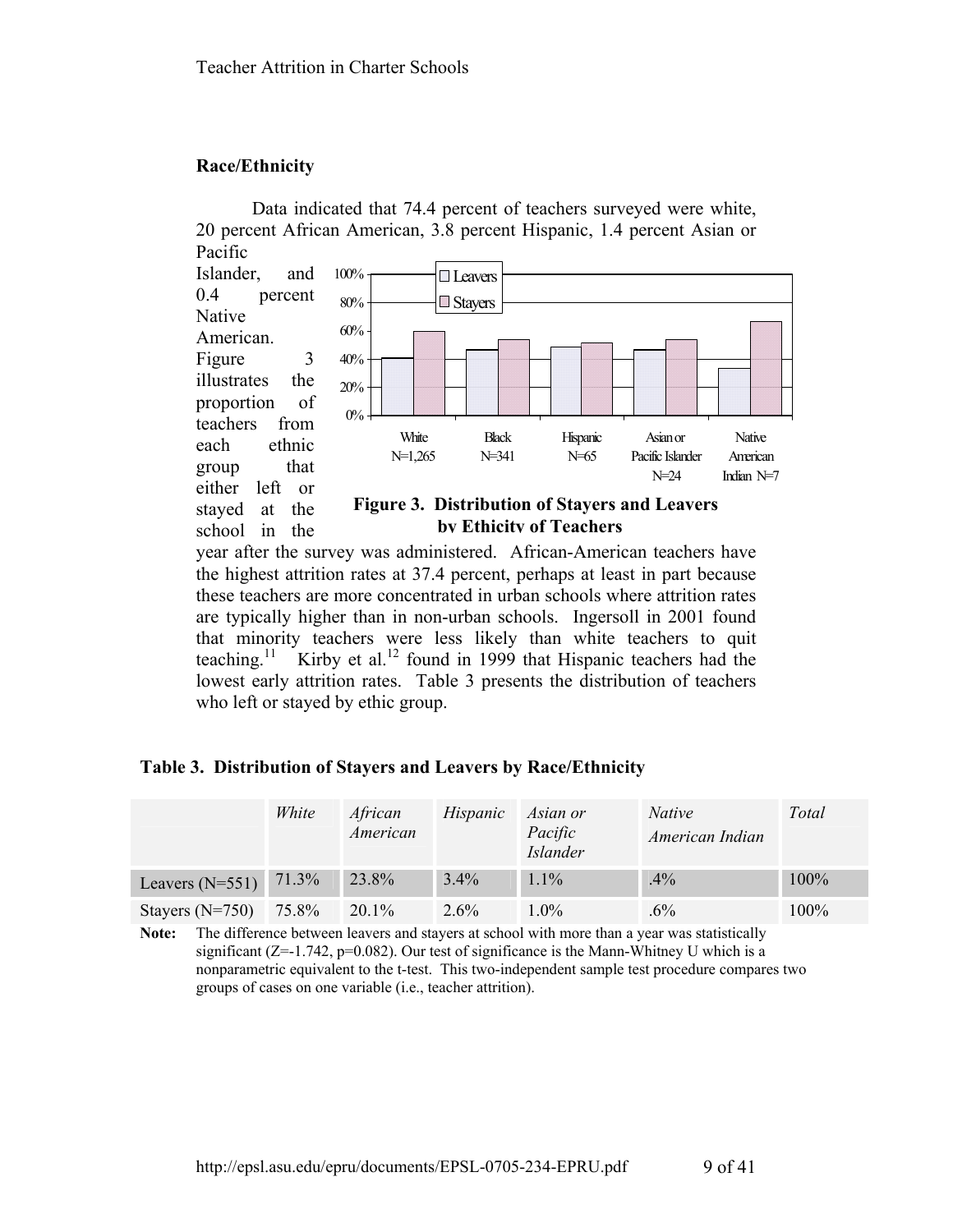**Age** 

Teachers in charter schools are, on average, much younger than teachers in traditional public schools. Among classroom teachers in our sample, 37 percent were under 30 years of age; 45.5 percent were in their 30s or 40s; and 17.5 percent



 **by Age of Teachers (N=1,285)**

were 50 or older. This is a notable contrast to the teaching force in traditional public schools, where only some 11 percent of the teaching force is younger than  $30^{13}$  Classroom teachers were also younger on average than other categories of charter school staff surveyed, including teacher assistants and key administrators.

Findings here correlate with other research on teacher attrition, which indicate that attrition is noticeably higher among younger teachers.<sup>14</sup> Nearly half of the teachers who were younger than 30 left their charter schools in the year following our survey (see Figure 4). Because charter schools have a high concentration of younger teachers who also have the highest attrition rate, this under-30 group accounted for just over half all the teachers who left the charter schools (see Table 4).

|                | Younger Than $30 \quad 30 - 39$ |       | $40 - 49$ | 50 or Older | Total |
|----------------|---------------------------------|-------|-----------|-------------|-------|
| Leavers        | $50.2\%$                        | 23.7% | 15.4%     | $10.7\%$    | 100%  |
| <b>Stayers</b> | $36.9\%$                        | 27.7% | 17.8%     | $17.5\%$    | 100%  |

#### **Table 4. Distribution of Stayers and Leavers by Age**

Note: The difference between leavers and stayers was statistically significant  $(Z=4.911, p=0.000)$ .

#### **Grade Level**

Teachers and staff were asked to indicate the grade with which they worked most often. Figure 5 illustrates the rate of teacher attrition by grade level. As is clearly illustrated, attrition rates are highest in the middle school grades (grades 5, 6, and 7) and peak once again at grade 10.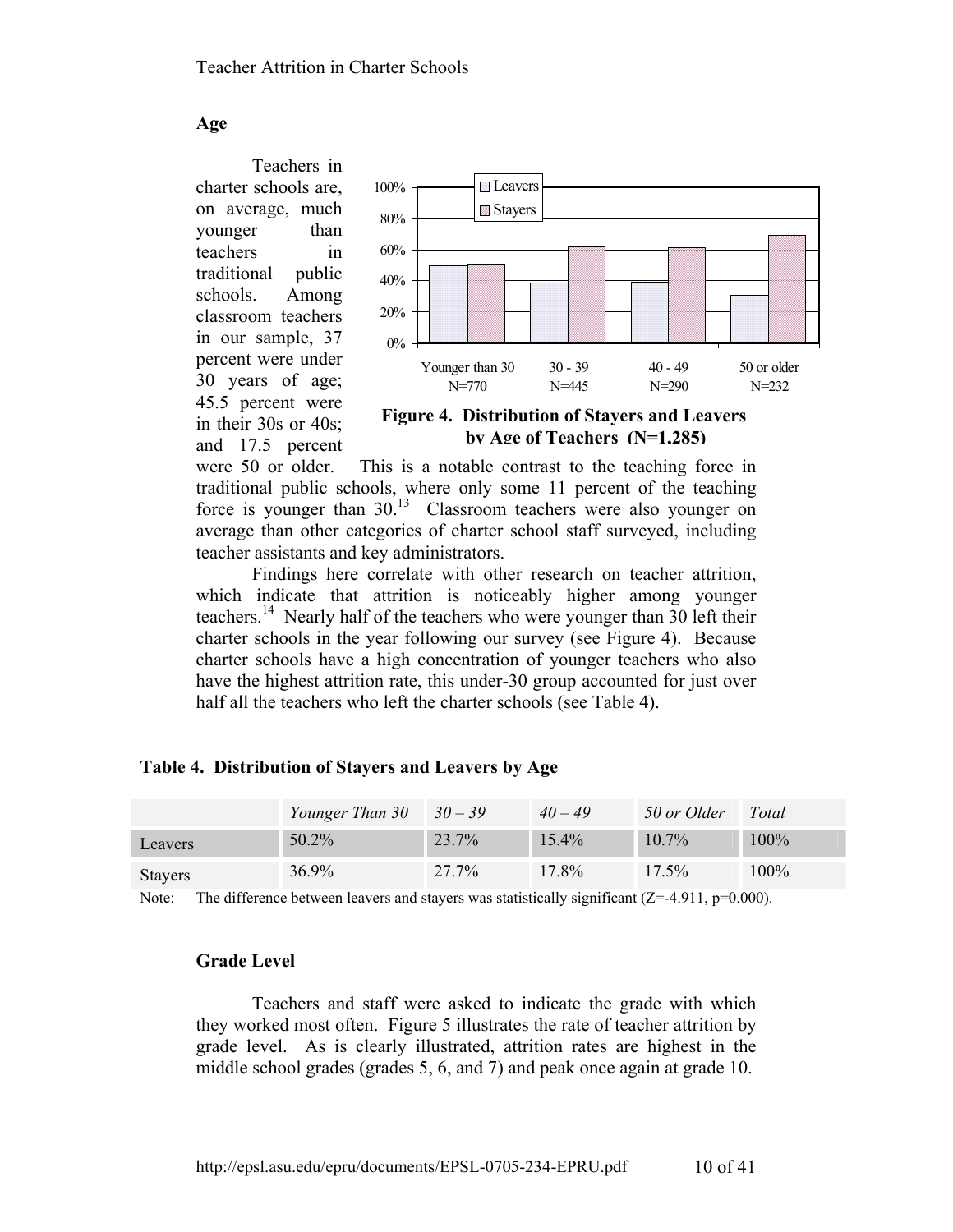

The literature on attrition in traditional public schools indicates that this situation is similar to that in traditional public schools, where teacher attrition is highest at the middle school levels.<sup>15</sup>

#### **Regular or Special Education**

Teacher attrition is known to be higher among special education<br>teachers.<sup>16</sup> One recent study<sup>17</sup> found that half the certified special One recent study<sup>17</sup> found that half the certified special education teachers leave the field within the first five years of their career. In this study, however, attrition rates were only slightly higher for special education teachers (34.5%) than for regular education teachers (31.1%). Conditions relative to special education in charter schools, however, tend to differ significantly from those in traditional public schools. Charter schools tend to enroll fewer students with disabilities, particularly students with severe and costly-to-remediate disabilities. Given the differences in student populations, the proportion of special education teachers in charter schools and their backgrounds and qualifications are likely to vary considerably from those in traditional public schools. In fact, only 4.9 percent of all the teachers in our sample indicated that they work as special education teachers.

More than three-quarters of the regular education teachers indicated that they had at least one student with special needs in their class. Among these teachers, we explored whether the presence of students with disabilities in the classroom might be a factor behind decisions to leave a charter school. No significant differences were found.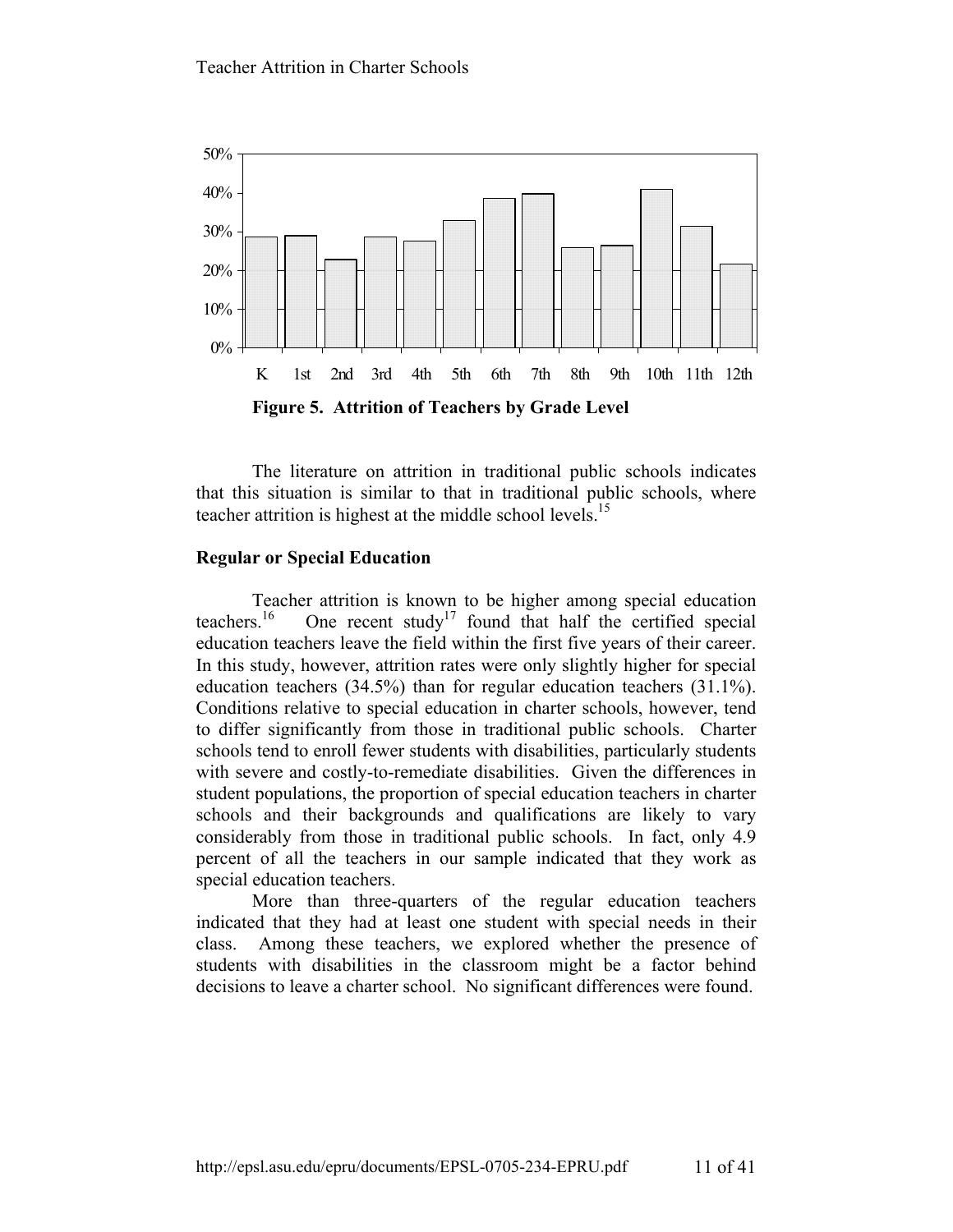# *Credentials and Years of Experience*

# **Certification of Teachers**

Of the classroom teachers in the sample, 74.2 percent reported being currently certified to teach in their states; 3.9 percent reported being

certified in another state; and 18.1 percent reported working to obtain certification. Only 3.8 percent were neither certified nor working to obtain certification. Table 5 compares the stayers and leavers by certification status, a comparison that reveals a statistically significant difference between the groups. Figure 6



#### **Figure 6. Distribution of Stayers and Leavers by Certification Status**

collapsed the four categories into either certified or non-certified and illustrates relative proportions who stayed or left their schools in the year after the survey.

| Table 5. Distribution of Stayers and Leavers by Certification Status |  |  |  |  |  |  |
|----------------------------------------------------------------------|--|--|--|--|--|--|
|----------------------------------------------------------------------|--|--|--|--|--|--|

|                | Certified to<br>Teach in<br>This State<br>$(N=1,295)$ | Certified to<br>Teach in<br><b>Another State</b><br>$(N=68)$ | Working to<br><i>Obtain</i><br>Certification<br>$(N=316)$ | Not Certified and<br>Not Working to<br><b>Obtain Certification</b><br>$(N=67)$ | Total<br>$(N=1,746)$ |
|----------------|-------------------------------------------------------|--------------------------------------------------------------|-----------------------------------------------------------|--------------------------------------------------------------------------------|----------------------|
| Leavers        | 67.2%                                                 | $5.1\%$                                                      | 22.2%                                                     | 5.5%                                                                           | 100%                 |
| <b>Stayers</b> | $80.4\%$                                              | $2.1\%$                                                      | $14.1\%$                                                  | $3.4\%$                                                                        | 100%                 |

Note: The difference between leavers and stayers was statistically significant  $(Z=-5.438, p=0.000)$ .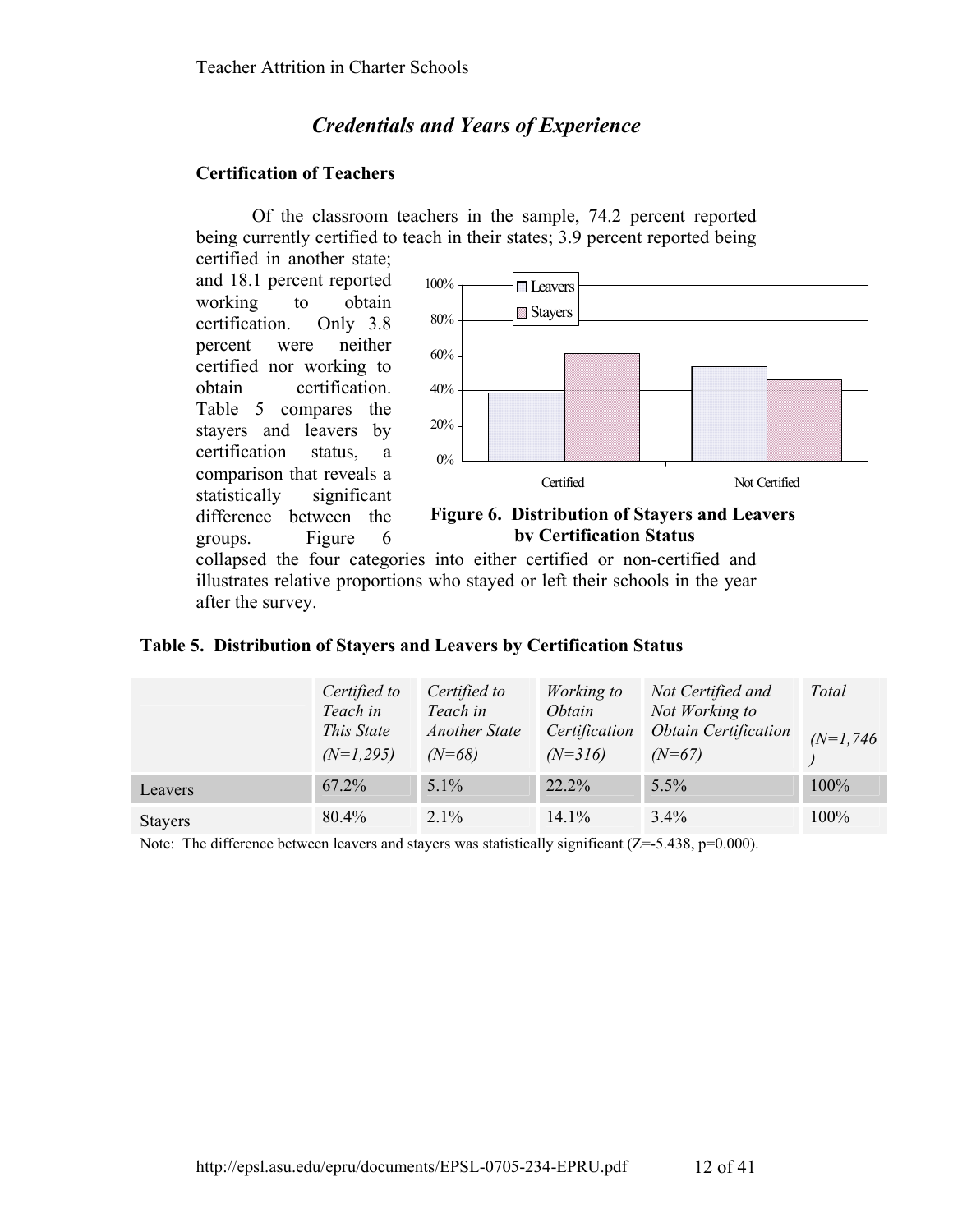Of teachers surveyed, 78.3 percent indicated that they were certified in the subject they were teaching; 10 percent were not subject certified; and 11.7 percent indicated that subject certification was not applicable for their



 **Figure 7. Distribution of Stayers and Leavers by Subject Certification Status (N=1,291)**

position. As the data in Figure 7 indicate, attrition rates are higher for teachers who are not subject certified (53%) than for subject certified teachers (40%). Table 6 reflects a statistically significant difference for groups that were and were not certified in the subject they were teaching.

# **Table 6. Distribution of Stayers and Leavers by Subject Certification**

|                | Subject<br>Certified | Not Subject<br>Certified | <b>Subject Certification</b><br>Not Applicable | Total |
|----------------|----------------------|--------------------------|------------------------------------------------|-------|
| Leavers        | 73.6%                | 13.0%                    | 13.4%                                          | 100%  |
| <b>Stayers</b> | 81.1%                | $8.6\%$                  | $10.3\%$                                       | 100%  |

Note: The difference between leavers and stayers was statistically significant  $(Z=3.054, p=0.002)$ .

# **Formal Education and Highest College Degree**

In terms of formal education, charter school staff appear to be well qualified (see Tables 7 and 8). Among all teachers in the sample: 0.9 percent had only a high school diploma; 34.6 percent had a bachelor's degree; 30.2 percent had taken some graduate courses; and, 34.3 had completed a graduate degree.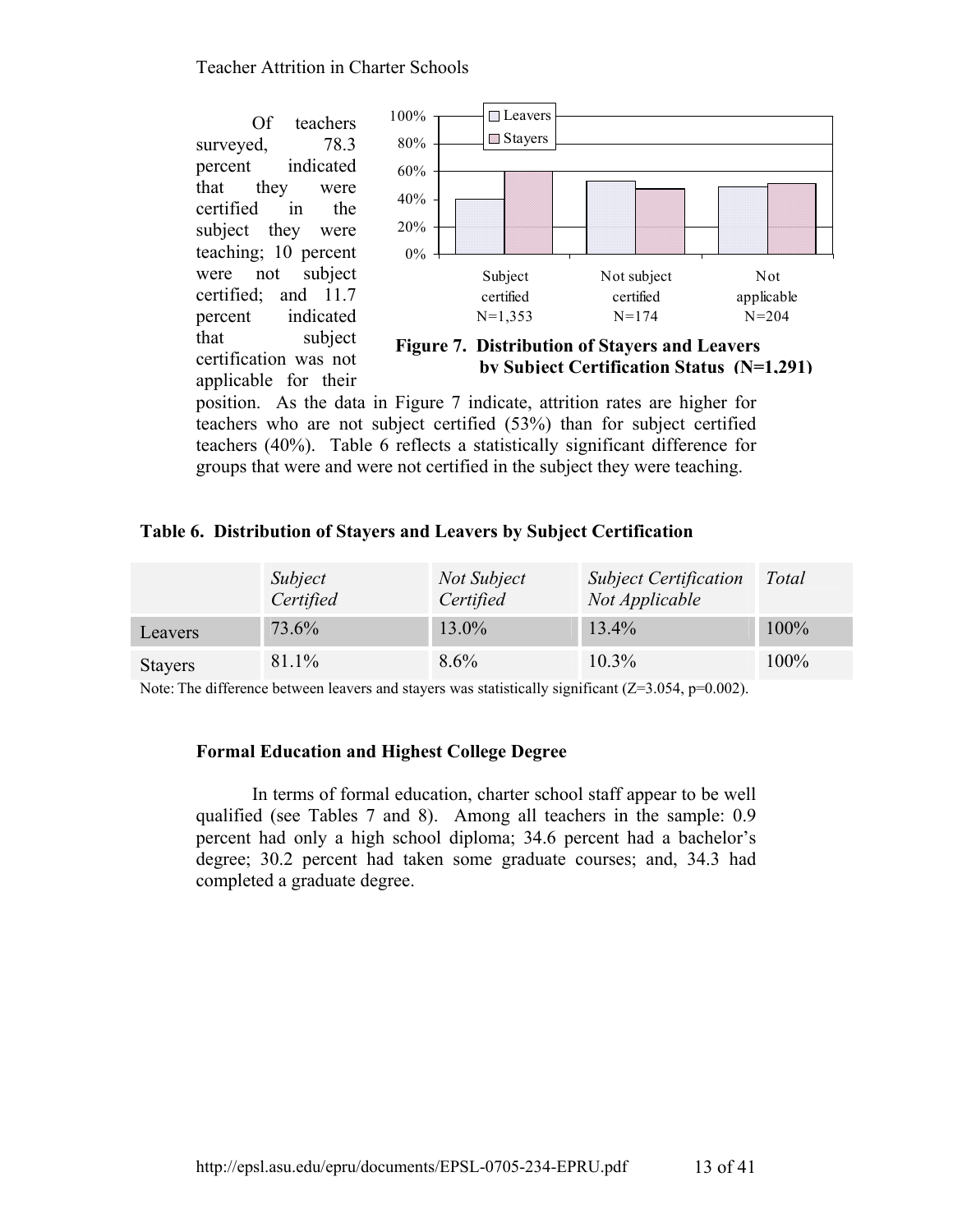|                | Complete<br>d High<br>School | Less than<br>4 Years<br>of<br>College | Bachelor<br>S<br>Degree | Graduate<br>Courses,<br>No<br>Degree | Graduate/<br>Profession<br>al Degree | Tota                 |
|----------------|------------------------------|---------------------------------------|-------------------------|--------------------------------------|--------------------------------------|----------------------|
| Leavers        | 1.3%                         | 1.5%                                  | 36.6%                   | 30.1%                                | 30.5%                                | 100<br>$\frac{0}{0}$ |
| <b>Stayers</b> | $0.8\%$                      | $1.4\%$                               | 29.9%                   | 32.2%                                | 35.7%                                | 100<br>$\frac{0}{0}$ |

|  |  | Table 7. Distribution of Stayers and Leavers by Level of Formal Education |
|--|--|---------------------------------------------------------------------------|
|  |  |                                                                           |

Note: The difference between leavers and stayers at school with more than a year was statistically significant ( $Z = -5.438$ ,  $p = 0.000$ ).

As the Table 8 overview of highest degree obtained indicates, around two-thirds of the teachers held a bachelor's degree, and one-third had a master's degree or higher. A breakdown according to those who stayed or left indicated that teachers with higher degrees were slightly less likely to leave their charter schools (see Figure 8). The difference between the distribution of teachers by highest degree was statistically significant between stayers and leavers.

#### **Table 8. Distribution of Stayers and Leavers by Highest College Degree**

|                    | BA    | MА    | 5 - or 6 - Year<br>Certificate                                                                                            | Doctorate | Total   |
|--------------------|-------|-------|---------------------------------------------------------------------------------------------------------------------------|-----------|---------|
| Leavers            | 68.0% | 29.2% | $1.9\%$                                                                                                                   | $0.9\%$   | 100%    |
| <b>Stayers</b>     | 63.7% | 33.7% | $1.8\%$                                                                                                                   | $0.8\%$   | $100\%$ |
| $\mathbf{v}$ , and |       |       | $\sim$<br>the contract of the contract of the contract of the contract of the contract of the contract of the contract of |           |         |

Note: The difference between leavers and stayers was statistically significant  $(Z=1.663, p=0.096)$ .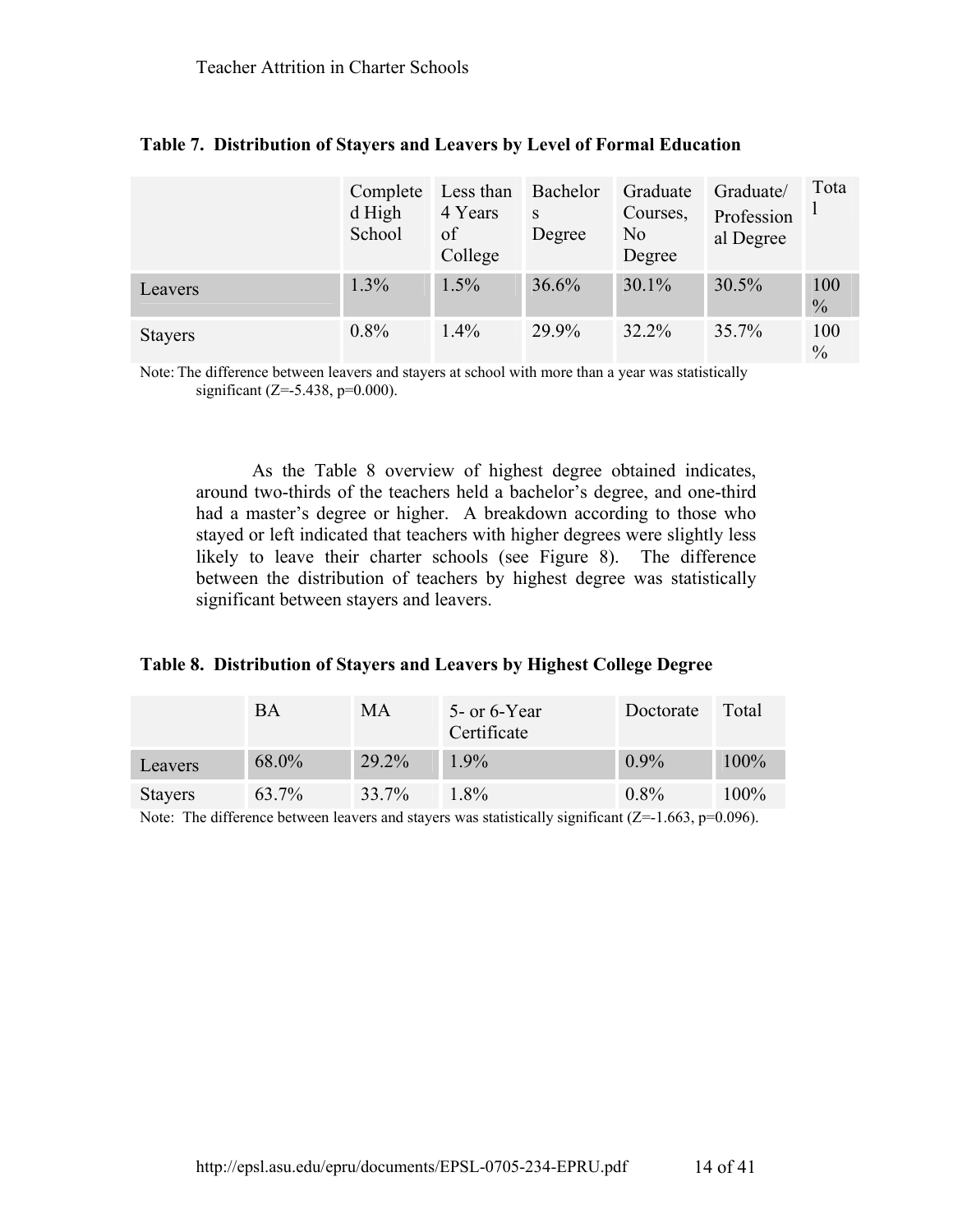One possible reason for teachers to leave is that they are simultaneously pursuing another college degree. Figure 9 illustrates the proportion of teachers seeking a new degree as well as the type of degree they were pursuing. A comparison of stayers and leavers indicated only a small



 **Figure 8. Distribution of Stayers and Leavers by Level of Formal Education (N=1,267)**

and non-significant difference in the proportion of teachers pursuing additional degrees. Teachers who left the charter school were only slightly more likely to be pursuing another degree (41.1%) compared with teachers who stayed (38.4%).

# **Figure 9. Proportion of Teachers Seeking Another Degree and Type of Degree They are Pursuing**



#### **Years of Experience**

Teachers in charter schools have substantially fewer years of experience than do teachers in traditional public schools.<sup>18</sup> Most of the experience that charter school teachers had came from working in traditional public schools, with only about 24 percent of teachers' accrued experience occurring in private or parochial schools. Table 9 contains the results for stayers and leavers in terms of the type school where they acquired their teaching experience.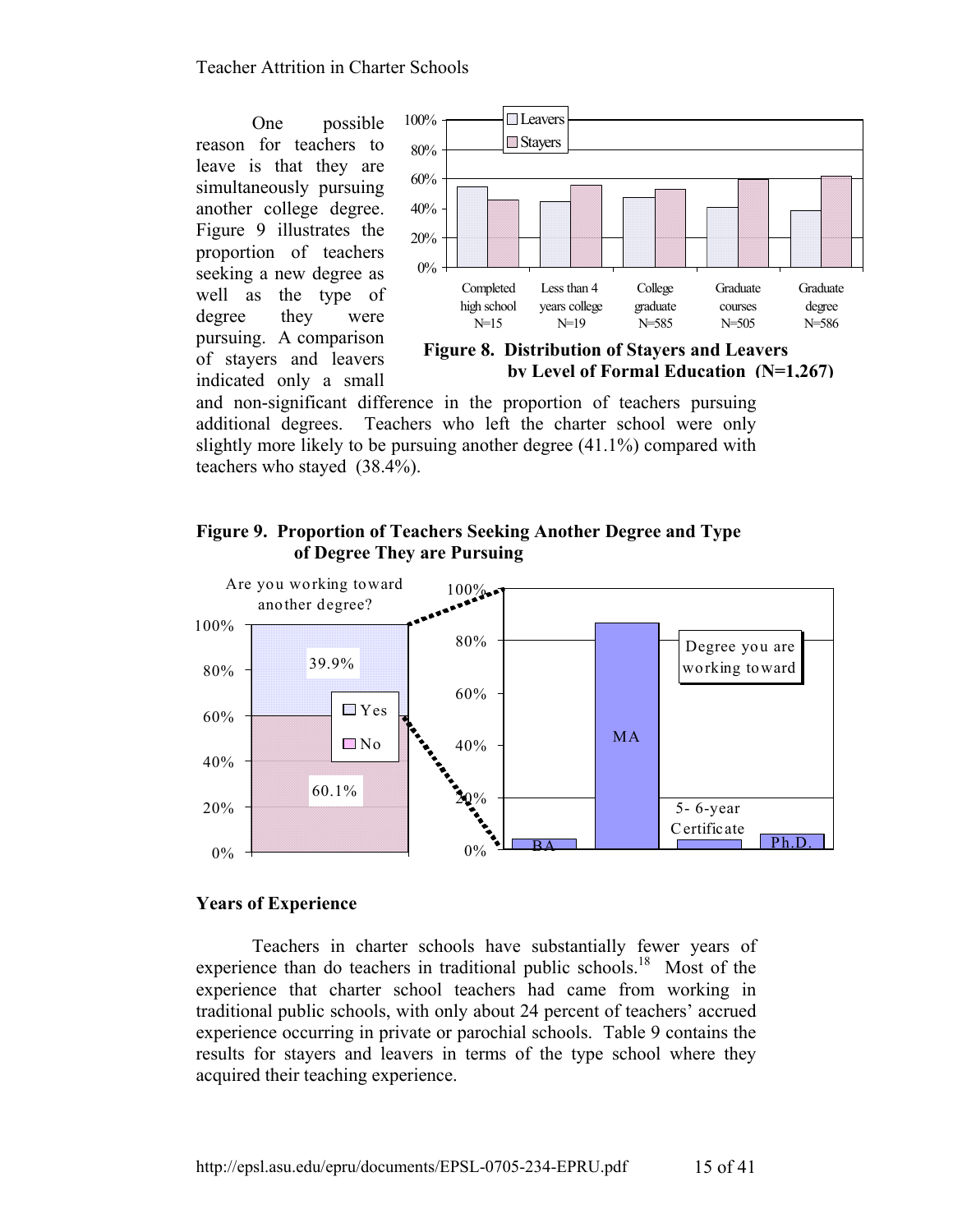|                | Private | Parochial | Charter | Public | <b>Total Years</b><br><b>Experience</b> |           | Years at<br><b>Current School</b> |           |
|----------------|---------|-----------|---------|--------|-----------------------------------------|-----------|-----------------------------------|-----------|
|                | Mean    | Mean*     | Mean*   | Mean   | Mean<br>$\ast$                          | <b>SD</b> | Mean<br>$\ast$                    | <b>SD</b> |
| Leavers        | 0.50    | 0.65      | 1.84    | 2.75   | 5.73                                    | 6.36      | 1.78                              | 1.10      |
| <b>Stayers</b> | 0.71    | 1.04      | 2.88    | 3.26   | 7.89                                    | 7.17      | 2.86                              | 1.21      |

**Table 9. Years of Experience by Role and in Various Types of School** 

\* Differences between leavers and stayers were statistically significant p<.01.

There were large differences among stayers and leavers in terms of years of experience. Teachers who left the charter schools had substantially fewer total years of experience (an average 5.73 years) than teachers who remained (an average 7.89 years). As was apparent from our state evaluations, the body of charter school teachers as a whole gradually became more qualified and more experienced with each passing year. High attrition rates, however, are slowing the growth of a highly qualified and experienced body of instructors in charter schools.

# **Reasons to Seek Employment at a Charter School**

Stayers and leavers exhibit important differences in their reasons for choosing to teach in a charter school (see Table 10).

Two reasons were clearly dominant: the opportunity to work with like-minded educators and an interest in educational reform. Other persuasive factors included small class sizes, academic reputation, committed parents, and promises made by charter schools' spokespersons. While teachers and staff ranked the difficulty of finding another position as the least important factor, 25.2 percent of them nevertheless agreed or strongly agreed that such difficulty was an important factor in their own choice to apply to a charter school.

Many factors that were important to teacher decision-making were related to seeking a better working environment. For example, teachers believed a charter school would offer increased safety at school, the opportunity to work with small classes, and the ability to pursue high academic standards.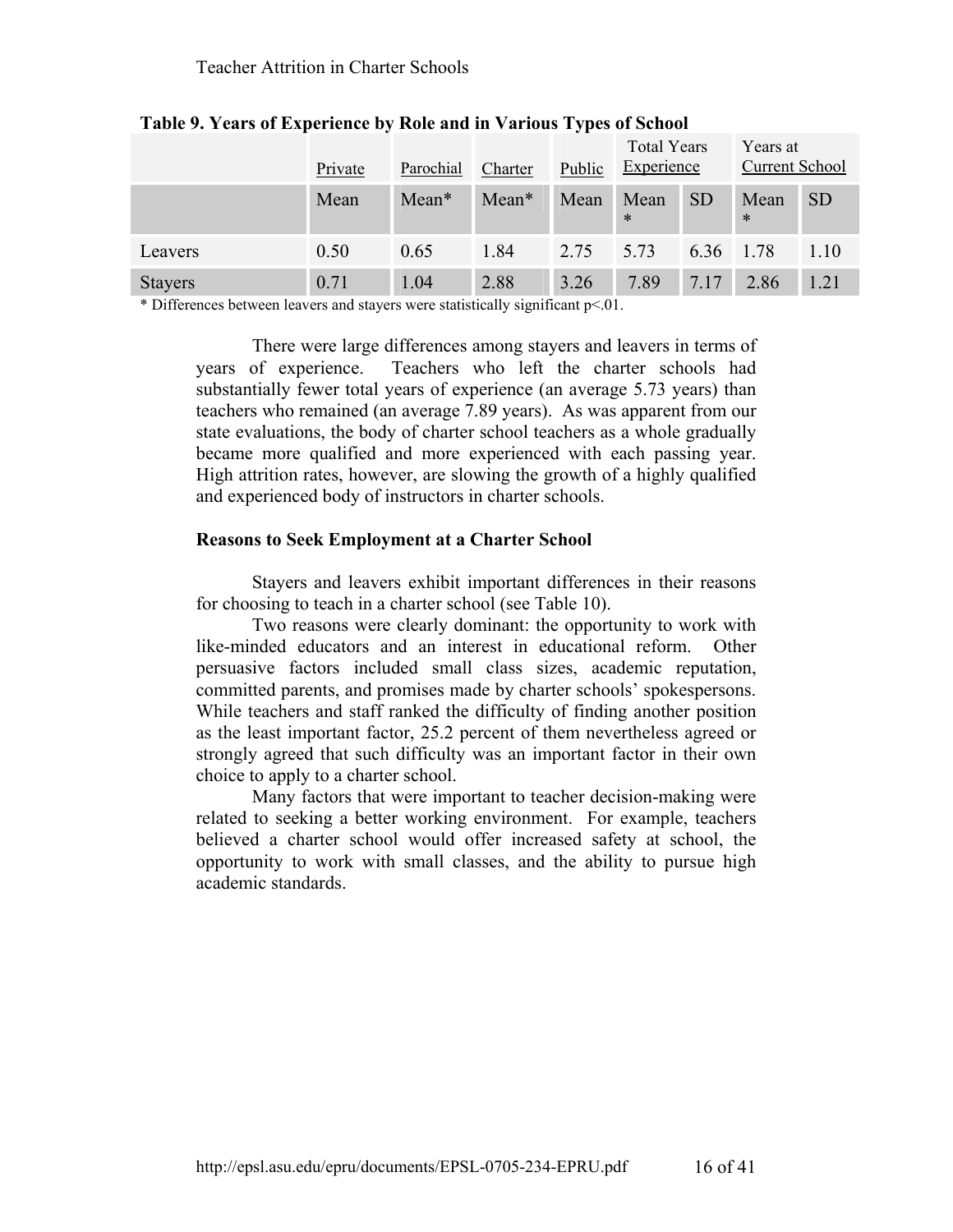|                                                                                 | <b>Not</b><br>Important |                |                | Very<br>Important |       | All<br><b>Teachers</b> |      | Leavers | <b>Stayers</b> |
|---------------------------------------------------------------------------------|-------------------------|----------------|----------------|-------------------|-------|------------------------|------|---------|----------------|
|                                                                                 | $\boldsymbol{l}$        | $\overline{c}$ | $\mathfrak{Z}$ | $\overline{4}$    | 5     | Mean                   | SD   | Mean    | Mean           |
| Opportunity to<br>work with like-<br>minded educators                           | 2.5%                    | 3.9%           | 18.5%          | 36.9%             | 38.1% | 4.04                   | 0.97 | 3.93    | $4.15*$        |
| Safety at school                                                                | 5.6%                    | 7.6%           | 20.4%          | 27.4%             | 39.0% | 3.86                   | 1.18 | 3.80    | 3.98*          |
| My interest in<br>being involved in<br>an educational<br>reform effort          | 4.9%                    | 7.2%           | 22.3%          | 34.6%             | 30.9% | 3.79                   | 1.11 | 3.68    | $3.87*$        |
| This school has<br>small class sizes                                            | 7.5%                    | 6.8%           | 24.6%          | 25.0%             | 36.1% | 3.75                   | 1.22 | 3.74    | 3.81           |
| Academic<br>reputation (high<br>standards) of this<br>school                    | 8.1%                    | 7.4%           | 26.6%          | 29.0%             | 28.9% | 3.63                   | 1.2  | 3.45    | $3.83*$        |
| Parents are<br>committed                                                        | 8.3%                    | 9.2%           | 26.0%          | 29.5%             | 26.9% | 3.57                   | 1.21 | 3.56    | 3.62           |
| Promises made by<br>charter school's<br>spokespersons                           | 10.5%                   | 10.3%          | 25.6%          | 30.8%             | 22.9% | 3.45                   | 1.24 | 3.46    | 3.54           |
| More emphasis on<br>academics as<br>opposed to<br>extracurricular<br>activities | 9.9%                    | 8.4%           | 33.1%          | 31.1%             | 17.5% | 3.38                   | 1.16 | 3.26    | $3.52*$        |
| Convenient location                                                             | 18.8%                   | 14.9%          | 28.3%          | 19.5%             | 18.5% | 3.04                   | 1.35 | 3.05    | 3.01           |
| Difficult to find<br>other positions                                            | 40.2%                   | 16.4%          | 18.3%          | 12.6%             | 12.6% | 2.41                   | 1.43 | 2.59    | $2.30*$        |

**Table 10. Reasons for Seeking Employment at This School**

\* These means for leavers on these items were statistically different from means for stayers (p<0.05).

As indicated by the mean scores in Table 10, teachers who stayed in their school were less likely to stress that difficulty to find another position was a factor in their decision to work at a charter school. Instead, these stayers were more likely to emphasize:

- the opportunity to work with like-minded educators
- their interest in being involved in an education reform effort
- school safety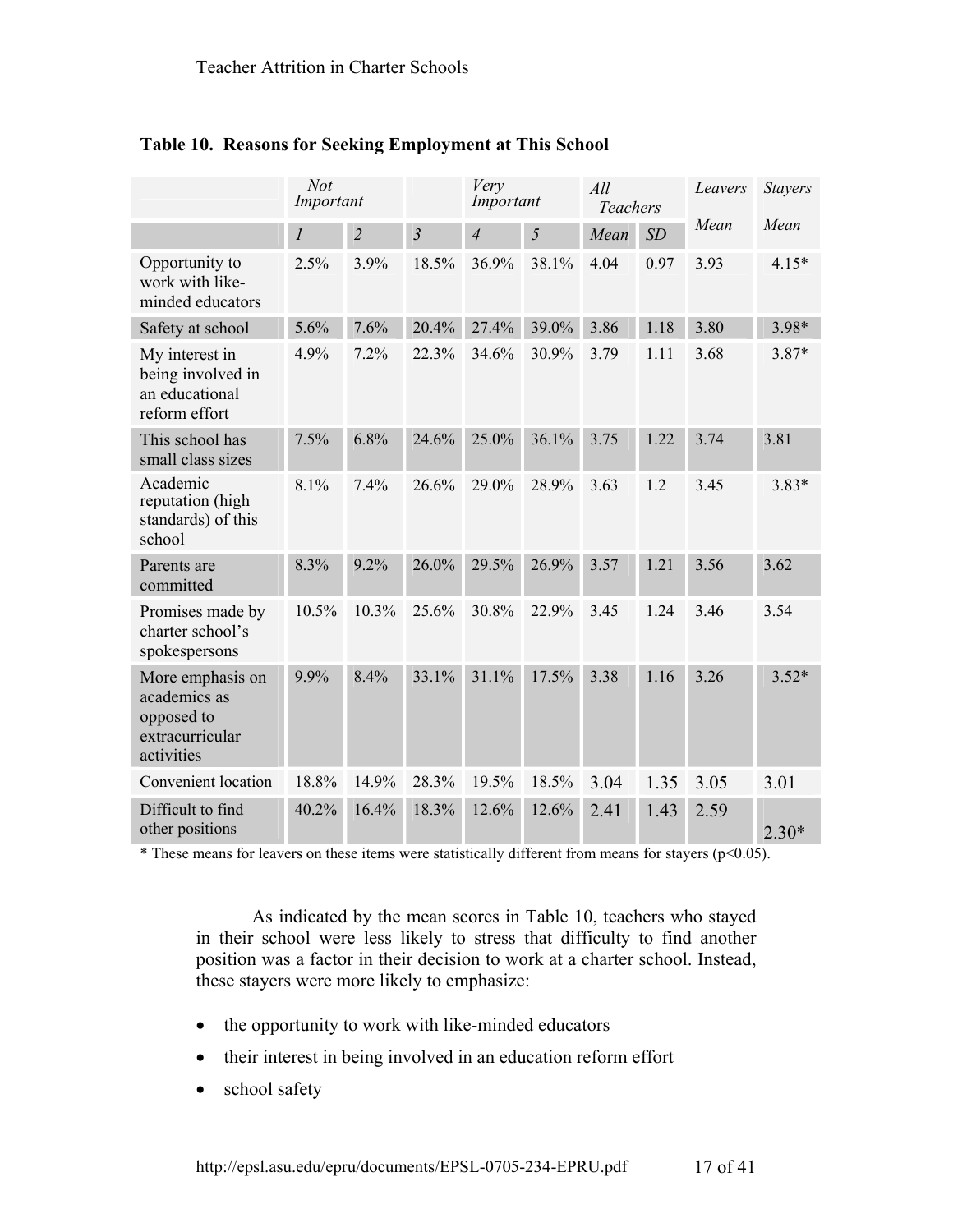Charter schools offer both teachers and administrators important options for building a cohesive school community. They can offer an attractive opportunity for teachers who value working with like-minded others and being part of an education reform. And, they offer administrators and school boards—who have great flexibility in hiring and firing practices—the opportunity to build an engaged and cohesive teaching staff that shares the school's mission.

#### **Satisfaction with School Mission and Ability of School to Fulfill Mission**

Charter schools are intended to be mission driven and to nurture focused learning communities. In theory, teachers will seek to work in charter schools whose pedagogical approach and unique mission match their interests and skills. Note that the choice premise of the charter concept assumes that teachers choose schools according to mission and that this, in turn, makes them more likely to work harder for student outcomes. This section explores such assumptions by asking: (1) How familiar are teachers and staff with the mission of their school? (2) Do teachers and staff believe the mission of their school is being met? and (3) Are charter schools able to fulfill their mission?

Only 2 percent of teachers said they were not aware of their school's mission. Of those who indicated familiarity, 30 percent thought the mission was being followed "very well," 41 percent "well," 24 percent "fair," and 5 percent "not very well." Most teachers, then,

believed their schools were living up to their missions. As can be seen in Figure 10. teachers who remained in a school were much



 **Figure 10. Perceived Extent to Which the Charter School Mission is Being Followed** 

Note. The difference between stayers and leavers was statistically significant  $(Z=8.018, p=.000)$ .

more likely to report that its mission was being successfully fulfilled.

Respondents also assessed their satisfaction with a number of aspects of the school, including the school's mission statement. Here, 34.8 percent of the staff reported being "very satisfied" with the mission of their school, and another 35.3 percent indicated that they were "satisfied" with it. They were not equally convinced that their school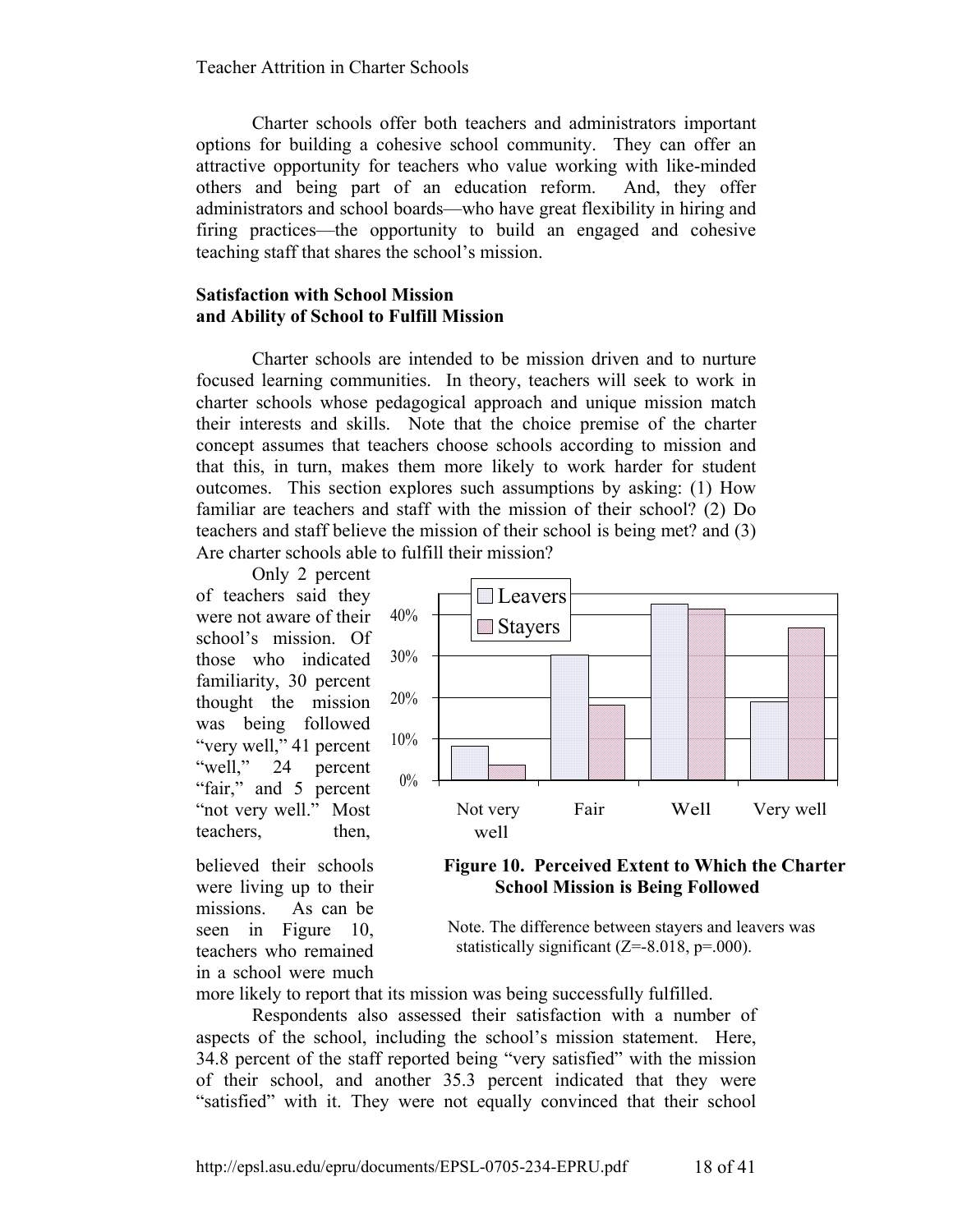could fulfill its mission, however. Just over 17 percent of the staff indicated that they were dissatisfied or very dissatisfied with their school's ability to fulfill its mission, and 26 percent were uncertain that their schools could fulfill their mission. Despite the doubts of more than 40 percent of the respondents, 34.5 percent believed their school could fulfill its mission, and another 21.7 percent were very convinced it could. Such doubts about a school's potential and perceived shortfalls in its performance highlight the gaps between the "ideal school" embodied in the school mission and the "actual school" teachers describe.

Large and significant differences between stayers and leavers are evident in relation to their perceptions of mission. Stayers were much more likely to be satisfied with the school mission and much more optimistic about the ability of the school to fulfill it (see Table 11).

|                                                                             | Not Very<br>Satisfied       |                | Very<br>Satisfied |                          | Mean  | <sub>SD</sub> | $\mathbf{t}$ | $\boldsymbol{p}$ |       |
|-----------------------------------------------------------------------------|-----------------------------|----------------|-------------------|--------------------------|-------|---------------|--------------|------------------|-------|
|                                                                             | $\mathcal{I}_{\mathcal{I}}$ | $\overline{2}$ | $\overline{3}$    | $\overline{\mathcal{A}}$ | 5     |               |              |                  |       |
| <b>Satisfaction with</b><br>the school mission<br><i>statement</i>          |                             |                |                   |                          |       |               |              | $-7.129$         | 0.000 |
| Leavers                                                                     | 61.3%                       | 39.2%          | 38.7%             | 30.6%                    | 23.5% | 3.75          | 1.02         |                  |       |
| <b>Stayers</b>                                                              | $19.4\%$                    | 32.4%          | 35.8%             | $40.3\%$                 | 52.4% | 4.14          | 0.90         |                  |       |
| Satisfaction with the ability<br>of school to fulfill its stated<br>mission |                             |                |                   |                          |       |               |              | $-8.617$         | 0.000 |
| Leavers                                                                     | 51.6%                       | $42.9\%$       | 33.3%             | 29.3%                    | 19.1% | 3.25          | 1.15         |                  |       |
| <b>Stayers</b>                                                              | 26.9%                       | 30.2%          | 38.2%             | 44.2%                    | 57.8% | 3.79          | 1.06         |                  |       |

#### **Table 11. Level of Satisfaction with the Mission of the School**

#### **Satisfaction with Curriculum and Instruction**

To determine teachers' satisfaction with curriculum and instruction, we devised a 5-point index including items on teaching, the curriculum, staff accountability, and expectations for student performance (see Table 12). The index simply provides an average of those items, with 1 indicating greatest dissatisfaction and 5 indicating greatest satisfaction. The average value on the satisfaction with curriculum and instruction index was 3.86, indicating a fairly high level of satisfaction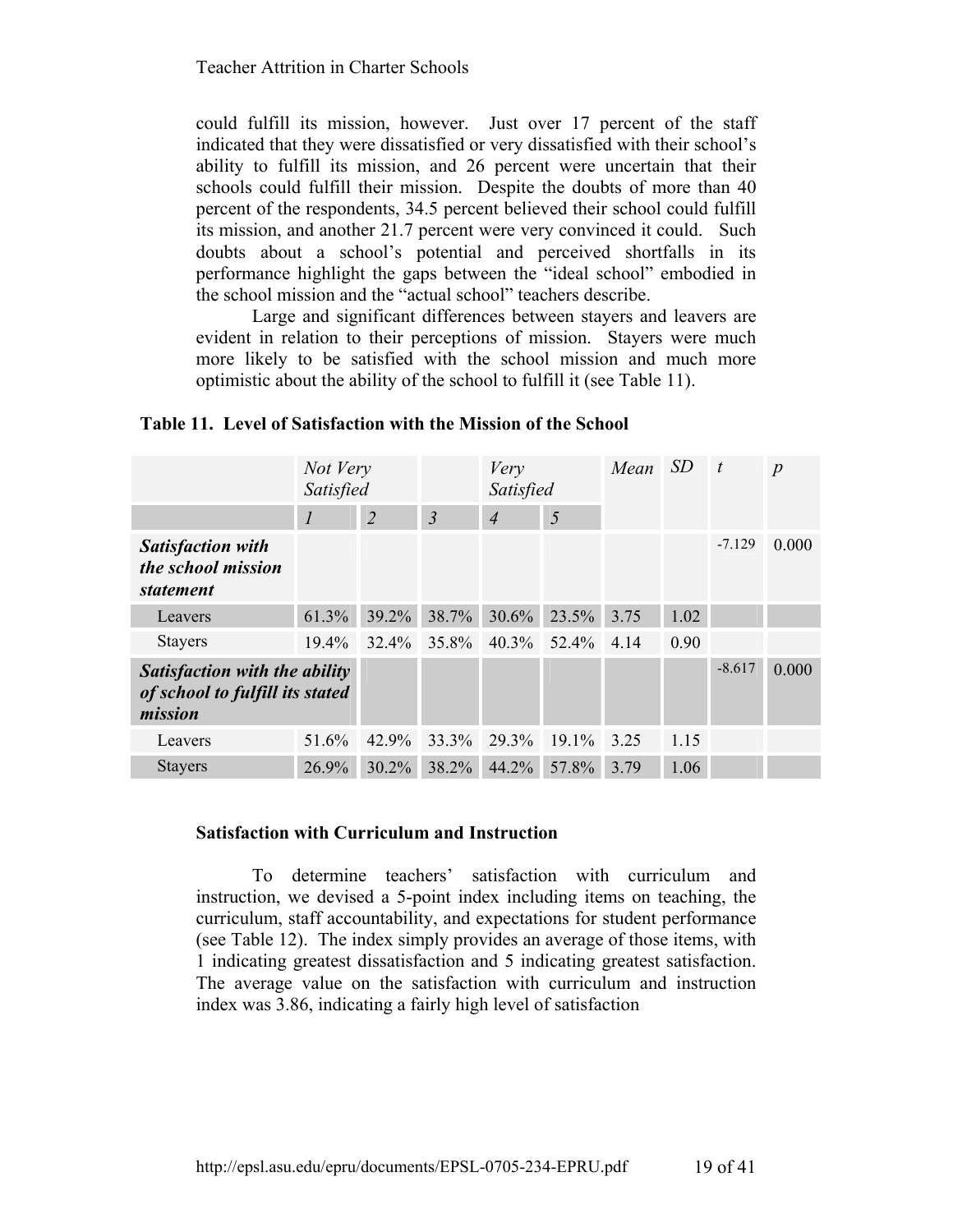|                                                                                            | All Teachers |           | Leavers |           | <b>Stayers</b> |           |
|--------------------------------------------------------------------------------------------|--------------|-----------|---------|-----------|----------------|-----------|
|                                                                                            | Mean         | <b>SD</b> | Mean    | <b>SD</b> | Mean           | <b>SD</b> |
| Teachers are challenged to be effective.                                                   | 4.04         | 1.00      | 3.79    | 1.10      | 4.17           | 0.95      |
| Teachers and school leaders are<br>accountable for student achievement                     | 3.97         | 0.91      | 3.80    | 0.94      | 4.10           | 0.88      |
| School has high standards and expectations<br>for students                                 | 3.96         | 1.05      | 3.74    | 1.07      | 4.12           | 1.00      |
| Parents are satisfied with instruction                                                     | 3.88         | 0.82      | 3.70    | 0.86      | 4.01           | 0.77      |
| School is meeting students' needs that<br>could not be addressed in other local<br>schools | 3.76         | 1.11      | 3.49    | 1.14      | 3.93           | 1.09      |
| I am satisfied with the school curriculum                                                  | 3.56         | 1.13      | 3.31    | 1.16      | 3.78           | 1.09      |
| Index                                                                                      | 3.86         | 0.75      | 3.64    | 0.76      | 4.02           | 0.73      |

# **Table 12. Index of Teachers' Satisfaction With Curriculum and Instruction**

Cronbach's alpha = 0.842. The difference in index scores between teachers that stayed and those that left the school was statistically significant (*t*=-9.068, p=0.000)

Again, differences between stayers and leavers were evident and statistically significant. Teachers leaving the charter schools were clearly not as satisfied with curriculum and instruction as were the teachers who remained.

# **Satisfaction with Facilities and Resources**

Site visits during our diverse state evaluations of charter schools revealed that the quality of school facilities varies extensively among charter schools. Therefore, it was not surprising to see a divide in the responses from teachers, with half reporting satisfaction with their facilities and resources and the other half reporting dissatisfaction. Interestingly, the average index scores for resources showed more schoolto-school variation than other indices.

Again a 5-point index was devised based on several items pertaining to satisfaction with facilities and resources. Items included questions on quality of facilities, sufficiency of resources, and access to computers and technology (see Table 13). The average value on the index of teacher satisfaction with resources was 3.28 on a 5-point scale, indicating a level of satisfaction just past the midpoint. This is, perhaps, not surprising, since charter school administrators consistently cite facilities and resources as significant barriers to effective mission implementation.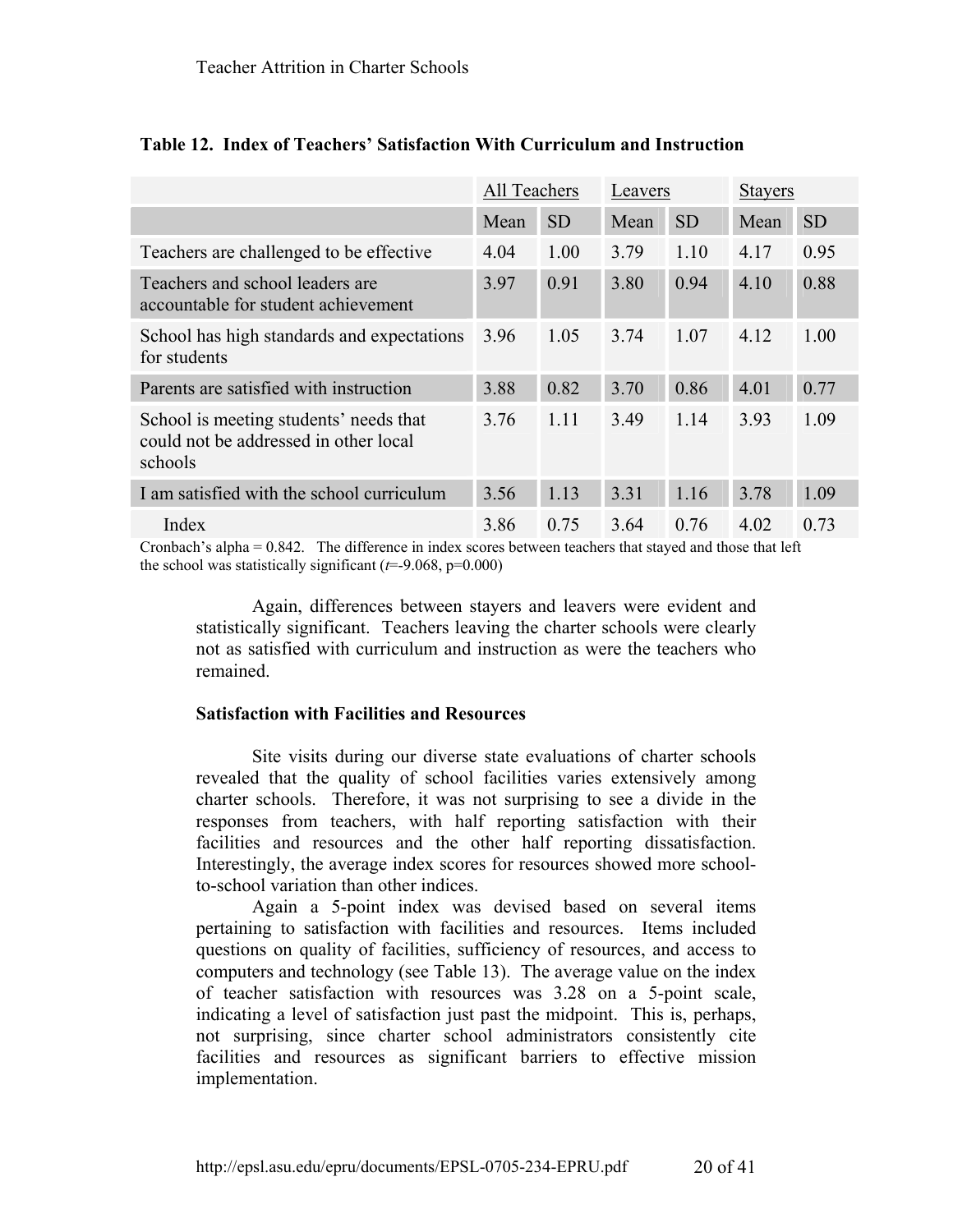|                                                                           |      | All Teachers | Leavers |           | <b>Stayers</b> |           |
|---------------------------------------------------------------------------|------|--------------|---------|-----------|----------------|-----------|
|                                                                           | Mean | <b>SD</b>    | Mean    | <b>SD</b> | Mean           | <b>SD</b> |
| I am satisfied with the availability of<br>computers and other technology | 3.61 | 1.23         | 3.49    | 1.26      | 3.79           | 1.16      |
| I am satisfied with school buildings and<br>facilities                    | 3.30 | 1.26         | 3.13    | 1.27      | 3.45           | 1.26      |
| I am satisfied with resources available for<br>instruction                | 3.36 | 1.23         | 3.06    | 1.25      | 3.64           | 1.17      |
| The school has sufficient financial<br>resources                          | 3.08 | 1.18         | 2.90    | 1.18      | 3.20           | 1.18      |
| The school has good physical facilities                                   | 3.02 | 1.32         | 2.93    | 1.31      | 3.11           | 1.34      |
| Index                                                                     | 3.28 | 0.92         | 3.10    | 0.91      | 3.44           | 0.92      |

# **Table 13. Index of Teachers' Satisfaction with Resources and Facilities**

Cronbach's alpha = 0.795. The difference in index scores between teachers that stayed and those that left the school was statistically significant ( $t=$  -6.547,  $p=0.000$ )

The index indicates that teachers leaving the charter school were significantly less satisfied with resources and facilities than teachers who remained. The single item in the index with the largest difference between stayers and leavers was "satisfaction with resources available for instruction."

# **Satisfaction with Salary and Benefits**

A number of state studies have revealed that charter schools have lower salary scales than traditional public schools.<sup>19</sup> One in-depth examination of cross-state data<sup>20</sup> found that while first-year teachers generally received similar salaries in charter schools and traditional public schools, teachers in traditional public schools received larger incremental increases. The outcome is that teachers in charter schools receive a lower return on experience.

This finding offers no surprise. Charter schools have been granted greater autonomy and flexibility in determining compensation for teachers and staff. Since labor is the largest cost in any school, saving on labor costs is critical for many charter schools that need to find funds to purchase or renovate facilities.

Table 14 details how the charter school teachers rated their levels of satisfaction with salary and benefits. Teachers who stayed at charter schools reported that they were much more satisfied with both salary and benefits than were the teachers who left; and, it is interesting to note that teachers were more satisfied with benefits than with the salaries. Differences between the groups were large and statistically significant.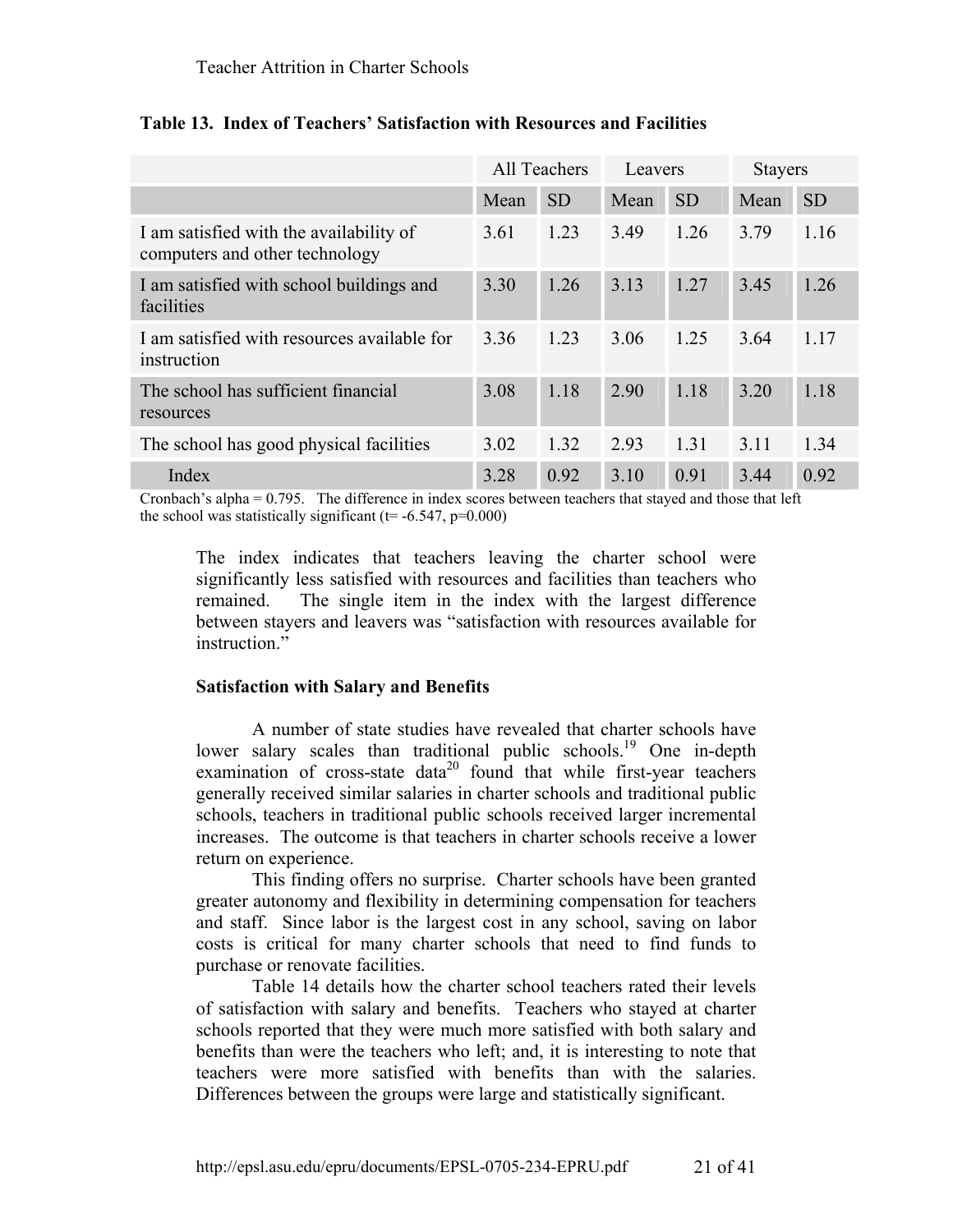|                                    | Not Very<br>Satisfied |                |                | Very<br>Satisfied |          | Mean | - SD | $\mathbf{t}$ | $\boldsymbol{p}$ |
|------------------------------------|-----------------------|----------------|----------------|-------------------|----------|------|------|--------------|------------------|
|                                    | $\boldsymbol{l}$      | $\overline{2}$ | $\overline{3}$ | $\overline{4}$    | 5        |      |      |              |                  |
| <b>Satisfaction with</b><br>salary |                       |                |                |                   |          |      |      | $-4.911$     | 0.000            |
| Leavers                            | $15.0\%$              | 20.5%          | $36.8\%$       | $19.0\%$          | 8.7%     | 2.86 | 1.15 |              |                  |
| <b>Stayers</b>                     | $8.5\%$               | $17.6\%$       |                | $35.1\%$ $25.5\%$ | $13.3\%$ | 3.18 | 1.13 |              |                  |
| <b>Satisfaction with benefits</b>  |                       |                |                |                   |          |      |      | $-5.345$     | 0.000            |
| Leavers                            | 13.8%                 | 18.3%          | 32.7%          | 23.8%             | $11.3\%$ | 3.00 | 1.20 |              |                  |
| <b>Stayers</b>                     | 7.2%                  | 13.9%          | 32.3%          | 28.7%             | 17.9%    | 3.36 | 1.14 |              |                  |

# **Table 14. Level of Satisfaction with Salary and Benefits**

Research literature generally verifies that higher salaries are associated with lower teacher attrition and that teachers are responsive to salaries outside their districts and their profession.<sup>21</sup> One study<sup>22</sup> found that nearly half of all private school teachers who changed schools rated better salary or benefits as a being a significant factor in their decision.

#### **Satisfaction with Administration and Governance**

Charter schools have provided opportunities for a wide array of individuals and groups to start their own schools, resulting in unique and diverse types of school administrators and school boards. Our earlier work revealed conflicts between school boards and administrators to be common. Conflicts have decreased with time, in part because oversight organizations began to provide or require training for the charter school board members. Initial school administrators have also been changing over time. Many dynamic school founders discovered that running a school required a different skill set than starting a school. Also, a number of initial administrators have gradually been replaced by more experienced and credentialed personnel. These changes have resulted in large differences among schools in relation to the effectiveness of administrators and school board members.

Our survey contained two items addressing teachers' satisfaction with administration and governance, summarized in Table 15. The frequency distributions illustrate large differences among teachers and between schools. On average, the teachers were slightly more satisfied with school administration than with school governance, but those who remained in a school were significantly more satisfied with both. This finding suggests that teachers' satisfaction with school leadership is an important factor in teacher attrition.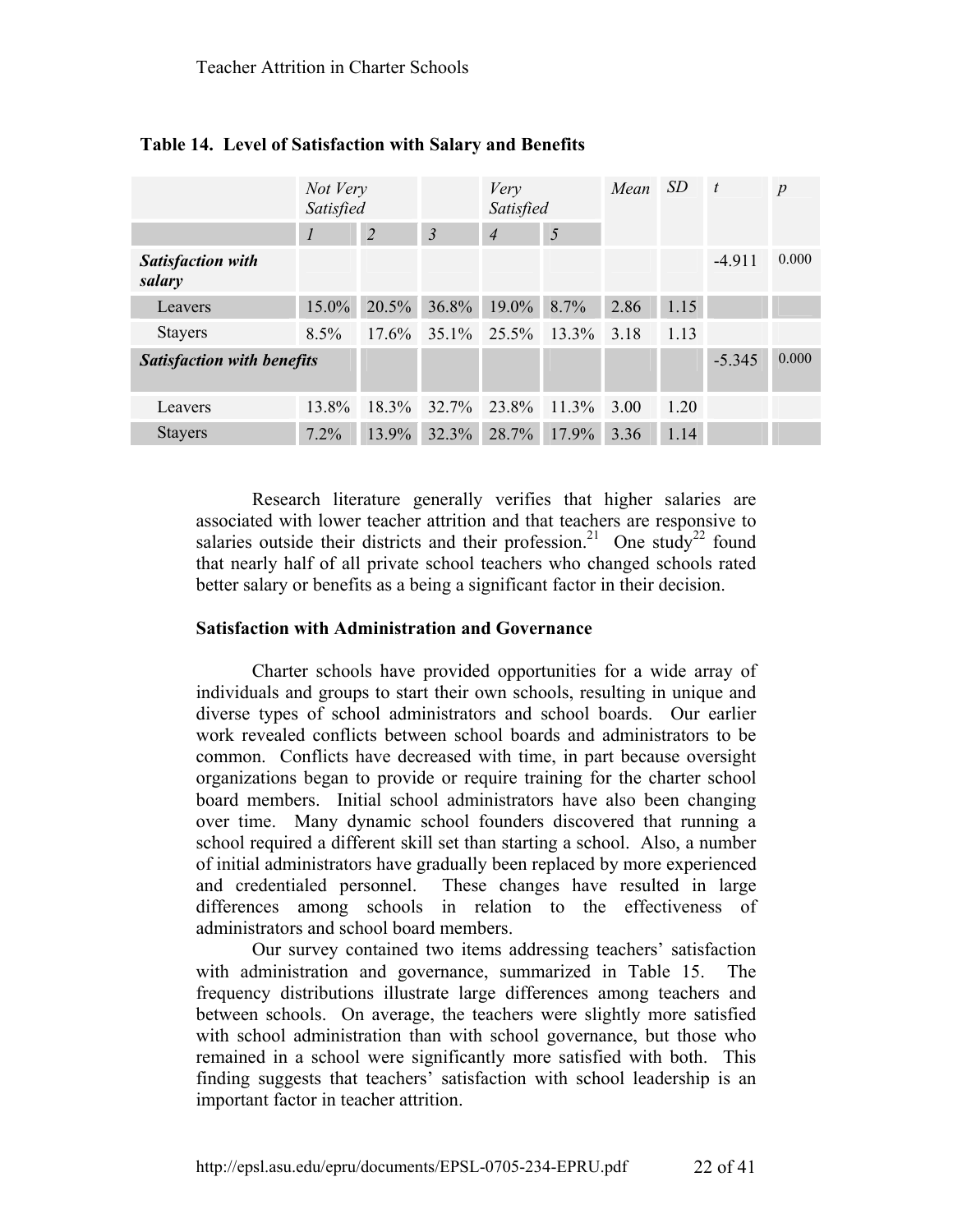|                                            | Not very<br>Satisfied |                |                | Very<br>satisfied |          | Mean SD |      | $\boldsymbol{t}$ | $\boldsymbol{p}$ |
|--------------------------------------------|-----------------------|----------------|----------------|-------------------|----------|---------|------|------------------|------------------|
|                                            | 1                     | $\overline{2}$ | $\mathfrak{Z}$ | $\overline{4}$    | 5        |         |      |                  |                  |
| <b>Satisfaction with</b><br>administration |                       |                |                |                   |          |         |      | $-8.307$         | 0.000            |
| Leavers                                    | 15.4%                 | $18.0\%$       | 24.9%          | 20.3%             | $21.4\%$ | 3.14    | 1.36 |                  |                  |
| <b>Stayers</b>                             | $6.1\%$               | $10.0\%$       |                | 22.5% 27.0% 34.5% |          | 3.74    | 1.20 |                  |                  |
| <b>Satisfaction with</b><br>governance     |                       |                |                |                   |          |         |      | $-8.484$         | 0.000            |
| Leavers                                    | 15.8%                 | 19.8%          | $30.3\%$       | 20.4%             | 13.5%    | 2.96    | 1.26 |                  |                  |
| <b>Stayers</b>                             | 5.8%                  | 11.8%          | 28.2%          | $30.7\%$          | 23.5%    | 3.54    | 1.14 |                  |                  |

**Table 15. Level of Satisfaction with Administration and School Governance** 

#### **Statistical Analysis of Factors in Charter School Attrition**

To investigate factors that may explain why such high proportions of teachers are leaving their charter schools, we used sophisticated statistical methods (i.e., logistic regression) to analyze the influence of individual variables while controlling for the influence of other variables. Persons interested in technical details are referred to Appendix B for a full description of methodology and findings. The following paragraph provides a brief overview.

The strongest predictors of teacher attrition were number of years at current school and total years of experience. As the results revealed, charter schools are doing a better job at retaining teachers after they have been at the school a few years. In other words, the older a charter school teacher is, for example, the less the likelihood of leaving. Similarly, the greater the number of years a teacher stays at the charter school, the less the likelihood of leaving. Nevertheless, charter schools can be characterized as either a revolving door or as a stepping stone for new teachers, since such a high proportion of new teachers leave the profession or leave for other schools after their first year of experience at a charter school. Interestingly, while increases in such factors as age and experience reduce the chances of leaving, an increase in the grade level taught increases the odds of a teacher leaving. That is, middle school and high school teachers are significantly more likely to leave than an elementary school teacher.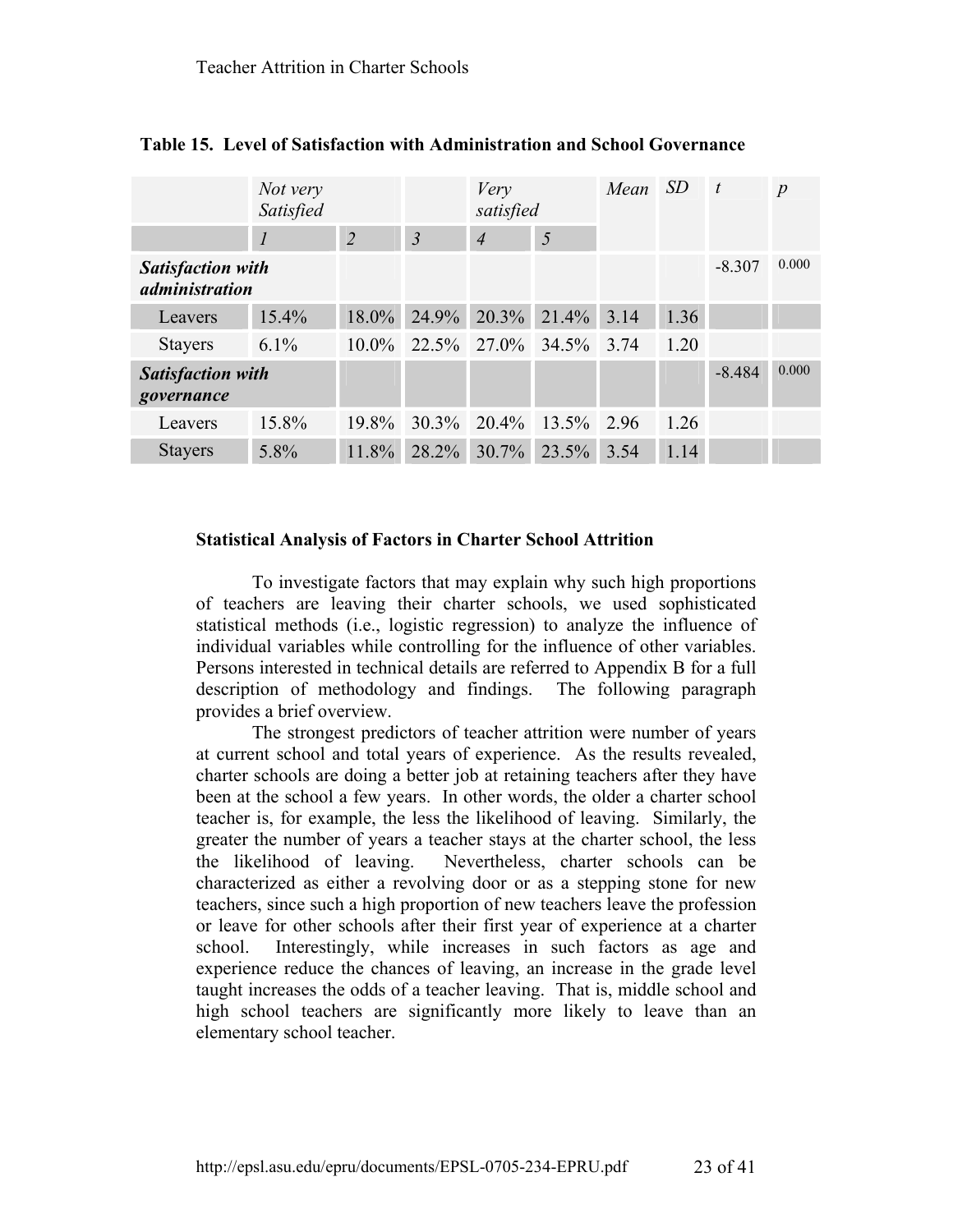# *Summary of Key Findings*

A long list of possible factors or predictors related to teacher attrition have been examined in this report. This section highlights key findings by category.

# *Background characteristics of teachers*

• The single background characteristic that proved a strong predictor of teacher attrition in charter schools was age: younger teachers in charter schools are more likely to leave than older teachers. Small but nonsignificant differences were found by gender and ethnic background of teacher.

# *Grade level and special education status*

• Grade level taught was a very strong predictor of teacher attrition, with rates being highest in the upper grades, especially grades 6, 7, 10, and 11. Special education teachers were only slightly more likely to leave charter schools than regular education teachers.

 *Qualifications of teachers* 

- The teacher qualification variables that best predicted attrition were "years of experience" and "years at current school." Teachers with limited experience were significantly more likely to leave their charter schools. (It is presumed that many of these inexperienced teachers moved to teaching jobs in other schools.)
- Attrition was higher for non-certified teachers and for teachers who were teaching outside their certification areas, a situation that may be related to the No Child Left Behind act's pressure for ensuring teaching staff meet its definition of "highly qualified."
- Teachers with higher levels of formal education were more likely to stay, although this factor wasn't strongly predictive when controls for other variables were applied.

# *Satisfaction with school and working conditions*

• Teachers' relative satisfaction/dissatisfaction with the school's: 1) mission, 2) perceived ability to attain the mission, and 3) administration and governance were strong and significant factors related to attrition. Generally, teachers who left or were being asked to leave were also routinely less satisfied with: curriculum and instruction; resources and facilities; and salary and benefits. It appeared that teachers who were not satisfied were leaving or were being asked to leave.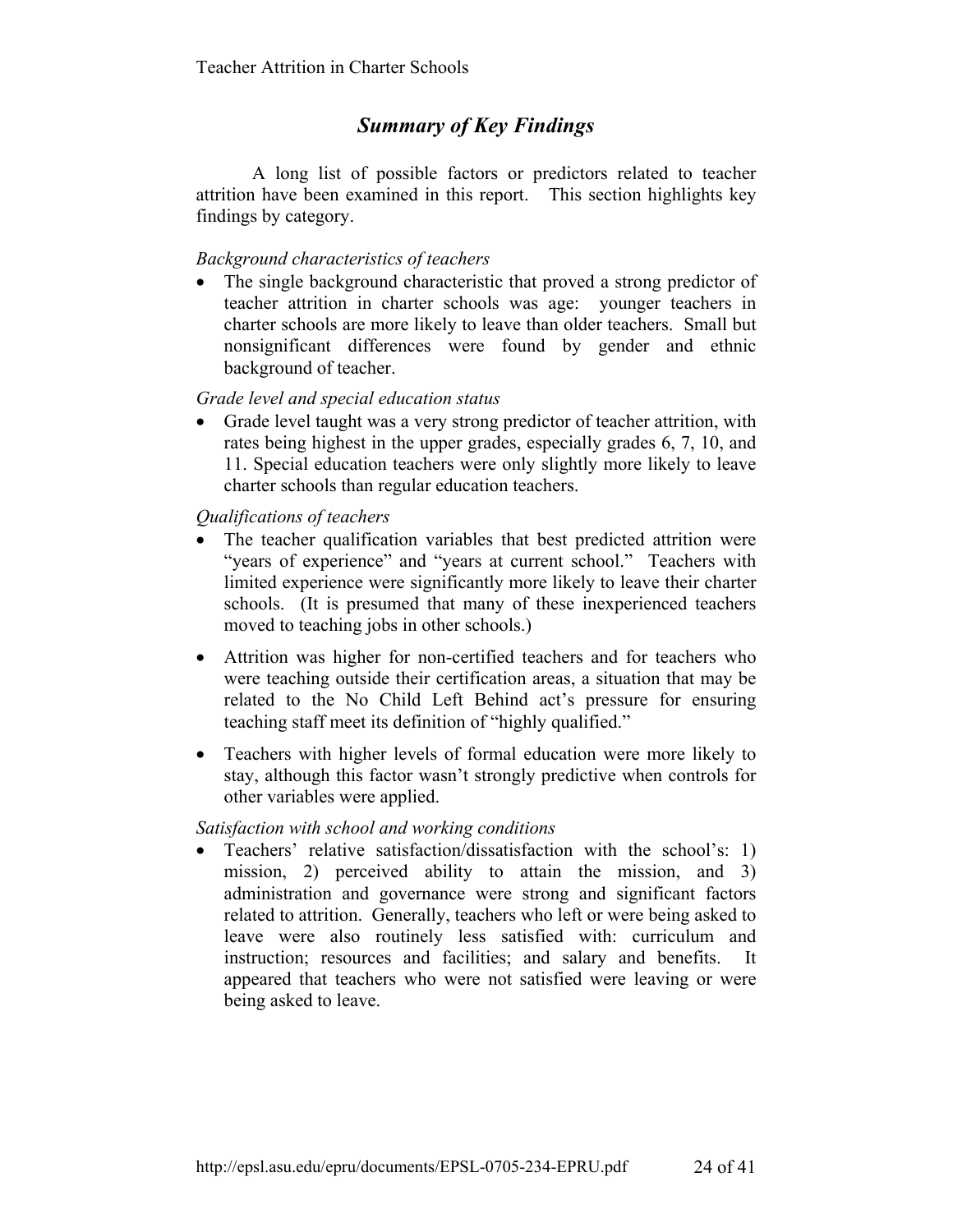# *Policy Implications and Conclusion*

Before examining implications of this study, a word of caution is in order. A methodological issue evident in charter school research (on teachers and teacher attrition as well as on other issues) is that data collection tends to be biased toward "stayers." A more representative picture of teacher satisfaction would be gained by greater participation by all teachers, including those who are leaving or who have already left the school. Much research to date has solicited data only from staff who remain in the school, however, offering only a partial picture. That said, though, the high levels of attrition among charter school teachers is—by itself—an indicator of dissatisfaction: teachers are clearly voting with their feet. And, the findings of studies like this one can nevertheless be informative and useful, as detailed in the following paragraphs.

Issues of staffing are critical to charter schools. While increasing re-regulation and growing pressure from NCLB mean that charter schools are realizing far less autonomy than originally expected, they *do* maintain flexibility and autonomy in terms of staffing. Teachers in most charter schools are at-will employees, even in states that permit collective bargaining. Teachers are typically not tenured, and the school administration or governing board can readily hire and fire teachers and staff.

Representatives of charter schools have reported that such autonomy over staff is one of the most important differences between charter schools and traditional public schools. Such autonomy allows a charter school to build a cohesive and focused learning community around its mission. From this perspective, attrition should generally not be surprising or alarming. The departure of teachers who do not "buy in" to the school mission or the dismissal of ineffective teachers can be seen as "functional attrition" necessary for the development of a cohesive community.<sup>23</sup>

Our state evaluations, however, revealed that attrition rates were persistently around or above 20 percent, which appears higher than might be expected. More alarmingly, for relatively new teachers, the attrition rate was close to 40 percent annually, markedly distant from any "functional" rate. In fact, high attrition rates are likely to be one of the most critical obstacles charter schools face. High attrition forces schools to regularly provide pre- and in-service training for new hires and makes it harder for them to build a positive and stable school climate. In addition, high attrition rates are likely to undermine the legitimacy of the schools in the eyes of consumers—namely, parents.

• *Recommendation*: Those who support charter schools would be welladvised to focus on reducing high turnover, especially for new teachers in charter schools.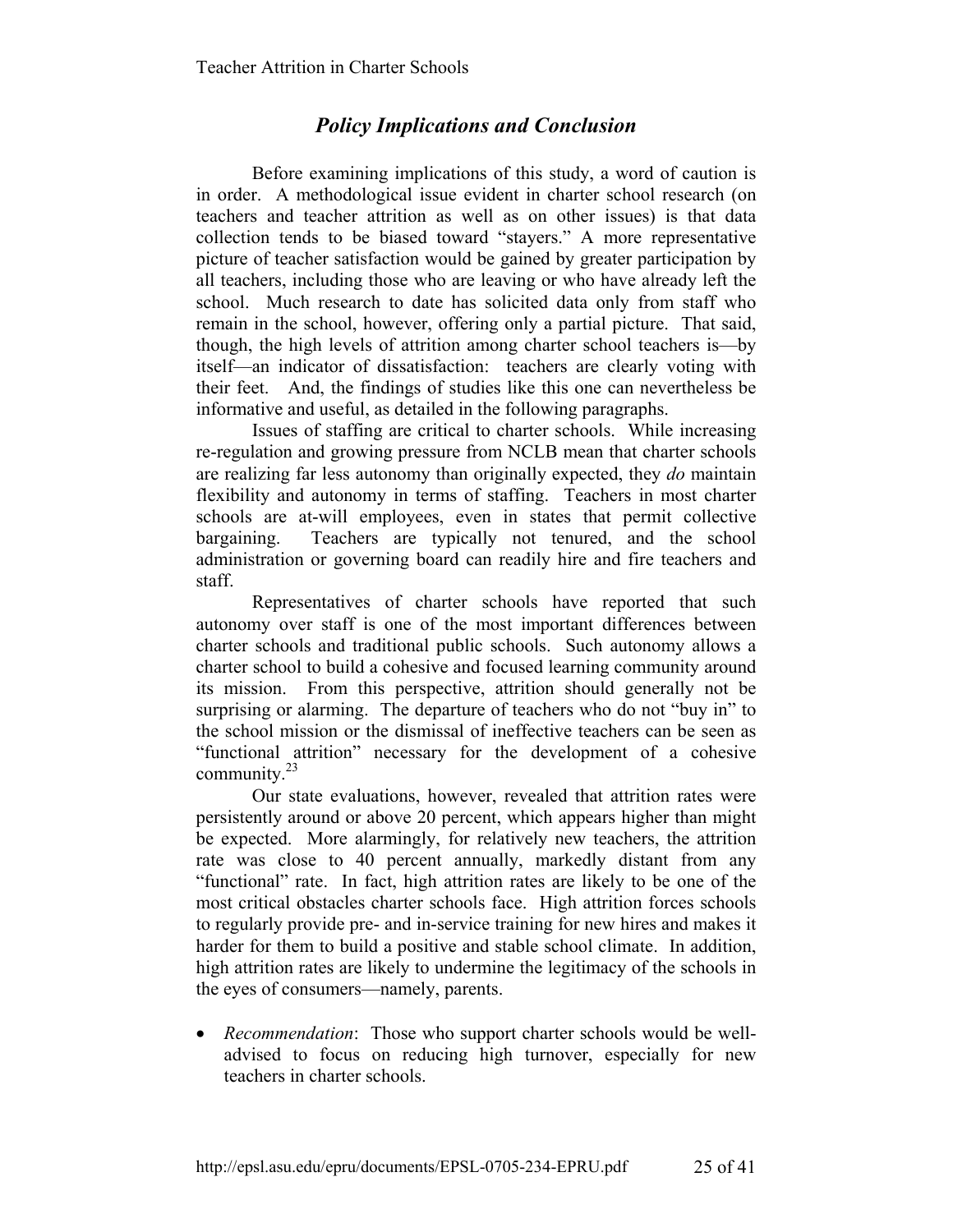Another key point is that teachers' expectations—on the whole are not being met by charter schools. Some advocates and even some researchers have conflated teachers' reasons for choosing a charter school with conditions that actually exist in the school.<sup>24</sup> For example, some assume that if teachers say "academic reputation/high standards" were important reasons for seeking employment in charter schools, then charter schools must have good academic reputations and high standards. This study, however, revealed that while teachers report choosing charter schools for such positive reasons (for example, perceived quality and desire to work with like-minded educators), most teachers reported large and statistically significant differences between what they expected and what they were experiencing. $25$ 

• *Recommendation:* Discrepancies between teachers' expectations for charter schools and those schools' realities should be identified, and strategies for narrowing the gaps should be designed and implemented.

Teachers also indicate feeling insecure about their future at their charter schools, a feeling that can be ascribed to a variety of factors. For example, insecurity might be fostered by knowledge that a school is chartered only for a limited number of years. Or, the lack of tenure or a collective bargaining unit might lead teachers to feel insecure. It is possible as well, especially given a school's autonomy in hiring and firing, that teachers fear they will not live up to the expectations of the school administration and governing board.

Given that close to 40 percent of the teachers surveyed reported feeling their positions were insecure, efforts to improve teachers' sense of security will be vital for reducing attrition rates. Improving job security will be difficult, however. The restrictive funding formulas in some states cannot guarantee a school's viability. Even more significantly, a core characteristic of charter schools is the assumption that if they are not successful they will close—and teachers are acutely aware that educational success might be a slower process than politicians and policymakers might wish. Still, the issue should not be ignored.

• *Recommendation:* Efforts should be made to make teachers feel as secure as possible in charter schools.

There is much to build on in charter schools, but weaknesses identified in this study need to be addressed. Our data indicate that teachers are generally very satisfied with their charter schools and their school's mission. Most think they have enough professional autonomy, although not as much as they had initially expected. Teachers also were generally optimistic about their schools, even when expressing concern about their own job security. This picture, however, lacks the perspective of masses of teachers who had already left charter schools.<sup>26</sup> Although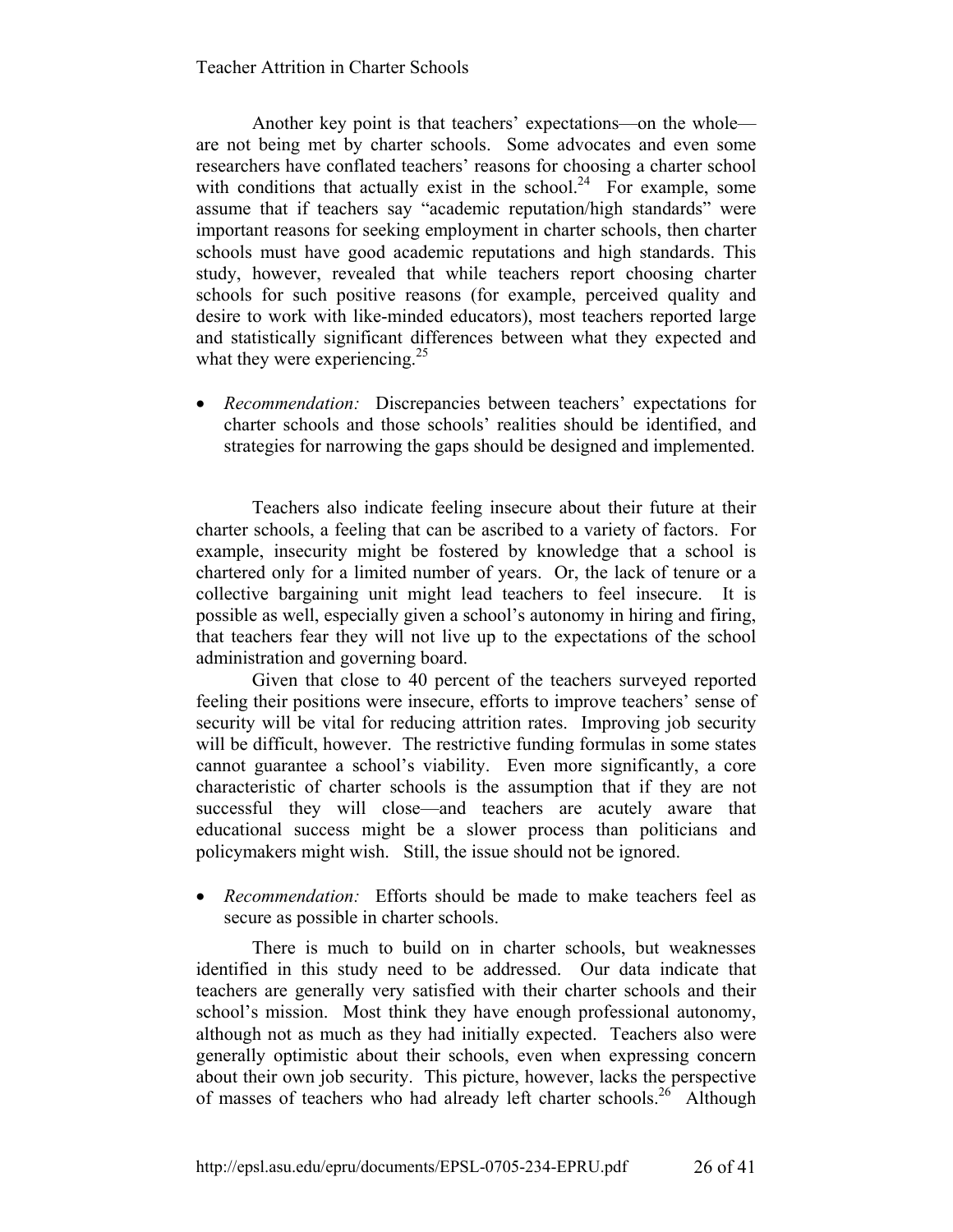responses from stayers suggest all is well, attrition rates tell another story and suggest substantive frustration with working conditions and dissatisfaction with salaries, benefits, administration, and governance.

• *Recommendation:* Efforts should be made to increase teachers' satisfaction with working conditions, salaries, benefits, administration, and governance.

The erosion of the teaching force each year indicates that many charter schools are going to have an especially hard time building professional learning communities that can make a difference in the education of children. Therefore, the high attrition rates for teachers in charter schools constitute one of the greatest obstacles that will need to be overcome if the charter school reform is to deliver as promised.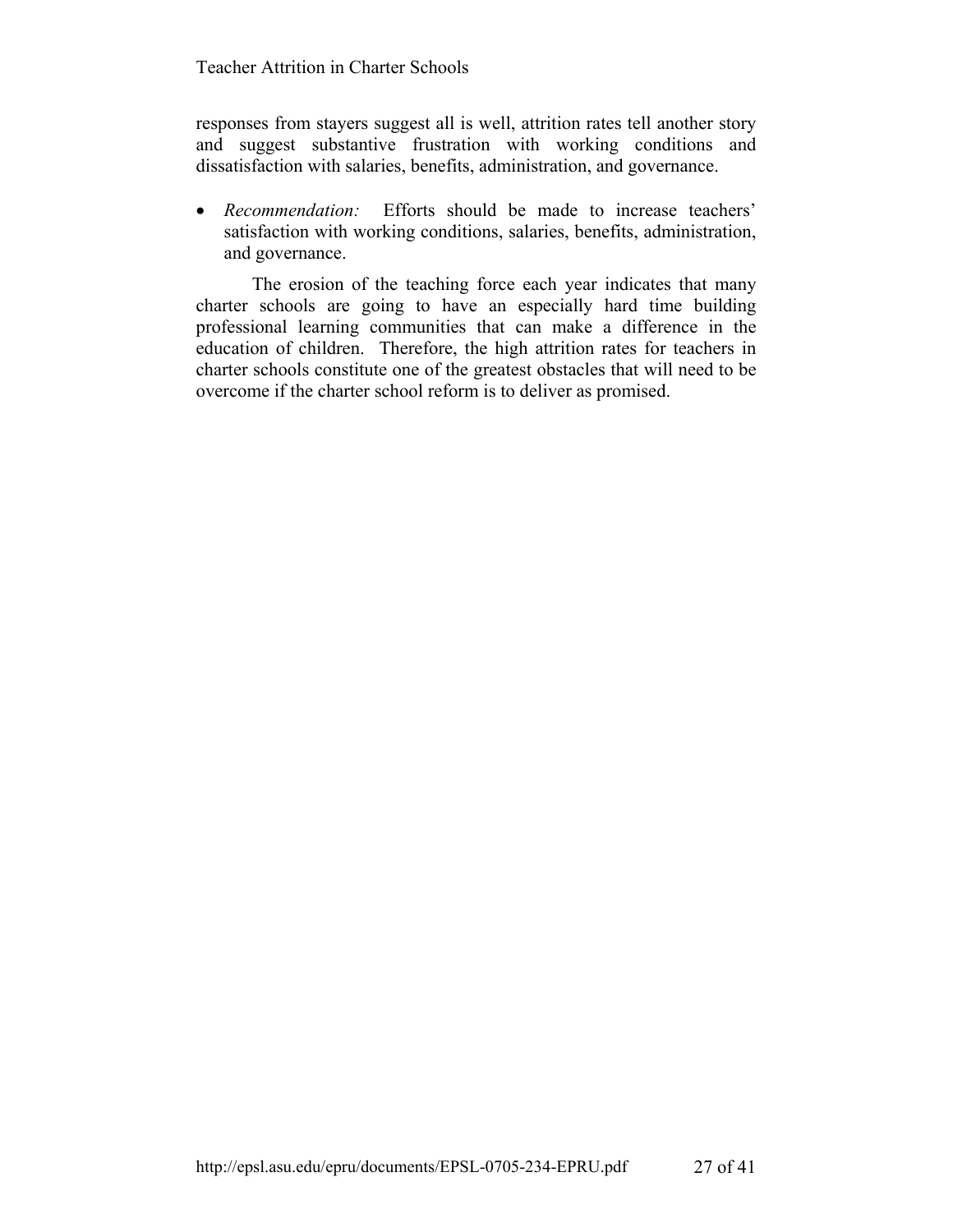# *Appendix A*

### **Comparisons Between Leavers, Stayers with One Year at School, and Stayers with More Than One Year at School**

#### **Distribution of Stayers and Leavers by Race/Ethnicity**

|                                                     | White | African<br>American | Hispanic | Asian or<br>Pacific<br><b>Islander</b> | <i>Native</i><br>American<br>Indian | Total   |
|-----------------------------------------------------|-------|---------------------|----------|----------------------------------------|-------------------------------------|---------|
| Leavers                                             | 71.3% | 23.8%               | $3.4\%$  | $1.1\%$                                | $.4\%$                              | $100\%$ |
| Stayers: only one year<br>at current school         | 75.8% | $15.1\%$            | $6.3\%$  | $2.5\%$                                | $.2\%$                              | $100\%$ |
| Stayers: more than<br>one year at current<br>school | 75.8% | $20.1\%$            | $2.6\%$  | $1.0\%$                                | $.6\%$                              | 100%    |

#### **Distribution of Stayers and Leavers by Age**

|                                                  | Younger Than $30-39$<br>30 |           | $40 - 49$ | $50$ or<br>Older | Total      |
|--------------------------------------------------|----------------------------|-----------|-----------|------------------|------------|
|                                                  | $(N=770)$                  | $(N=445)$ | $(N=290)$ | $(N=232)$        | $(N=1737)$ |
| Leavers                                          | 50.2%                      | 23.7%     | $15.4\%$  | $10.7\%$         | 100%       |
| Stayers: only one year at<br>current school      | 48.3%                      | 24 7%     | $16.8\%$  | $10.2\%$         | 100%       |
| Stayers: more than one year at<br>current school | $36.9\%$                   | 27.7%     | 17.8%     | $17.5\%$         | $100\%$    |

#### **Distribution of Stayers and Leavers by Certification Status**

|                                                           | Certified<br>toTeach<br>inThis State<br>$(N=1,295)$ | Certified to<br>Teach in<br>Another<br><b>State</b><br>$(N=68)$ | Working to<br><i>Obtain</i><br>Certification<br>$(N=316)$ | Not Certified and<br>Not Working to<br><i>Obtain</i><br>Certification<br>$(N=67)$ | Total<br>$(N=1,746)$ |
|-----------------------------------------------------------|-----------------------------------------------------|-----------------------------------------------------------------|-----------------------------------------------------------|-----------------------------------------------------------------------------------|----------------------|
| Leavers                                                   | 67.2%                                               | 5.1%                                                            | 22.2%                                                     | 5.5%                                                                              | 100%                 |
| Stayers: only<br>one year at<br>current<br>school         | 71.9%                                               | $5.0\%$                                                         | 19.5%                                                     | 3.5%                                                                              | 100%                 |
| Stayers:<br>more than<br>one year at<br>current<br>school | 80.4%                                               | 2.1%                                                            | 14.1%                                                     | 3.4%                                                                              | 100%                 |

Note. The number of leavers in the data set=535, number of stayers with only one year at current school=445, and number of stayers with more than one year at current school =732.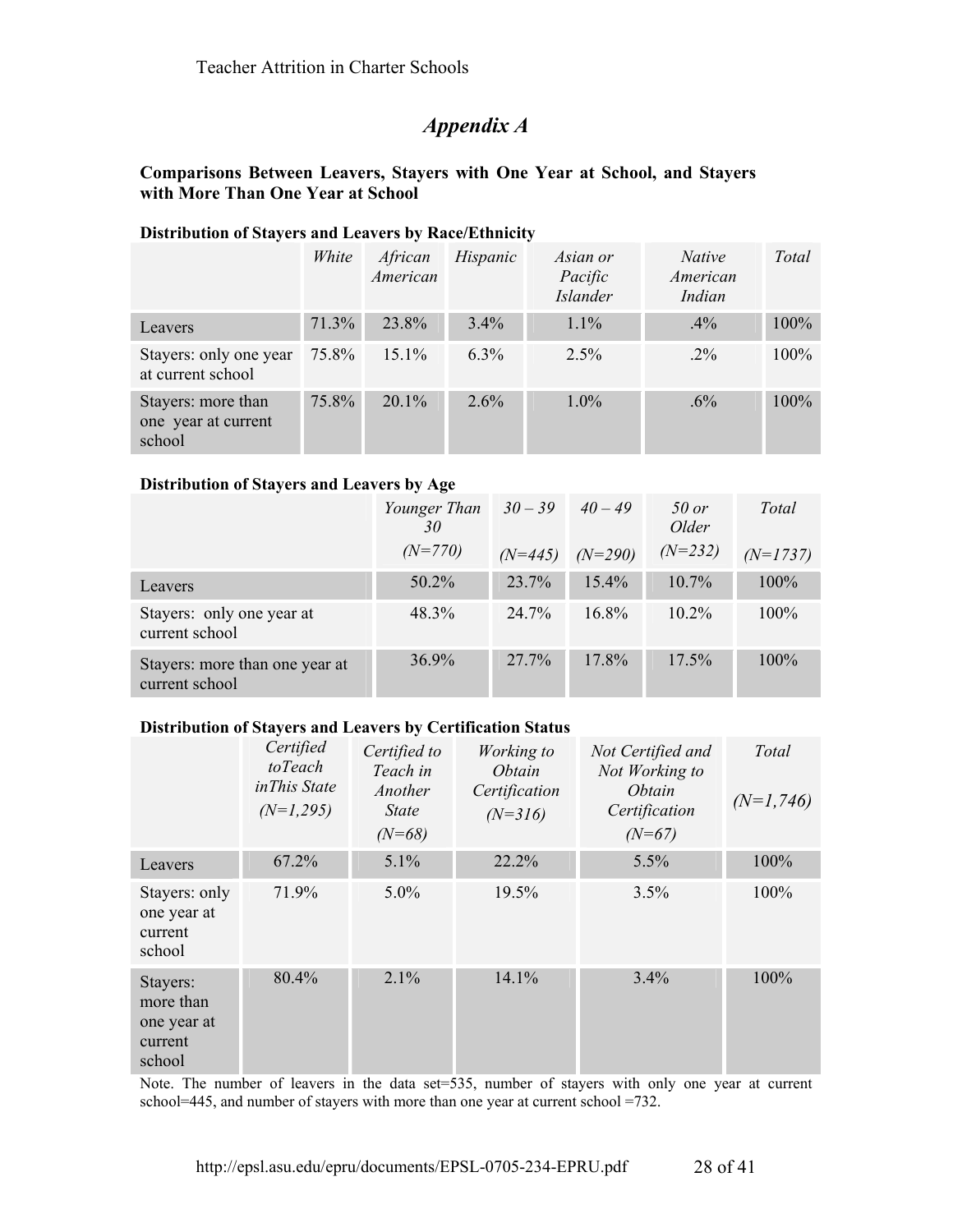| $\sim$ 10 to the contract of $\sim$ the state of $\sim$ 10 to 10 to 10 to 10 to 10 to 10 to 11 to 11 to 11 to 12 to 12 to 12 to 12 to 12 to 12 to 12 to 12 to 12 to 12 to 12 to 12 to 12 to 12 to 12 to 12 to 12 to 12 to 12 to 12 |                      |                          |                                                |         |
|------------------------------------------------------------------------------------------------------------------------------------------------------------------------------------------------------------------------------------|----------------------|--------------------------|------------------------------------------------|---------|
|                                                                                                                                                                                                                                    | Subject<br>Certified | Not Subject<br>Certified | <b>Subject Certification Not</b><br>Applicable | Total   |
| Leavers                                                                                                                                                                                                                            | 73.6%                | 13.0%                    | $13.4\%$                                       | 100%    |
| Stayers: only one year at<br>current school                                                                                                                                                                                        | 78.3%                | 8.9%                     | $12.9\%$                                       | $100\%$ |
| Stayers: more than one<br>year at current school                                                                                                                                                                                   | 81.1%                | $8.6\%$                  | $10.3\%$                                       | $100\%$ |

### **Distribution of Stayers and Leavers by Subject Certification**

#### **Distribution of Stayers and Leavers by Level of Formal Education**

|                                                           | Completed<br>High School | Less than<br>4 Years of<br>College | <b>Bachelors</b><br>Degree | Graduate<br>Courses, No.<br>Degree | Graduate/<br>Professional<br>Degree | Total |
|-----------------------------------------------------------|--------------------------|------------------------------------|----------------------------|------------------------------------|-------------------------------------|-------|
| Leavers                                                   | 1.3%                     | 1.5%                               | 36.6%                      | 30.1%                              | 30.5%                               | 100%  |
| Stayers: only<br>one year at<br>current<br>school         | $0.4\%$                  | 0.7%                               | 38.0%                      | 23.6%                              | 37.3%                               | 100%  |
| Stayers: more<br>than one<br>year at<br>current<br>school | $0.8\%$                  | 1.4%                               | 29.9%                      | 32.2%                              | 35.7%                               | 100%  |

# **Distribution of Stayers and Leavers by Highest College Degree**

|                                                       | BA | MA             | $5$ - or 6-Year<br>Certificate | Doctorate | Total   |
|-------------------------------------------------------|----|----------------|--------------------------------|-----------|---------|
| Leavers                                               |    | 68.0% 29.2%    | $1.9\%$                        | $0.9\%$   | $100\%$ |
| Stayers: only one year at current<br>school           |    | $64.8\%$ 32.6% | $.9\%$                         | $1.8\%$   | $100\%$ |
| Stayers (with more than one year at<br>current school |    | 63.7% 33.7%    | $1.8\%$                        | $0.8\%$   | $100\%$ |

### **Years of Experience by Role and in Various Types of School**

|                                                     |      | Private Parochial Charter |      | Public | Total Years of<br>Experience |           | Years at<br>Current School |           |
|-----------------------------------------------------|------|---------------------------|------|--------|------------------------------|-----------|----------------------------|-----------|
|                                                     | Mean | Mean                      | Mean | Mean   | Mean                         | <b>SD</b> | Mean                       | <b>SD</b> |
| Leavers                                             | 0.50 | 0.65                      | 1.84 | 2.75   | 5.73                         | 6.36      | 1.78                       | 1.10      |
| Stayers: only one<br>year at current<br>school      | 0.53 | 0.85                      | 1.05 | 3.16   | 5.60                         | 6.64      | 1.00                       | 0.00      |
| Stayers: more than<br>one year at<br>current school | 0.71 | 1.04                      | 2.88 | 3.26   | 7.89                         | 7.17      | 2.86                       | 1.21      |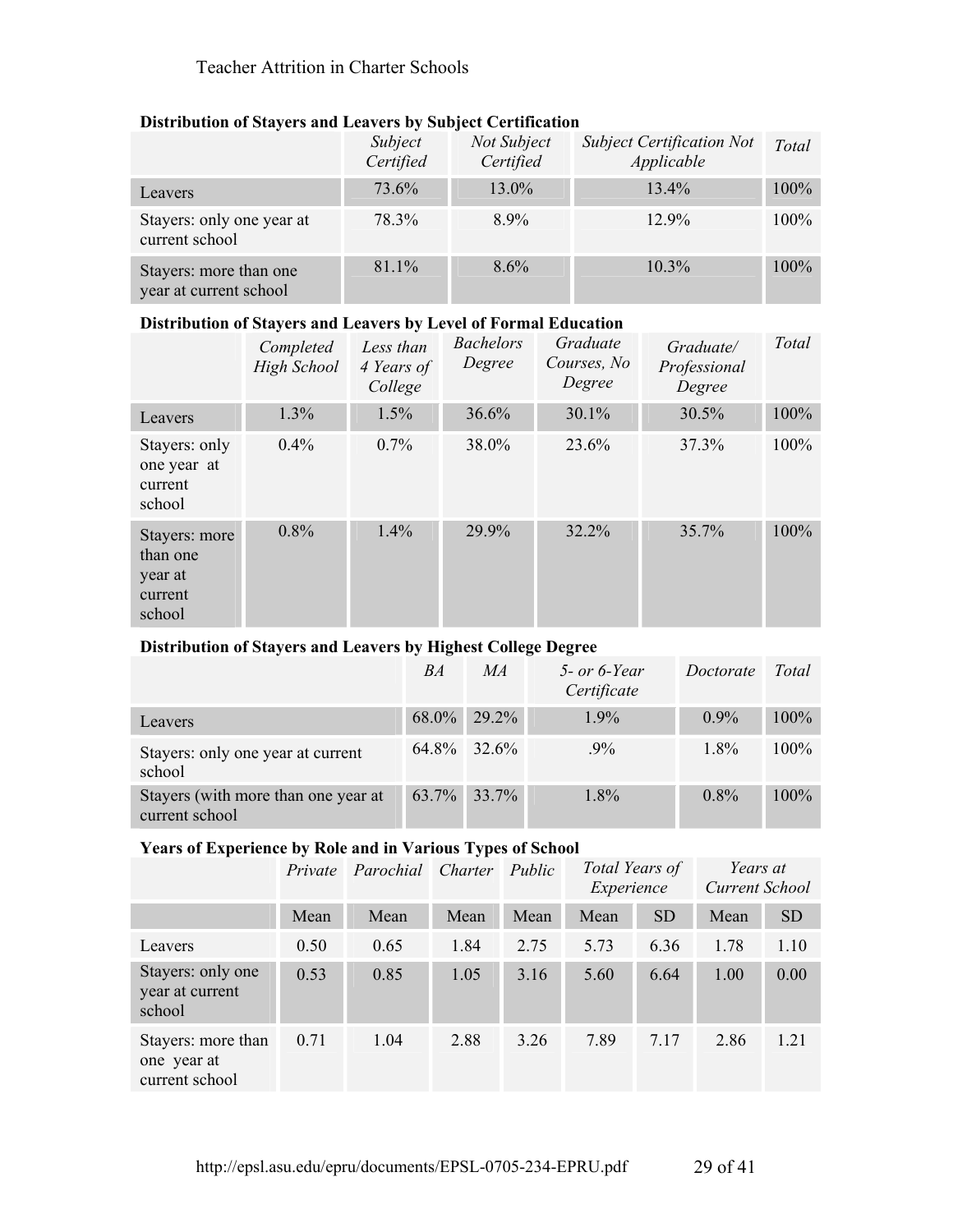#### **Level of Satisfaction with the Mission of the School**

|                                                                                    | Not Very<br>Satisfied |               |                | Very Satisfied Mean  |             |      | SD   |
|------------------------------------------------------------------------------------|-----------------------|---------------|----------------|----------------------|-------------|------|------|
|                                                                                    |                       | $\mathcal{D}$ | $\overline{2}$ | $\overline{\Lambda}$ | $\varsigma$ |      |      |
| <b>Satisfaction with school mission</b><br><i>statement</i>                        |                       |               |                |                      |             |      |      |
| Leavers                                                                            | 61.3%                 | 39.2%         | 38.7%          | $30.6\%$             | 23.5%       | 3.75 | 1.02 |
| Stayers: only one year at<br>current school                                        | 19.4%                 | 28.4%         | 25.5%          | 29.1%                | 24.0%       |      |      |
| Stayers: more than one year at<br>current school                                   | 19.4%                 | 32.4%         | 35.8%          | $40.3\%$             | 52.4%       | 4.14 | 0.90 |
| <b>Satisfaction with the ability</b><br>of school to fulfill its stated<br>mission |                       |               |                |                      |             |      |      |
| Leavers                                                                            | 51.6%                 | 42.9%         | 33.3%          | 29.3%                | 19.1%       | 3.25 | 1.15 |
| Stayers: only one year at<br>current school                                        | 21.5%                 | 26.8%         | 28.5%          | $26.6\%$             | 23.1%       |      |      |
| Stayers: more than one year at<br>current school                                   | $26.9\%$              | 30.2%         | 38.2%          | $44.2\%$             | 57.8%       | 3.79 | 1.06 |

#### **Level of Satisfaction with Salary and Benefits**

|                                                  | Not Very<br>Satisfied |               |                |          | Very Satisfied | Mean | SD   |
|--------------------------------------------------|-----------------------|---------------|----------------|----------|----------------|------|------|
|                                                  |                       | $\mathcal{L}$ | $\overline{2}$ |          |                |      |      |
| <b>Satisfaction with Salary</b>                  |                       |               |                |          |                |      |      |
| Leavers                                          | 15.0%                 | 20.5%         | 36.8%          | 19.0%    | 8.7%           | 2.86 | 1.15 |
| Stayers: only one year at<br>current school      | $8.4\%$               | 18.0%         | 39.6%          | 24.8%    | $9.2\%$        |      |      |
| Stayers: more than one year<br>at current school | 8.5%                  | $17.6\%$      | $35.1\%$       | $25.5\%$ | 13.3%          | 3.18 | 1.13 |
| <b>Satisfaction with Benefits</b>                |                       |               |                |          |                |      |      |
| Leavers                                          | 13.8%                 | 18.3%         | 32.7%          | 23.8%    | 11.3%          | 3.00 | 1.20 |
| Stayers: only one year at<br>current school      | 8.1%                  | $16.7\%$      | 31.3%          | 30.6%    | 13.2%          |      |      |
| Stayers: more than one year<br>at current school | 7.2%                  | 13.9%         | 32.3%          | 28.7%    | 17.9%          | 3.36 | 1.14 |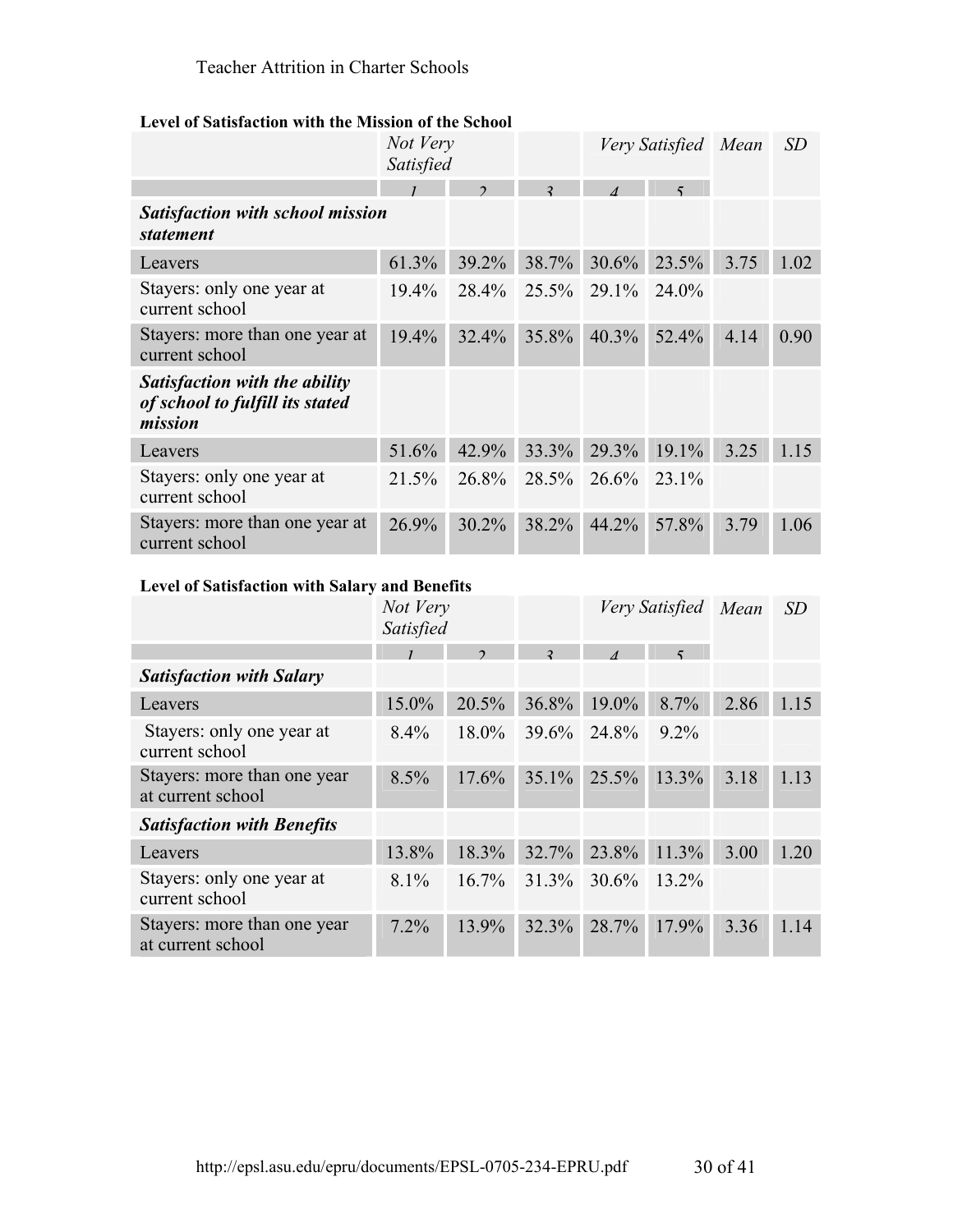|                                                       | Not Very<br>Satisfied |          |                | Very Satisfied |       | Mean | SD   |
|-------------------------------------------------------|-----------------------|----------|----------------|----------------|-------|------|------|
|                                                       |                       | C        | $\mathfrak{D}$ |                |       |      |      |
| <b>Satisfaction with</b><br><i>administration</i>     |                       |          |                |                |       |      |      |
| Leavers                                               | 15.4%                 | 18.0%    | 24.9%          | $20.3\%$       | 21.4% | 3.14 | 1.36 |
| Stayers: only one year at<br>current school           | $9.2\%$               | 11.2%    | 21.3%          | 29.0%          | 29.2% | 3.58 | 1.27 |
| Stayers: more than one year at<br>current school      | $6.1\%$               | $10.0\%$ | 22.5%          | $27.0\%$       | 34.5% | 3.74 | 1.20 |
| <b>Satisfaction with governance</b>                   |                       |          |                |                |       |      |      |
| Leavers                                               | 15.8%                 | 19.8%    | 30.3%          | 20.4%          | 13.5% | 2.96 | 1.26 |
| Stayers: only one year at<br>current school           | $9.2\%$               | 12.9%    |                | 31.5% 27.8%    | 18.6% | 3.34 | 1.19 |
| Stayers: with more than one<br>year at current school | 5.8%                  | 11.8%    | 28.2%          | $30.7\%$       | 23.5% | 3.54 | 1.14 |

# **Level of Satisfaction with Administration and School Governance**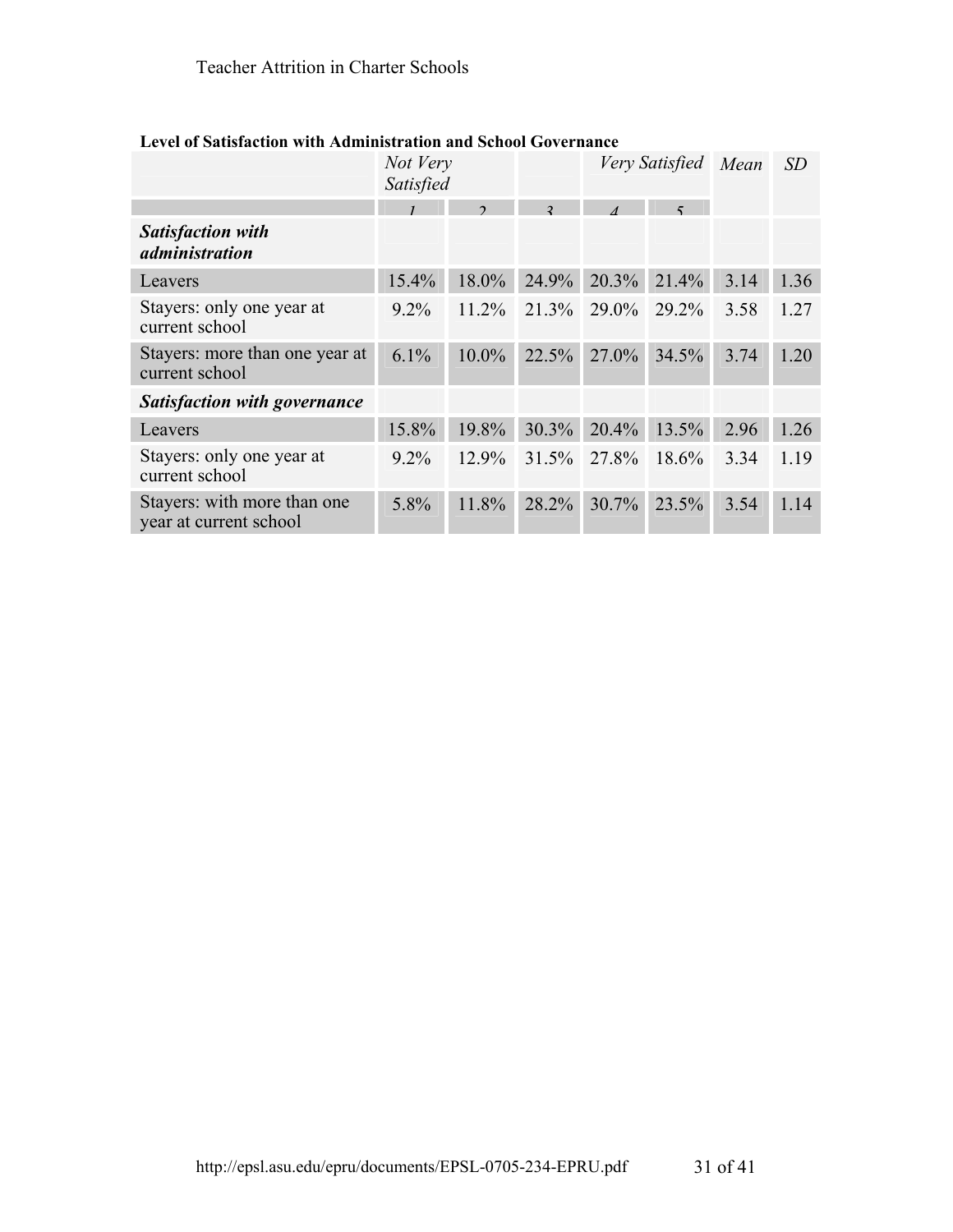# *Appendix B*

# *Statistical Analysis of Factors in Charter School Attrition*

To investigate factors that may explain why such high proportions of teachers are leaving their charter schools, we used logistic regression to examine the influence of a variety of mediating variables on the likelihood that a teacher would leave their charter school. Logistic regression is particularly well suited for examining this type of evaluative question due to the binominal (dichotomous) outcome variable and mixture of nominal and continuous predictor variables. For our initial model, we coded teachers as leavers (=1) if they left the charter school during the year after they had completed the survey. Stayers (=0) were teachers who remained at the school and had more than one year of experience at the time of the survey.

Our initial model considered several possible predictors. Summary statistics are presented in Table B1 below (*N*=1,180), and the initial model estimates are in Table B2.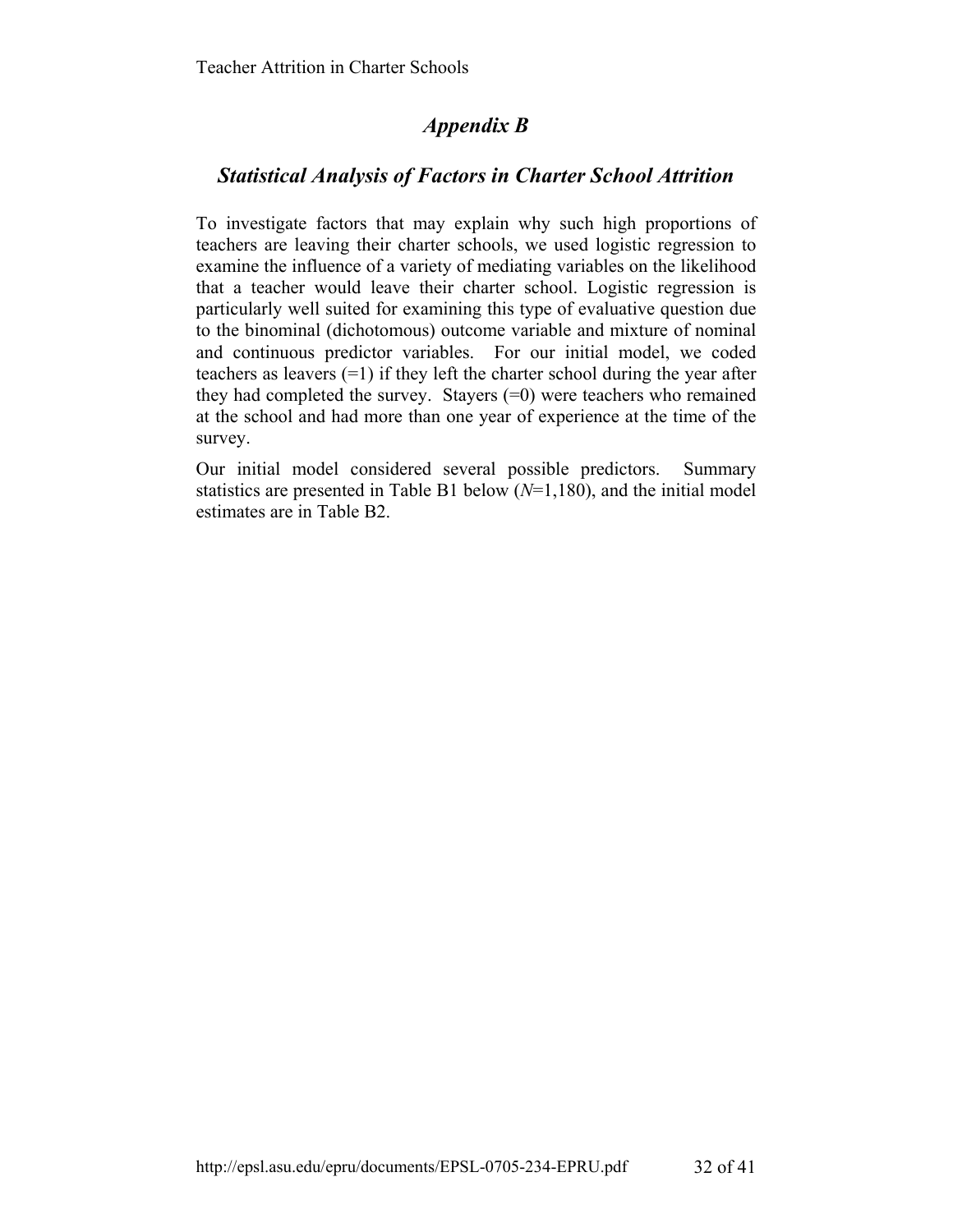| Variable        | Label                                                                                                                                                                                                 | Mean | SD   |
|-----------------|-------------------------------------------------------------------------------------------------------------------------------------------------------------------------------------------------------|------|------|
| role            | Role, where 1=regular ed. teacher, and 2=special ed.<br>teacher                                                                                                                                       | 1.08 | 0.38 |
| state           | State, where $1 = DE$ , $2 = PA$ , $3 = OH$ , $4 = CT$ , and $5 = IL$                                                                                                                                 | 1.96 | 0.59 |
| sex             | Gender, where 0=male and 1=female                                                                                                                                                                     | 0.75 | 0.43 |
| age             | Age, where $1 = 20$ years, $2 = 20-29$ , $3 = 30-39$ , $4 = 40-49$ ,<br>and $5=50$ or older                                                                                                           | 3.03 | 1.08 |
| black           | Black =1, White= $0$                                                                                                                                                                                  | 0.22 | 0.41 |
| hispanic        | Hispanic = 1, White = $0$                                                                                                                                                                             | 0.03 | 0.17 |
| grade level     | Grade level with which teacher works most, where $1 =$<br>K - 5, 2 = 6 - 8 and 3 = 9 - 12 <sup>th</sup> grade                                                                                         | 1.83 | 0.84 |
| edlevel         | Amount of formal education, where 1=did not complete<br>high school, 2=high school diploma, 3=less than 4<br>years of college, 4=4 year degree, 5=graduate courses,<br>6=graduate/professional degree | 4.95 | 0.88 |
| degree          | Highest college degree, where $1=BA$ , $2=MA$ , $3=5$ - or<br>6-yr certificate, 4=Ph.D.                                                                                                               | 1.37 | 0.57 |
| certification   | Current certification, where 1=certified, 0=not certified                                                                                                                                             | 0.79 | 0.41 |
| subject cert    | Teaching in a subject area in which teacher is certified                                                                                                                                              | 1.31 | 0.65 |
| years total     | Total years' experience as teacher                                                                                                                                                                    | 6.98 | 6.84 |
| years current   | Years at current school                                                                                                                                                                               | 2.42 | 1.29 |
| salary          | Satisfaction with salary, where 1=Very dissatisfied and<br>5=Very satisfied                                                                                                                           | 3.04 | 1.14 |
| benefits        | Satisfaction with benefit, where 1=Very dissatisfied and<br>5=Very satisfied                                                                                                                          | 3.20 | 1.15 |
| satis mission   | Satisfaction with the school mission, where 1=Very<br>dissatisfied and 5=Very satisfied                                                                                                               | 2.46 | 0.43 |
| satis cur inst  | Satisfaction with curriculum and instruction, where<br>1=Very dissatisfied and 5=Very satisfied                                                                                                       | 3.87 | 0.77 |
| satis admin gov | Satisfaction with administration and governance where<br>1=Very dissatisfied and 5=Very satisfied                                                                                                     | 3.39 | 1.20 |
| satis resources | Satisfaction with resources and facilities, where 1=Very<br>dissatisfied and 5=Very satisfied                                                                                                         | 3.31 | 0.99 |

**Table B1. Descriptive Statistics for the Logistic Model Predicting Teacher Attrition** 

Note that the last 4 indicators are actually indices that are comprised of several related items on the teacher questionnaire.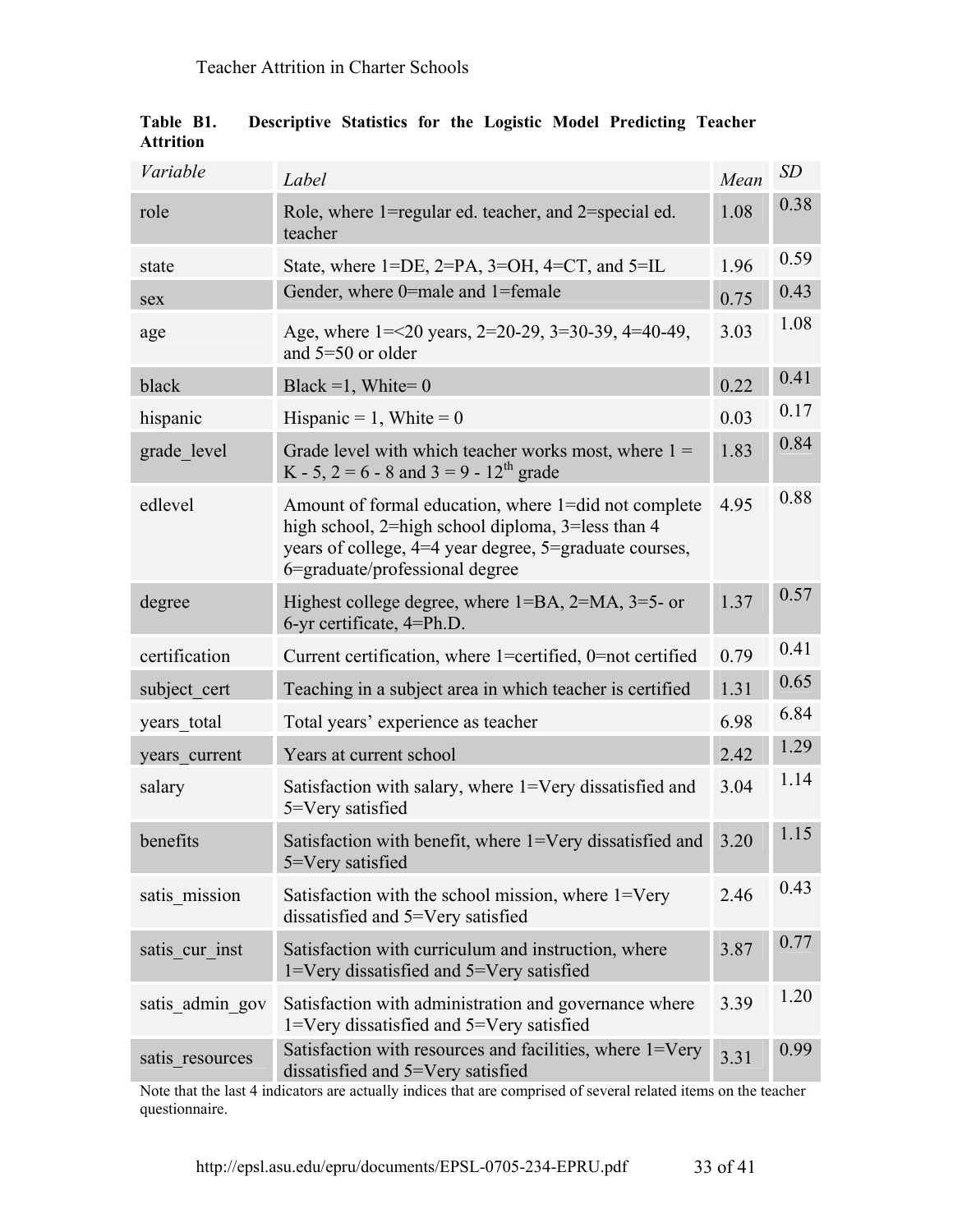Due to the relatively high number of potential predictor variables, a stepwise logistic regression was also conducted with SLentry and SLstay options set at 0.10. Essentially, this included only the strongest variables that could predict whether or not teachers would leave their charter schools. Table B3 presents the summary findings, and Table B4 presents odds ratios with 95 percent confidence intervals.

| Table B2. General Statistics from Logistic Regression, All Predictors Considered |  |  |  |
|----------------------------------------------------------------------------------|--|--|--|
|                                                                                  |  |  |  |

| Parameter       | DF           | Estimate  | <b>Standard</b><br>Error | Wald<br>$Chi-$<br>Square | $p$ -value | Standardize<br>$\overline{d}$<br>Estimate | <b>OR</b> |
|-----------------|--------------|-----------|--------------------------|--------------------------|------------|-------------------------------------------|-----------|
| Intercept       | $\mathbf{1}$ | 5.3512    | 0.8329                   | 41.2813                  | < 0001     |                                           |           |
| Role            | $\mathbf{1}$ | 0.1113    | 0.1765                   | 0.3976                   | 0.5283     | 0.0235                                    | 1.118     |
| <b>State</b>    | $\mathbf{1}$ | $-0.0051$ | 0.1248                   | 0.0017                   | 0.9675     | $-0.0017$                                 | 0.995     |
| <b>Sex</b>      | $\mathbf{1}$ | $-0.0195$ | 0.1735                   | 0.0127                   | 0.9104     | $-0.0046$                                 | 0.981     |
| Age             | $\mathbf{1}$ | $-0.1254$ | 0.0841                   | 2.2231                   | 0.1360     | $-0.0752$                                 | 0.882     |
| <b>Black</b>    | $\mathbf{1}$ | 0.2058    | 0.1901                   | 1.1714                   | 0.2791     | 0.0468                                    | 1.228     |
| Hispanic        | $\mathbf{1}$ | $-0.0257$ | 0.4213                   | 0.0037                   | 0.9513     | $-0.0023$                                 | 0.975     |
| grade level     | $\mathbf{1}$ | 0.2629    | 0.0910                   | 8.3514                   | 0.0039     | 0.1213                                    | 1.301     |
| edlevel         | $\mathbf{1}$ | $-0.1164$ | 0.1084                   | 1.1539                   | 0.2827     | $-0.0565$                                 | 0.890     |
| degree          | $\mathbf{1}$ | 0.1301    | 0.1746                   | 0.5555                   | 0.4561     | 0.0407                                    | 1.139     |
| certification   | $\mathbf{1}$ | $-0.4332$ | 0.2375                   | 3.3263                   | 0.0682     | $-0.0975$                                 | 0.648     |
| subject cert    | $\mathbf{1}$ | $-0.1550$ | 0.1319                   | 1.3799                   | 0.2401     | $-0.0556$                                 | 0.856     |
| total years     | $\mathbf{1}$ | $-0.0053$ | 0.0135                   | 0.1533                   | 0.6954     | $-0.0200$                                 | 0.995     |
| years current   | 1            | $-1.0237$ | 0.0858                   | 142.4846                 | < 0001     | $-0.7274$                                 | 0.359     |
| salary          | $\mathbf{1}$ | $-0.0272$ | 0.0723                   | 0.1413                   | 0.7070     | $-0.0170$                                 | 0.973     |
| benefits        | $\mathbf{1}$ | $-0.0710$ | 0.0708                   | 1.0043                   | 0.3163     | $-0.0451$                                 | 0.931     |
| satis_mission   | $\mathbf{1}$ | $-0.5309$ | 0.2380                   | 4.9735                   | 0.0257     | $-0.1269$                                 | 0.588     |
| satis cur inst  | $\mathbf{1}$ | $-0.0137$ | 0.1427                   | 0.0092                   | 0.9235     | $-0.00585$                                | 0.986     |
| satis_admin_gov | $\mathbf{1}$ | $-0.2554$ | 0.0877                   | 8.4746                   | 0.0036     | $-0.1686$                                 | 0.775     |
| satis resources | $\mathbf{1}$ | $-0.0454$ | 0.0863                   | 0.2767                   | 0.5989     | $-0.0248$                                 | 0.956     |

As can be seen from Tables B3 and B4, all six variables retained in the final model reached conventional levels of statistical significance.<sup>27</sup> Interpretation of odds ratio (OR) statistics is straightforward. A value of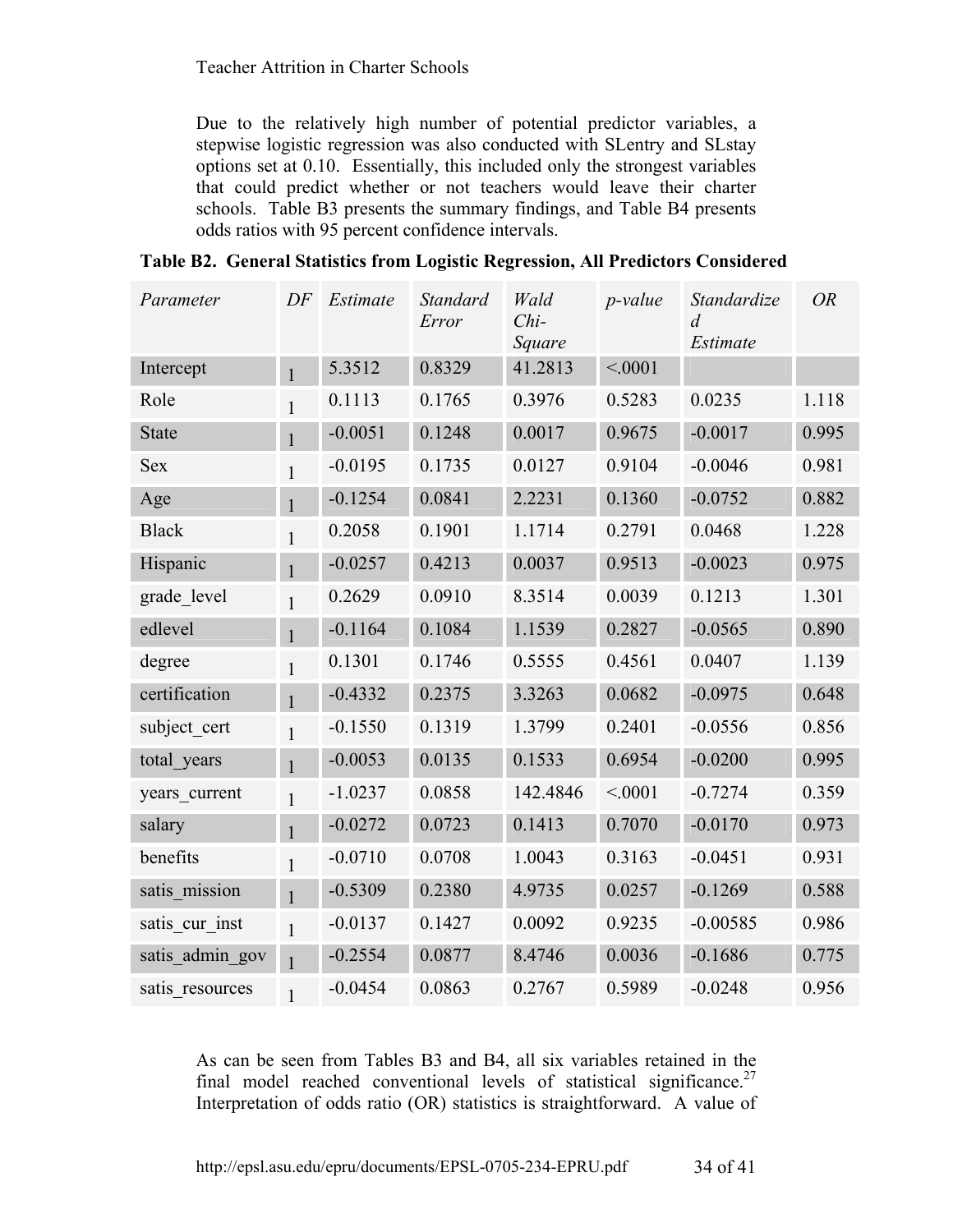1.00 represents equal odds for staying or leaving for a specific predictor variable. An OR greater than one indicates that the odds for leaving increase as the value on that predictor increases. Thus, an  $OR = 2.0$  would indicate that the odds of leaving would increase by a factor of two (2 times) for every unit increase in the predictor variable value (denoting a risk factor for leaving). An OR = .50 would mean the odds are half as likely the teacher would leave (this denotes a protective factor or a factor that schools might wish to improve in order to increase retention  $1^{28}$ 

| Parameter       | DF             | Estimate  | Standard<br>Error | Wald<br>$Chi-$<br>Square | <i>p</i> -value | Standardized<br>Estimate |
|-----------------|----------------|-----------|-------------------|--------------------------|-----------------|--------------------------|
| Intercept       | $\mathbf{1}$   | 4.6604    | 0.5046            | 85.3096                  | < 0001          |                          |
| grade level     | $\mathbf{1}$   | 0.2522    | 0.0805            | 8.7929                   | 0.0030          | 0.1163                   |
| age             | $\mathbf{1}$   | $-0.1459$ | 0.0657            | 4.9341                   | 0.0263          | $-0.0875$                |
| satis admin gov | $\overline{1}$ | $-0.2893$ | 0.0763            | 14.3813                  | 0.0001          | $-0.1910$                |
| certification   | $\mathbf{1}$   | $-0.4094$ | 0.1697            | 5.8193                   | 0.0159          | $-0.0921$                |
| satis mission   | $\mathbf{1}$   | $-0.5849$ | 0.2110            | 7.6878                   | 0.0056          | $-0.1398$                |
| years current   | 1              | $-1.0250$ | 0.0833            | 151.4012                 | < 0001          | $-0.7283$                |

# **Table B3. Limited Model Tested with Stepwise Logistic Regression**

# **Table B4. Odds Ratios and Confidence Intervals**

| Effect          | Odds Ratio | LB    | 95% Wald<br>Confidence Limits | UB    |
|-----------------|------------|-------|-------------------------------|-------|
| grade level     | 1.287      | 1.089 |                               | 1.520 |
| age             | 0.864      | 0.760 |                               | 0.983 |
| satis admin gov | 0.749      | 0.645 |                               | 0.870 |
| certification   | 0.664      | 0.476 |                               | 0.926 |
| satis mission   | 0.557      | 0.368 |                               | 0.842 |
| years current   | 0.359      | 0.305 |                               | 0.422 |

What is interesting about this analysis is that all but one of the predictor variables (grade level) acted as protective factors with ORs less than one (see Table B4). For example, the OR for age of the teacher is .86. This is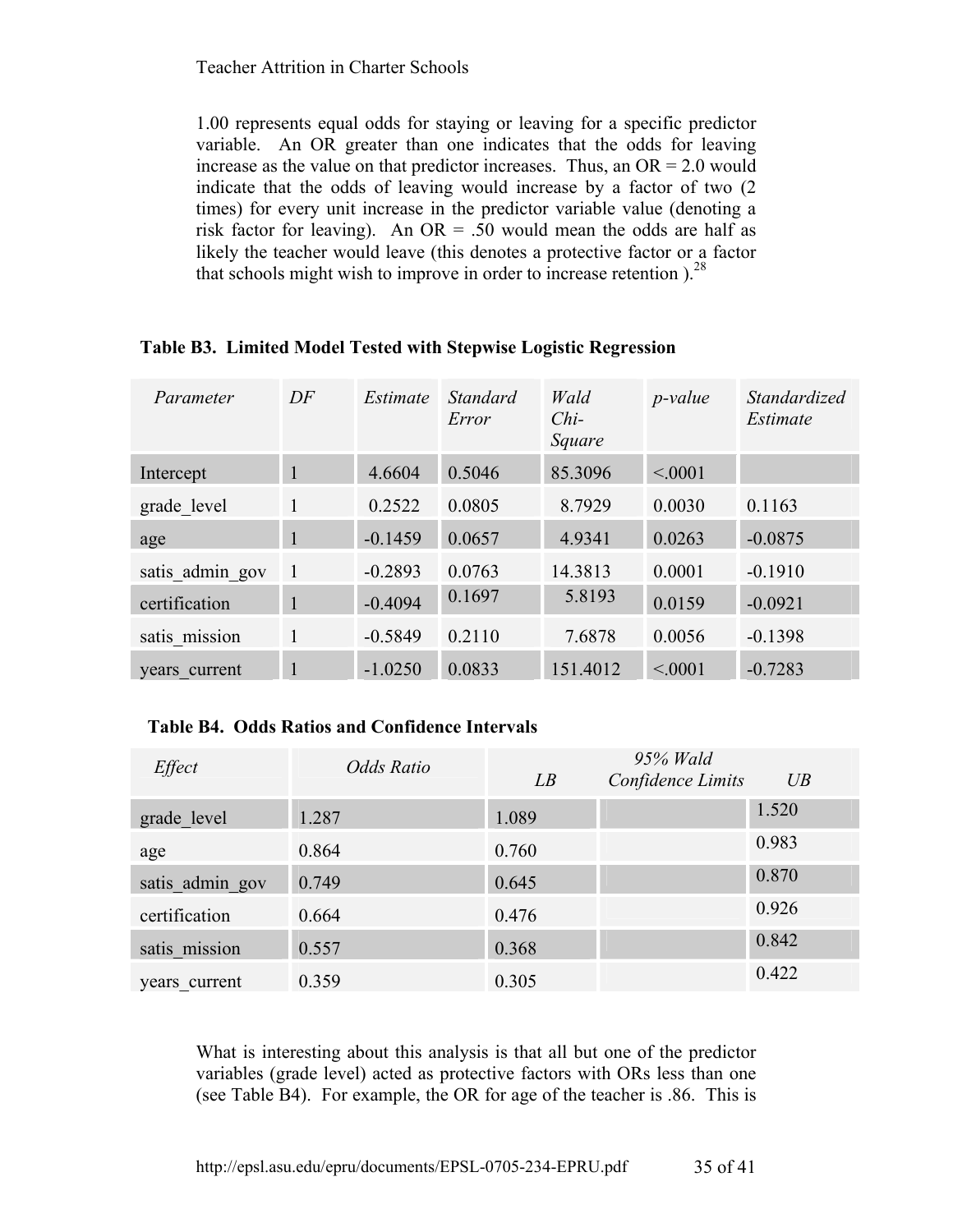interpreted as a protective factor (i.e., an  $OR < 1.0$ ), such that for every year older a teacher is, there is a decease in the odds of leaving by about 14 percent. For every two years in age, the OR increases to .747, representing essentially a 25 percent decrease in the odds of leaving. The strongest protective factor was years at the current school,  $OR = .359$ . This OR indicates that for every additional year a teacher stays at the charter school, he or she is more than 64 percent less likely to leave (about 2.8 times less likely to leave) than a teacher with only one year at the charter school.

The only risk factor identified was grade level. From Table B4 it can be seen that this variable has an  $OR = 1.287$  which indicates that there is an associated increase in leaving from elementary to middle to high school. Specifically, there is an increase in the odds of leaving—on average—by about 1.3 for each increment in grade level taught. $29$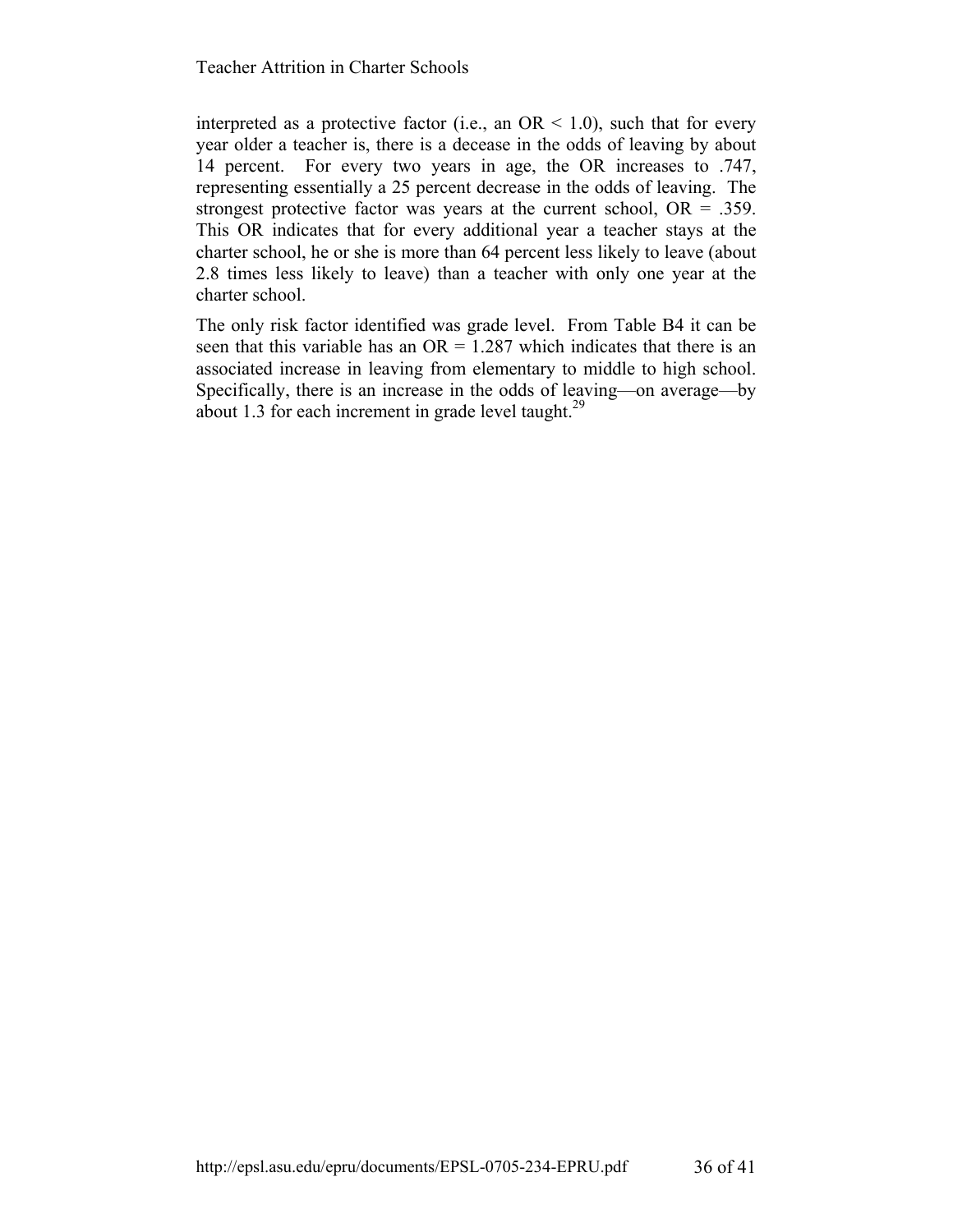#### **Notes and References**

 $\overline{a}$ 

- 1 Gill, B. P., Timpane, M., Ross, K. E., & Brewer, D. J. (2001). *Rhetoric versus reality: What we know and what we need to know about vouchers and charter schools*. Santa Monica, CA: RAND.
	- Loveless, T. (2003). *The 2003 Brown Center report on American education. How well are American students learning?* Washington, DC: Brookings Institution.
	- Miron, G. & Nelson, C. (2004). "Student achievement in charter schools: What we know and why we know so little." In K. Bulkley & P. Wohlstetter (Eds.), *Taking account of charter schools*. New York: Teachers College Press.
	- Carnoy, M., Jacobsen, R., Mishel, L., & Rothstein, R. (2005). *The charter school dust-up: Examining the evidence on enrollment and achievement*. Washington DC: Economic Policy Institute and Teachers College Press.
- 2 Here we are referring to our set of state evaluations of charter schools including summarized these in the following reports (these can be downloaded at http://www.wmich.edu/evalctr/charter/).
- Miron, G., Cullen, A., Applegate, B., & Farrell, P. (2007). *Evaluation of the Delaware charter school reform: Final report*. Dover, DE. Delaware State Board of Education.
- Sullens, C., & Miron, G. (2005). *Challenges of starting and operating charter schools: A multicase study*. Cleveland, OH. The Cleveland Foundation.
- Miron, G., Nelson, C., & Risely, J. (2002). *Strengthening Pennsylvania's charter school reform: Findings from the statewide evaluation and discussion of relevant policy issues*. Harrisburg, PA: Pennsylvania Department of Education.
- Miron, G., & Horn, J. (2002). *Evaluation of Connecticut charter schools and charter school initiative: Final report*. Hartford, CT: Connecticut State Department of Education.
- Nelson, C., & Miron, G. (2002). *The evaluation of Illinois charter school reform: Final report*. Springfield: Illinois State Board of Education.
- Horn, J., & Miron, G. (2000). *An evaluation of the Michigan charter school initiative: Performance, accountability, and impact*. Lansing,: Michigan Department of Education.
- $3$  Lee, V., & Smith, J. B. (1996). Collective responsibility for learning and its effects on gains and achievement and engagement for early secondary students*. American Journal of Education*, 104(2), 103-147.
- 4 See, e.g., Mintrom, M. (2000). *Leveraging local innovations: The case of Michigan's charter schools*. East Lansing MI: Michigan State University.
- 5 Ingersoll, R. M. (2001). Teacher turnover and teacher shortages: An organizational analysis. *American Educational Research Journal*, 38(3), 499-534.
- <sup>6</sup> Note that the 19990-00 sample was used for Illinois since the attrition rate dropped substantially in the following year. Therefore, if we used the 2000-02 Illinois sample we would have had a dozen more teachers in the study, but the number of "leavers" would have dropped substantially.
- $7$  Based on one year of data from Delaware we were able to track teachers after leaving the charter schools and found that close to one-third of them had moved to a traditional public school.
- 8 Ingersoll, R. M. (2001). Teacher turnover and teacher shortages: An organizational analysis. *American Educational Research Journa*l, 38(3), 499-534
- <sup>9</sup> Kirby, S., Berends, M., & Naftel, S. (1999). Supply and demand of minority teachers in Texas: Problems and prospects. *Educational Evaluation and Policy Analysis*, 21(3), 301-323.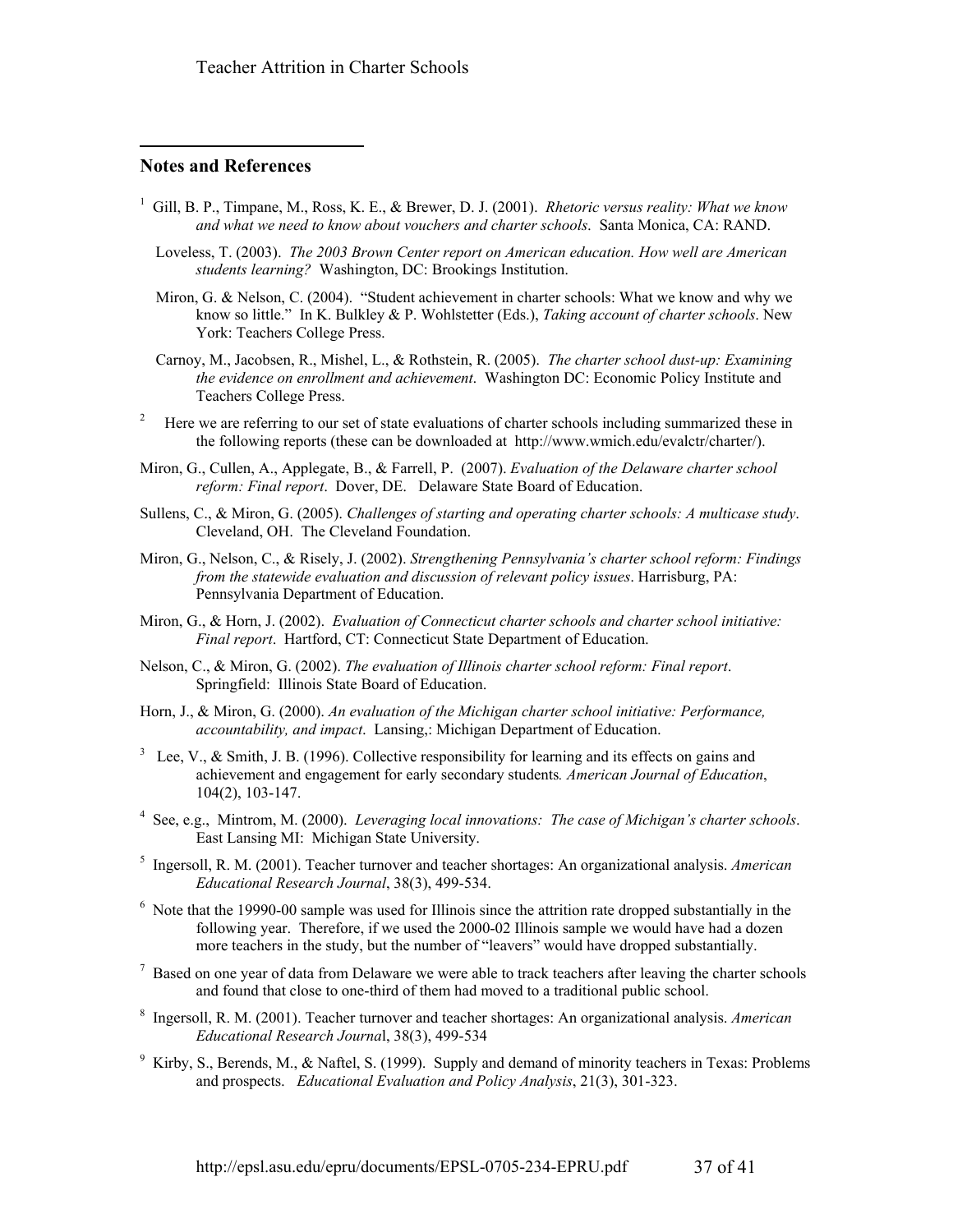- <sup>10</sup> Gritz, R.M. & Theobald, N.D. (1996). The effects of school district spending priorities on length of stay in teaching. *The Journal of Human Resources*, 31(3), 477-512.
- 11 Ingersoll, R. M. (2001). Teacher turnover and teacher shortages: An organizational analysis. *American Educational Research Journal*, 38(3), 499-534
- <sup>12</sup> Kirby, S., Berends, M., & Naftel, S. (1999). Supply and demand of minority teachers in Texas: Problems and prospects. *Educational Evaluation and Policy Analysis*, 21(3), 301-323.
- 13 National Center for Education Statistics. (1999*). Predicting the need for newly hired teachers in the United States to 2008–09*. Washington, DC: Author
- 14 Marvel, J., Lyter, D. M., Peltola, P., Strizek, G. A., & Morton, B. A. (2006). *Teacher attrition and mobility: Results from the 2004-05 teacher follow-up survey*. (NCES 2007-307). Washington, DC: National Center for Education Statistics.
	- Ingersoll, R. M. (2001). Teacher turnover and teacher shortages: An organizational analysis. *American Educational Research Journal*, 38(3), 499-534.
- Kirby, S., Berends, M., & Naftel, S. (1999). Supply and demand of minority teachers in Texas: Problems and prospects. *Educational Evaluation and Policy Analysis*, 21(3), 301-323.
- 15 Allen, M. B. (2005) *Eight questions on teacher retention: What does the research say?* Denver, Colorado: Education Commission of the States.
- Also related to the issue of grade level and attrition, the following studies found that secondary teachers, particularly science teachers and sometimes math teachers, were more likely to leave than were elementary teachers.
	- Henke, R., Zahn, L., & Carroll, C. (2001). *Attrition of new teachers among recent college graduates: Comparing occupational stability among 1992-1993 college graduates who taught and those who worked in other occupations*. Washington DC: National Center for Education Statistics.
- See also Ingersoll, R. M. (2001). Teacher turnover and teacher shortages: An organizational analysis. *American Educational Research Journal*, 38(3), 499-534
- <sup>16</sup> See Ingersoll, R. M. (2001). Teacher turnover and teacher shortages: An organizational analysis. *American Educational Research Journal*, 38(3), 499-534.
- Billingsley, B. S. (2004). Special education teacher retention and attrition: A critical analysis of the research literature. *The Journal of Special Education*, 38(1), 39-55.
- <sup>17</sup> Edgar, E., & Pair, A. (2005) Special education teacher attrition: It all depends on where you are standing. *Teacher Education and Special Education*, 28(3-4), 163-170.
- 18 Burian-Fitzgerald, M. (2005). *Average teacher salaries and returns to experience in charter schools*  (Occasional Paper #101). New York: National Center for the Study of Privatization in Education, Teachers College, Columbia University.
- <sup>19</sup> Harris, D. (2003). *Who's teaching in Michigan's traditional and charter public schools*. East Lansing: Education Policy Center, Michigan State University.
- Texas Center for Educational Research. (2003). *Texas open enrollment charter schools: Sixth year evaluation*. Austin: Author.
- Miron, G., Nelson, C., & Risely, J. (2002). *Strengthening Pennsylvania's charter school reform: Findings from the statewide evaluation and discussion of relevant policy issues*. Harrisburg, PA: Pennsylvania Department of Education.
- 20 Burian-Fitzgerald, M. (2005). *Average teacher salaries and returns to experience in charter schools,* (Occasional Paper #101). New York: National Center for the Study of Privatization in Education, Teachers College, Columbia University.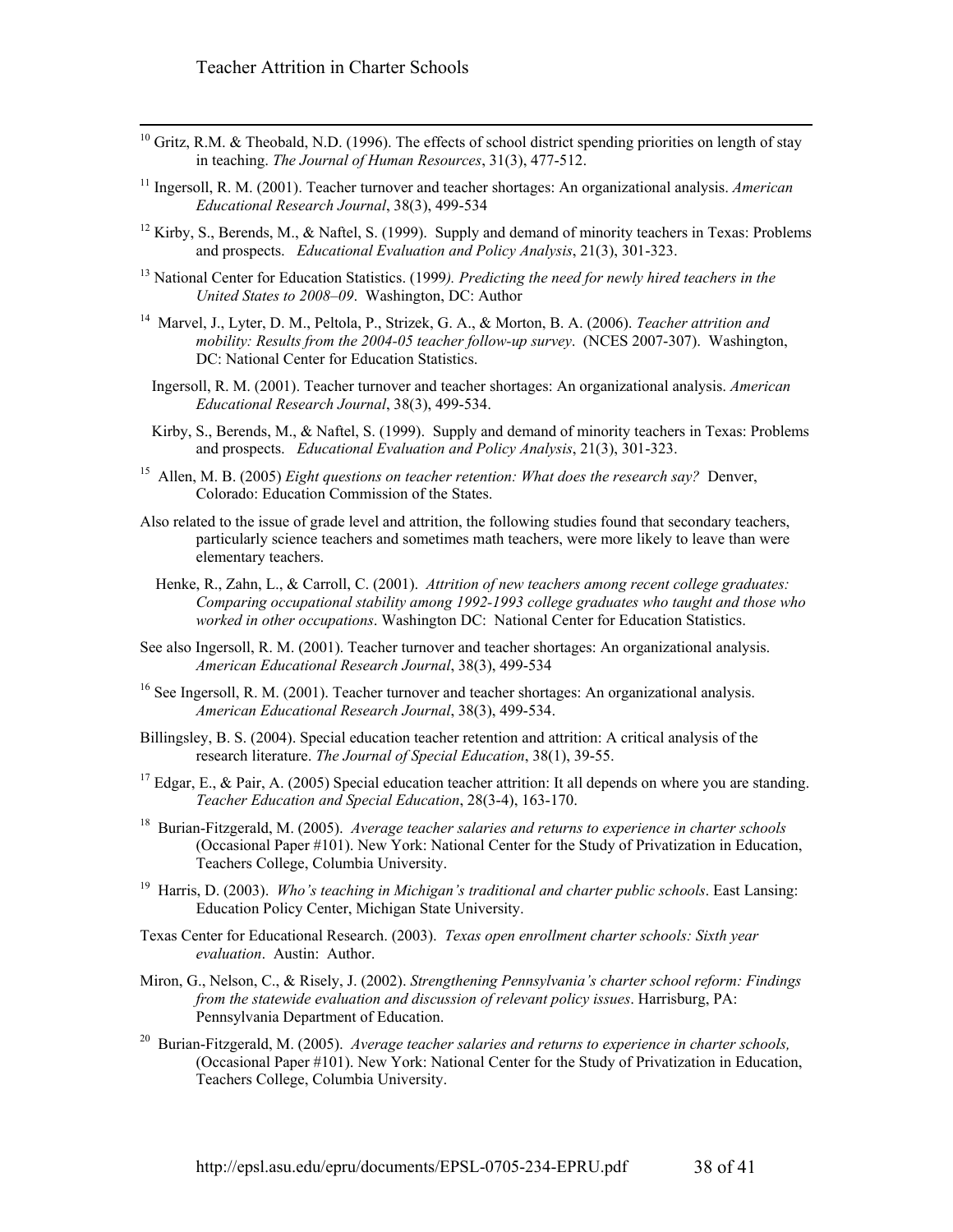- 21 Guarino, C. M., Santibanez, L., & Daley, G. A. (2006). Teacher recruitment and retention: A review of the recent empirical literature. *Review of Educational Research*, 76(2), 173-208.
- 22 Marvel, J., Lyter, D. M., Peltola, P., Strizek, G. A. & Morton, B. A. (2006). *Teacher attrition and mobility: Results from the 2004-05 teacher follow-up survey* (NCES 2007-307). Washington, DC: National Center for Education Statistics.
- $^{23}$  Some of our findings support this notion. For example, attrition was lower for teachers who sought to teach in charter schools because of their desire to be part of an education reform effort or to work with like-minded educators.
- 24 Finn, C. E., Manno, B., & Vanourek, G. (2000). *Charter schools in action: Renewing public education*. Princeton, NJ: Princeton University Press.
- <sup>25</sup> The teacher surveys we administered included a number of items that asked teachers to rate and contrast "initial expectations" with "current experience." Across all aspects of the schools, the differences teachers reported between what they expected and what they were experiencing were statistically significant. These findings are described and explained in the reports from our state evaluations. See references for these reports in endnote #2.
- <sup>26</sup> Although we had high response rates each year, typically 10-20 percent of the sampled teachers did not complete and return a survey. Our examination of nonrespondents revealed that they were much more likely to not return the next year.
- <sup>27</sup> The overall model was significantly better than the null model (a model with no predictors), Wald Chisquare =  $218.0981$ , p < .0001, Nagelkerke R2 = .343.
- <sup>28</sup> Conventional practice places a 95 percent confidence interval (CI) around the OR estimate. If the CI includes 1.0 the OR is typically not considered statistically significant, although the OR still indicates the effect of each predictor in the logistic model.
- <sup>29</sup> The odds of leaving for a high school teacher are 1.656 times that of an elementary school teacher.